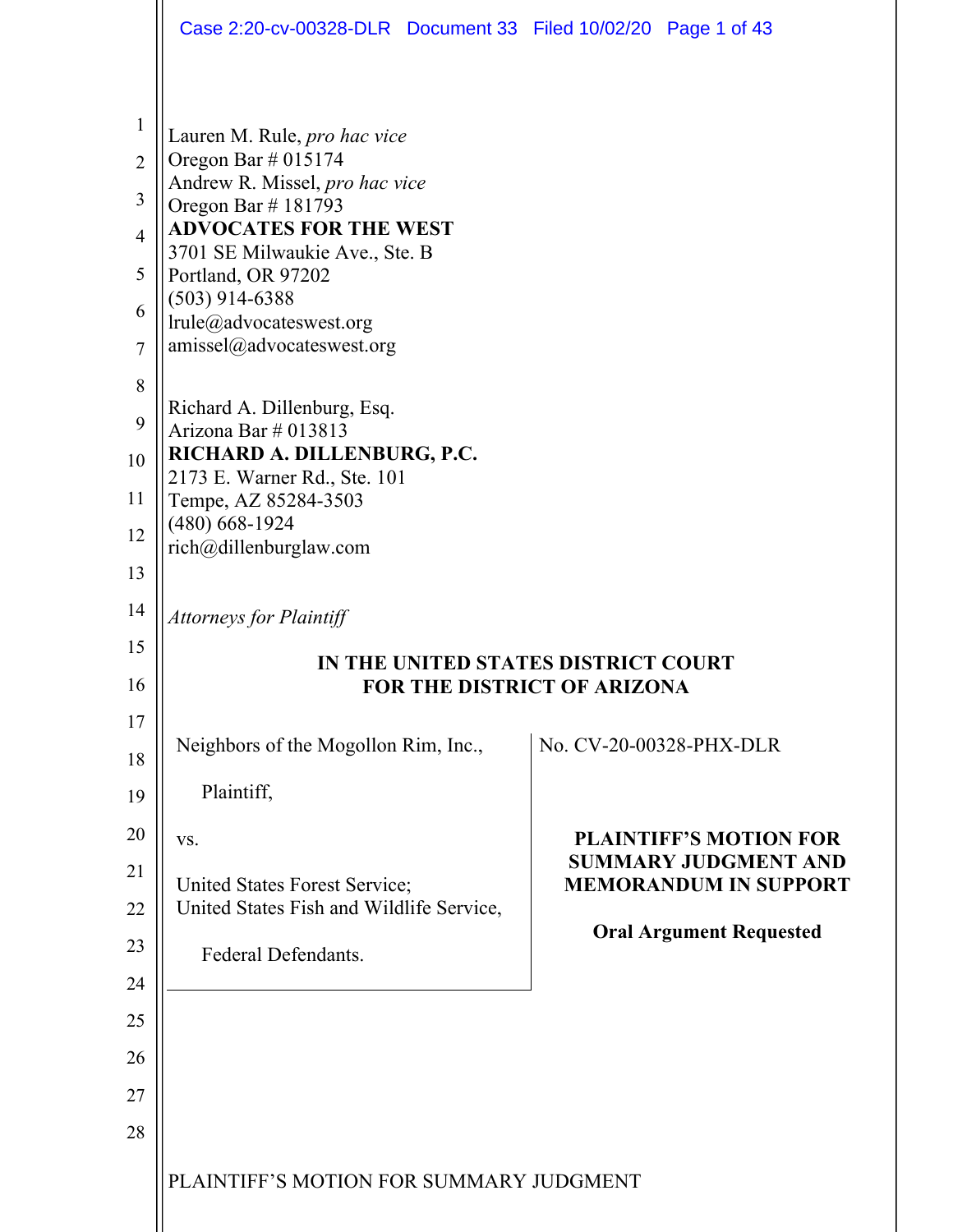1

18

19

20

21

22

23

24

25

26

27

28

## **MOTION FOR SUMMARY JUDGMENT**

2 3 4 5 6 Pursuant to Federal Rule of Civil Procedure 56 and LRCiv 56.1, Plaintiff Neighbors of the Mogollon Rim, Inc. hereby moves this Court to award summary judgment in its favor on all of the Claims for Relief in its Complaint (ECF No. 1) Summary judgment is appropriate as these claims involve no genuine disputes of material fact and Plaintiff is entitled to judgment as a matter of law.

7 8  $\mathbf Q$ 10 11 12 13 14 This motion is supported by the memorandum below; Plaintiff's Statement of Facts, which is filed as a separate docket entry; the administrative records filed with the Court by Federal Defendants; the standing declarations of Jim Olsson, Paula Adams, and Kathy Doolittle, which are filed as attachments to a separate docket entry; excerpts from the Forest Service's supplemental administrative record, which are filed as attachments to a separate docket entry; the Complaint; and such other and further material as may be presented to the Court before decision hereon. Plaintiff requests that the Court hold oral argument on this motion at an appropriate time.

15 16 17 Because the Court granted the parties' request to separately brief any issues of remedy, if necessary, ECF No. 25, at 3, the memorandum below does not address any such issues.

PLAINTIFF'S MOTION FOR SUMMARY JUDGMENT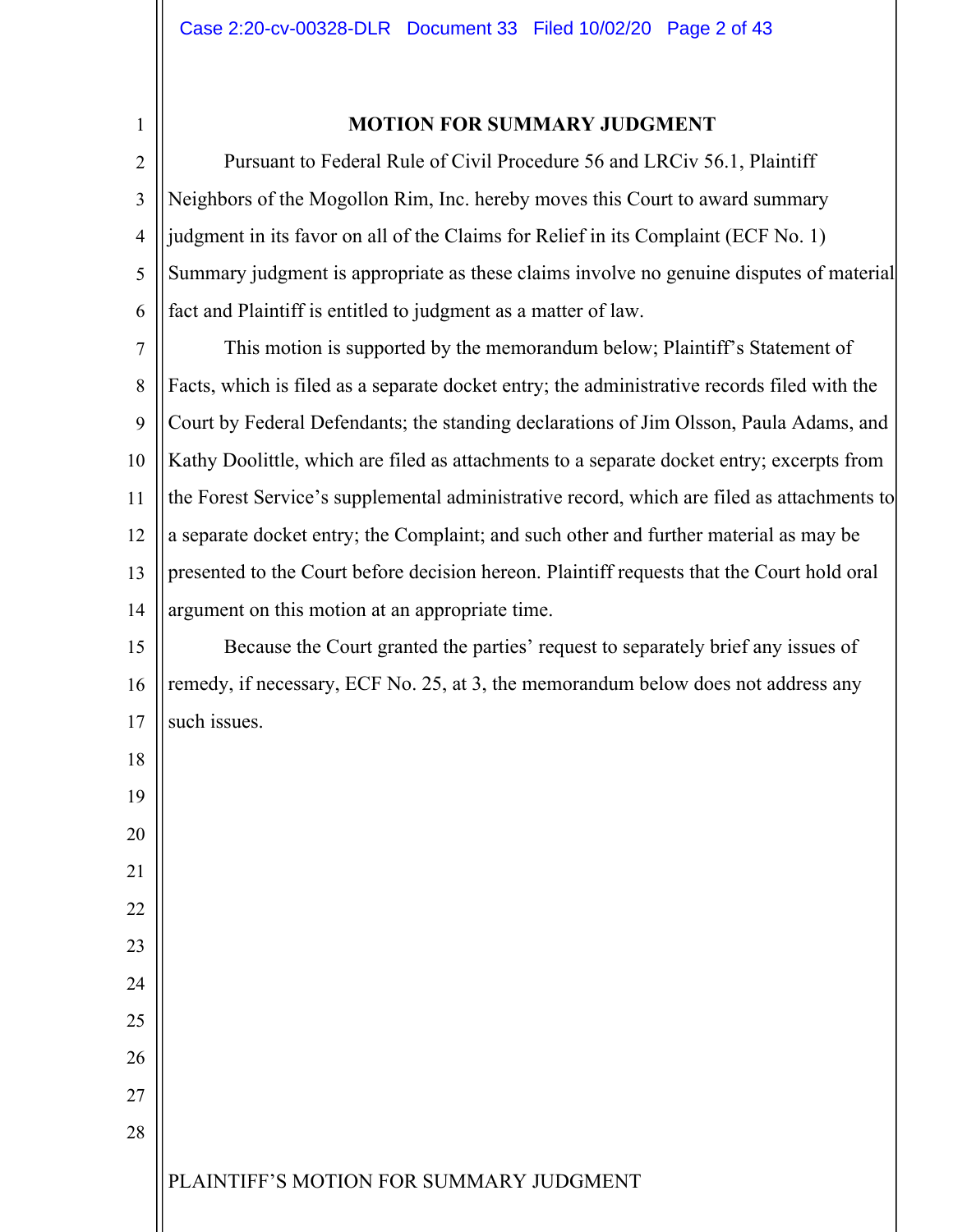|                |                | Case 2:20-cv-00328-DLR  Document 33  Filed 10/02/20  Page 3 of 43                                |  |
|----------------|----------------|--------------------------------------------------------------------------------------------------|--|
|                |                |                                                                                                  |  |
| $\mathbf{1}$   |                | <b>TABLE OF CONTENTS</b>                                                                         |  |
| $\overline{2}$ |                |                                                                                                  |  |
| 3              |                |                                                                                                  |  |
| 4              | $\mathbf{I}$ . |                                                                                                  |  |
| 5              |                |                                                                                                  |  |
| 6              |                | <b>B.</b>                                                                                        |  |
| 7              |                | C.                                                                                               |  |
| 8              |                | D.                                                                                               |  |
| 9              | П.             |                                                                                                  |  |
| 10             |                |                                                                                                  |  |
| 11             |                |                                                                                                  |  |
| 12             | L.             | THE FOREST SERVICE VIOLATED NEPA BY FAILING TO                                                   |  |
| 13             |                | <b>CONSIDER AN ADEQUATE RANGE OF ALTERNATIVES9</b>                                               |  |
| 14             | П.             | THE FOREST SERVICE VIOLATED NEPA BY FAILING<br>TO TAKE A "HARD LOOK" AT THE EFFECTS OF           |  |
| 15             |                |                                                                                                  |  |
| 16             |                | A. Overall Deficiencies of the Forest Service's Analysis 14                                      |  |
| 17             |                | Inaccurate Descriptions of Baseline Conditions and Reliance on<br>$\mathcal{I}$ .                |  |
| 18             |                |                                                                                                  |  |
| 19             |                | Misleading Statements Regarding Conditions and Data 17<br>2.                                     |  |
| 20             |                | Reliance on Scant or Nonexistent Data Over In-Depth Studies 19<br>$\mathfrak{Z}$ .               |  |
| 21             |                | <b>B.</b>                                                                                        |  |
| 22             |                | $\mathbf{C}$ .                                                                                   |  |
| 23             |                | <b>Impacts to Water Resources and Riparian Areas25</b><br>D.                                     |  |
| 24             |                | E.                                                                                               |  |
| 25             |                | III. THE FOREST SERVICE'S FONSI IS ARBITRARY AND<br><b>CAPRICIOUS AND THE AGENCY SHOULD HAVE</b> |  |
| 26             |                |                                                                                                  |  |
| 27             |                |                                                                                                  |  |
| 28             |                |                                                                                                  |  |
|                |                | PLAINTIFF'S OPENING SUMMARY JUDGMENT MEMORANDUM                                                  |  |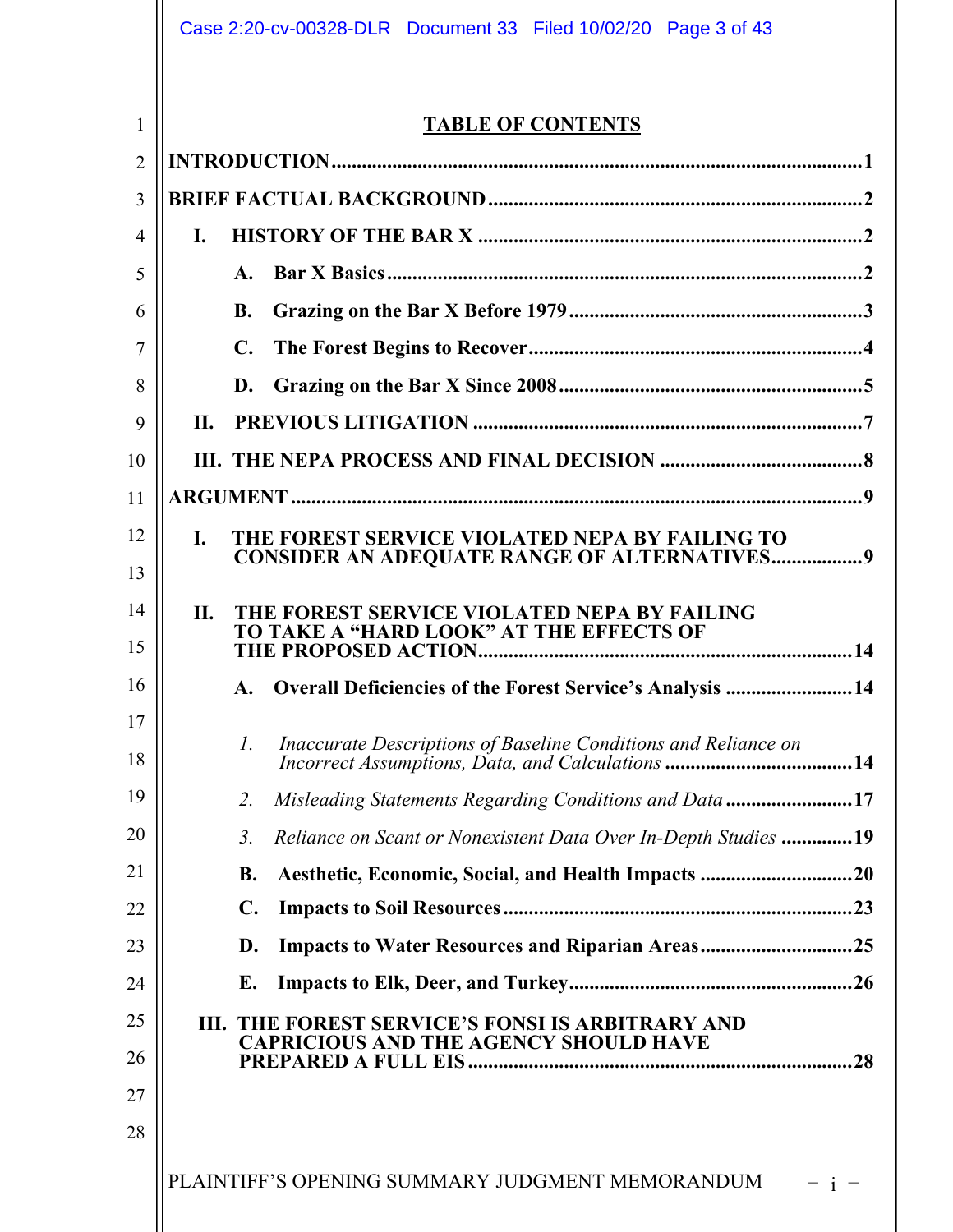|                     | Case 2:20-cv-00328-DLR Document 33 Filed 10/02/20 Page 4 of 43                    |
|---------------------|-----------------------------------------------------------------------------------|
| $\mathbf{1}$        | IV. THE "NOT LIKELY TO ADVERSELY AFFECT"<br>DETERMINATION FOR MEXICAN SPOTTED OWL |
| $\overline{2}$      |                                                                                   |
| 3                   | V. THE FOREST SERVICE VIOLATED NFMA BY<br>THE FUKEST SERVICE VIOLATED IN THAT BT  |
| $\overline{4}$      |                                                                                   |
| 5                   |                                                                                   |
| 6<br>$\overline{7}$ |                                                                                   |
| 8                   |                                                                                   |
| 9                   |                                                                                   |
| 10                  |                                                                                   |
| 11                  |                                                                                   |
| 12                  |                                                                                   |
| 13                  |                                                                                   |
| 14                  |                                                                                   |
| 15                  |                                                                                   |
| 16                  |                                                                                   |
| 17                  |                                                                                   |
| 18                  |                                                                                   |
| 19                  |                                                                                   |
| 20                  |                                                                                   |
| 21                  |                                                                                   |
| 22                  |                                                                                   |
| 23                  |                                                                                   |
| 24                  |                                                                                   |
| 25                  |                                                                                   |
| 26                  |                                                                                   |
| 27                  |                                                                                   |
| 28                  |                                                                                   |
|                     | PLAINTIFF'S OPENING SUMMARY JUDGMENT MEMORANDUM<br>$-$ ii $-$                     |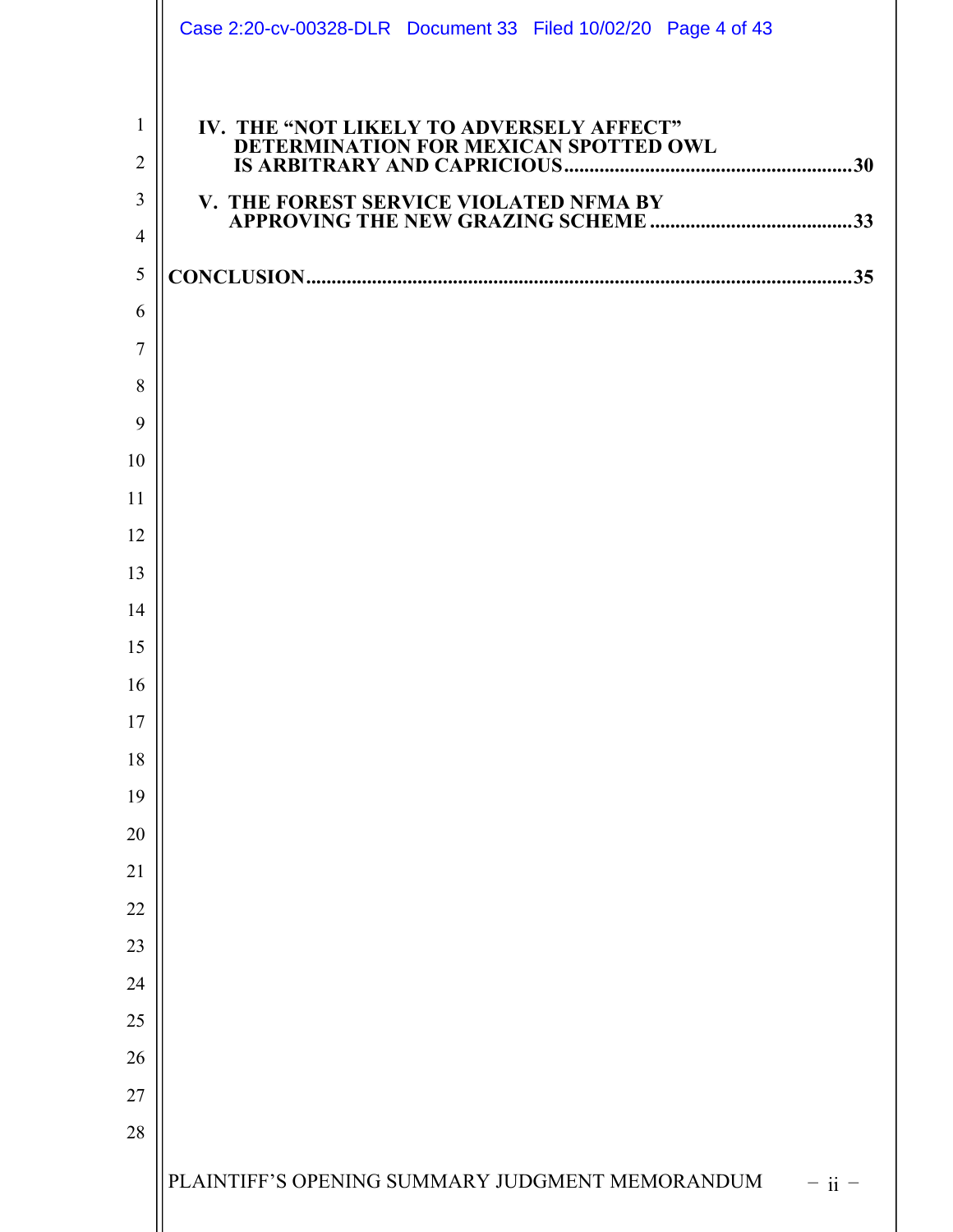|                | Case 2:20-cv-00328-DLR  Document 33  Filed 10/02/20  Page 5 of 43                 |  |
|----------------|-----------------------------------------------------------------------------------|--|
| 1              | <b>TABLE OF AUTHORITIES</b>                                                       |  |
| $\overline{2}$ | <b>Cases</b>                                                                      |  |
| 3              | All. for the Wild Rockies v. U.S. Forest Serv.,                                   |  |
| $\overline{4}$ |                                                                                   |  |
| 5              |                                                                                   |  |
| 6              | Blue Mtns. Biodiversity Proj. v. Blackwood, 161 F.3d 1208 (9th Cir. 1998) 28      |  |
| $\overline{7}$ |                                                                                   |  |
| 8              | Ctr. for Biological Diversity v. NHTSA, 538 F.3d 1172 (9th Cir. 2008)  10, 14, 28 |  |
| 9              | Ctr. for Biological Diversity v. U.S. Dep't of the Interior,                      |  |
| 10             |                                                                                   |  |
| 11             | Ctr. for Biological Diversity v. Zinke, 900 F.3d 1053 (9th Cir. 2018)19, 20, 32   |  |
| 12             | Ctr. for Envtl. Law & Policy v. U.S. Bureau of Reclamation,                       |  |
| 13             |                                                                                   |  |
| 14             | Cmtys. Against Runway Expansion v. Fed. Aviation Admin.,                          |  |
| 15             |                                                                                   |  |
| 16             |                                                                                   |  |
| 17             | Dep't of Homeland Sec. v. Regents of the Univ. of Cal.,                           |  |
| 18             |                                                                                   |  |
| 19             | Earth Island Inst. v. U.S. Forest Serv., 442 F.3d 1147 (9th Cir. 2006)  14, 23    |  |
| 20             |                                                                                   |  |
| 21             |                                                                                   |  |
| 22             | Friends of the River v. Nat'l Marine Fisheries Serv.,                             |  |
| 23             |                                                                                   |  |
| 24             | Great Basin Res. Watch v. Bureau of Land Mgmt.,                                   |  |
| 25             |                                                                                   |  |
| 26             | Idaho Sporting Cong. v. Rittenhouse, 305 F.3d 957 (9th Cir. 2002) 33, 35          |  |
| 27             |                                                                                   |  |
| 28             | Metro Edison Co. v. People Against Nuclear Energy, 460 U.S. 766 (1983)20, 22      |  |
|                | PLAINTIFF'S OPENING SUMMARY JUDGMENT MEMORANDUM<br>$-$ iii $-$                    |  |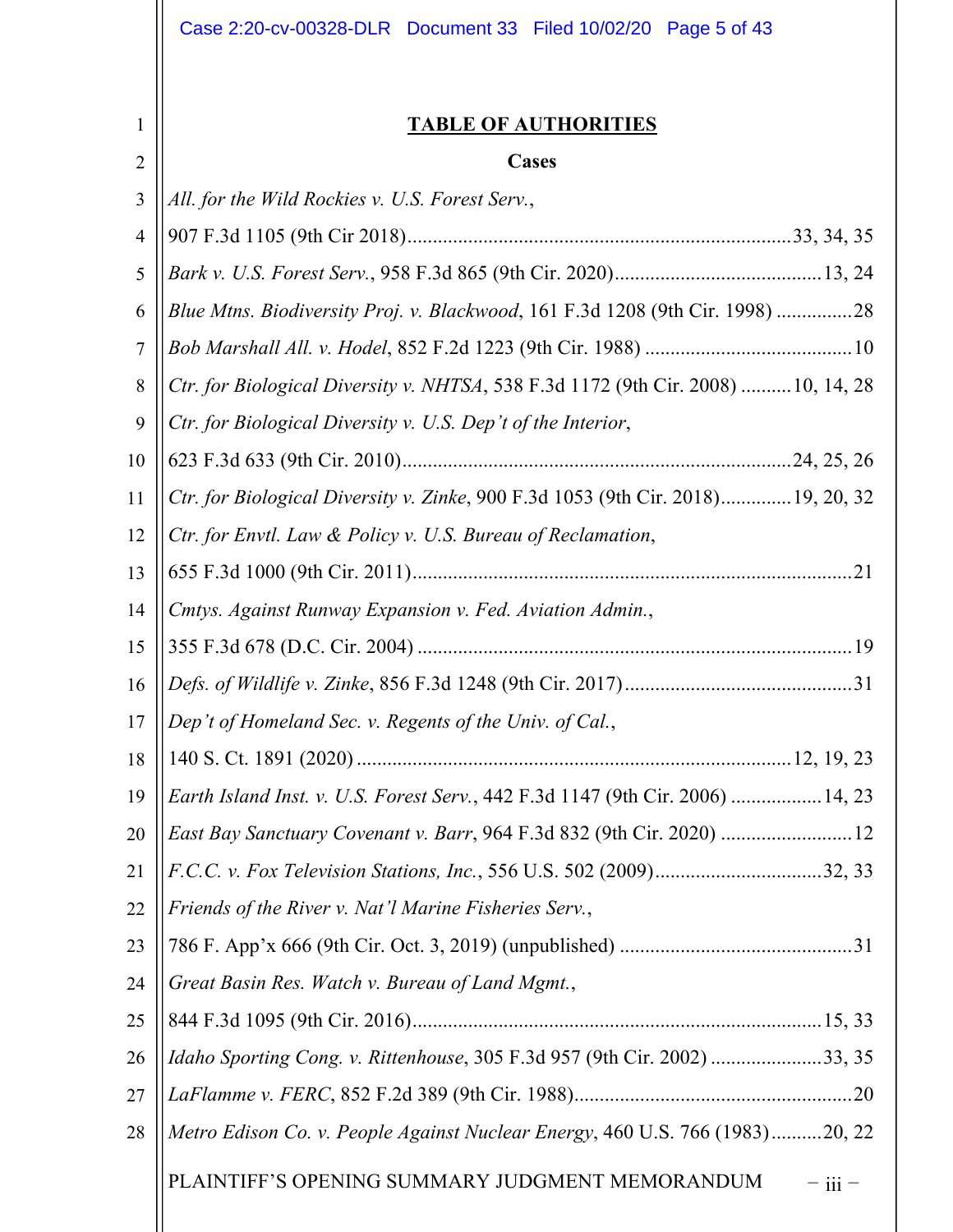# Case 2:20-cv-00328-DLR Document 33 Filed 10/02/20 Page 6 of 43

| $\mathbf{1}$   |                                                                               |
|----------------|-------------------------------------------------------------------------------|
| $\overline{2}$ |                                                                               |
| 3              | Muwekma Ohlone Tribe v. Salazar, 708 F.3d 209 (D.C. Cir. 2013)  13            |
| $\overline{4}$ | Myersville Citizens for a Rural Cmty., Inc. v. FERC,                          |
| 5              |                                                                               |
| 6              | Native Ecosystems Council v. Marten, 883 F.3d 783 (9th Cir. 2018) 14, 15, 17  |
| 7              | Native Ecosystems Council v. U.S. Forest Serv.,                               |
| 8              |                                                                               |
| 9              | Native Ecosystems Council v. U.S. Forest Serv.,                               |
| 10             |                                                                               |
| 11             |                                                                               |
| 12             | Neighbors of the Mogollon Rim, Inv. v. U.S. Forest Serv.,                     |
| 13             |                                                                               |
| 14             | N. Plains Res. Council, Inc. v. Surface Transp. Bd.,                          |
| 15             |                                                                               |
| 16             | Nw. Ecosystem All. v. Rey, 380 F. Supp. 2d 1175 (W.D. Wash. 2005) 33          |
| 17             |                                                                               |
| 18             | Or. Nat. Desert Ass'n v. Jewell, 840 F.3d 1095 (9th Cir. 2016)15, 16          |
|                | 19    Or. Nat. Desert Ass'n v. Rose, 921 F.3d 1185 (9th Cir. 2019)  19, 23    |
| 20             |                                                                               |
| 21             | Or. Nat. Desert Ass'n v. U.S. Forest Serv., 957 F.3d 1024 (9th Cir. 2020)33   |
| 22             | Or. Wild v. U.S. Forest Serv., 194 F. Supp. 3d 1156 (D. Or. 2016) 31          |
| 23             |                                                                               |
| 24             | Te-Moak Tribe of W. Shoshone of Nev. v. U.S. Dep't of Interior,               |
| 25             |                                                                               |
| 26             | W. Watersheds Proj. v. Abbey, 719 F.3d 1035 (9th Cir. 2013)10, 11, 12, 14, 23 |
| 27             | W. Watersheds Proj. v. Kraayenbrink, 632 F.3d 472 (9th Cir. 2011)14           |
| 28             |                                                                               |
|                | PLAINTIFF'S OPENING SUMMARY JUDGMENT MEMORANDUM<br>$iv -$                     |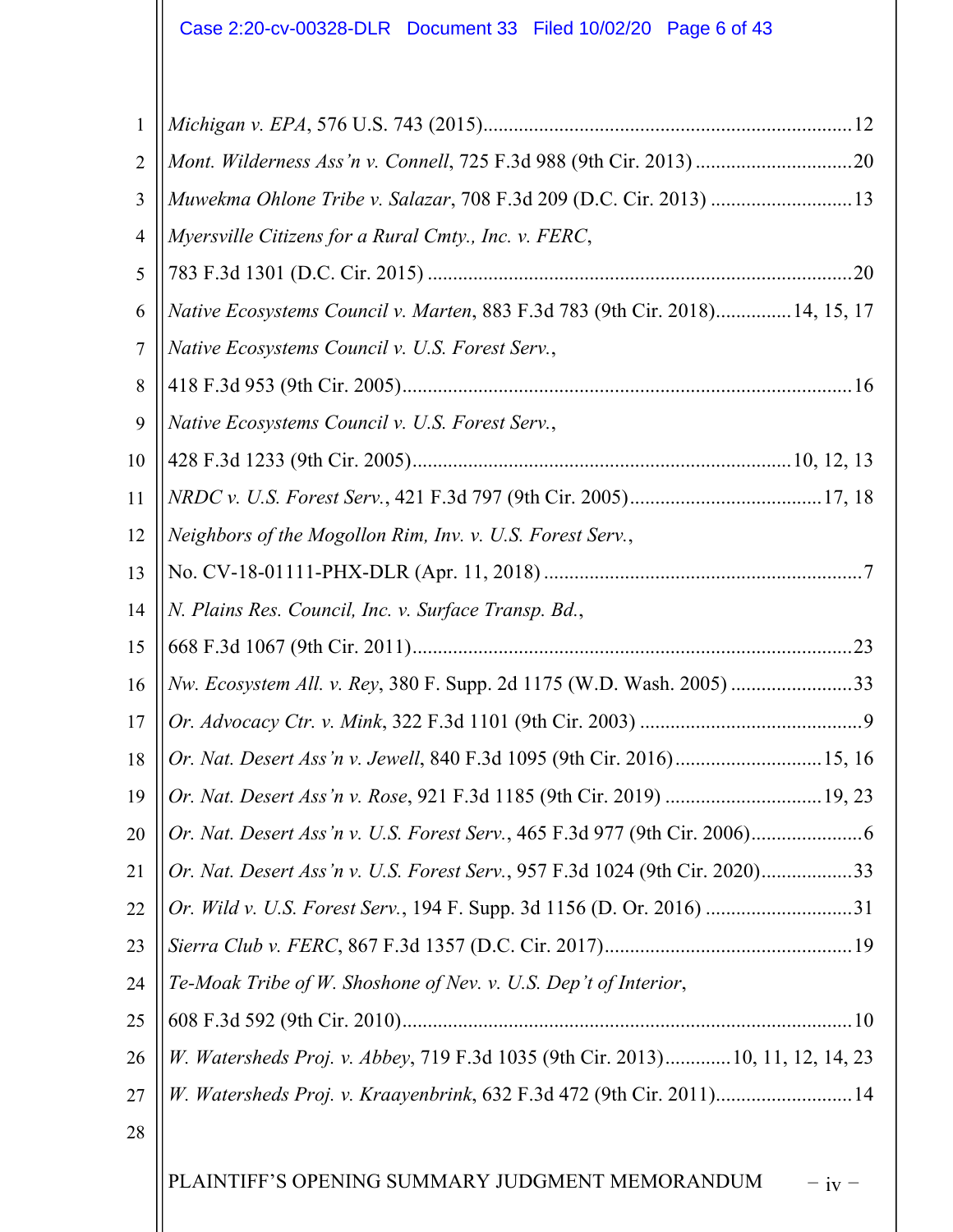| $\mathbf{1}$   | W. Watersheds Proj. v. U.S. Forest Serv.,                               |  |
|----------------|-------------------------------------------------------------------------|--|
| $\overline{2}$ |                                                                         |  |
| 3              |                                                                         |  |
| $\overline{4}$ | WildEarth Guardians v. Mont. Snowmobile Ass'n,                          |  |
| 5              |                                                                         |  |
| 6              | WildEarth Guardians v Provencio, 923 F.3d 655 (9th Cir. 2019)28, 29, 30 |  |
| $\overline{7}$ |                                                                         |  |
| 8              | Wyoming v. U.S. Dep't of Agric., 661 F.3d 1209 (10th Cir. 2011)11, 13   |  |
| 9              |                                                                         |  |
| 10             | <b>Statutes</b>                                                         |  |
| 11             |                                                                         |  |
| 12             |                                                                         |  |
| 13             |                                                                         |  |
| 14             |                                                                         |  |
| 15             | <b>Regulations</b>                                                      |  |
| 16             |                                                                         |  |
| 17             |                                                                         |  |
| 18             |                                                                         |  |
| 19             | .20                                                                     |  |
| 20             |                                                                         |  |
| 21             |                                                                         |  |
| 22             |                                                                         |  |
| 23             |                                                                         |  |
| 24             |                                                                         |  |
| 25             |                                                                         |  |
| 26             |                                                                         |  |
| 27             |                                                                         |  |
| 28             |                                                                         |  |
|                | PLAINTIFF'S OPENING SUMMARY JUDGMENT MEMORANDUM                         |  |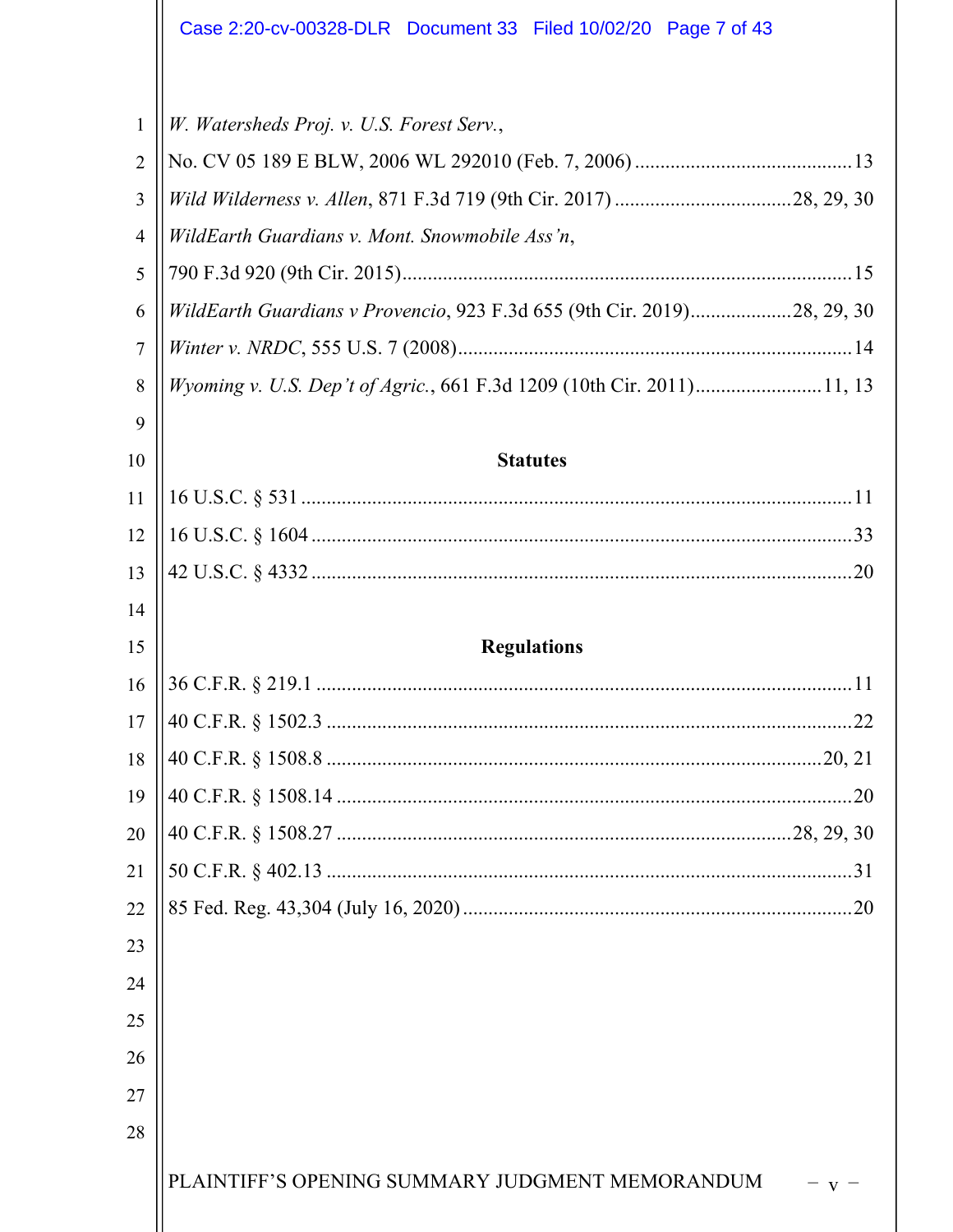1

## **INTRODUCTION**

2 3 4 5 6 7 8  $\mathbf Q$ The Colcord Estates, Ponderosa Springs, and Ponderosa Springs Estates communities near Young, Arizona are nestled in the ponderosa pine forest just under the spectacular Mogollon Rim. The communities are surrounded by the Tonto National Forest, which affords ample opportunities for recreation and greatly enhances the quality of life of residents of the communities. Though cattle have been grazed in the general vicinity for over a hundred years, they have been kept out of the pastures surrounding the Colcord and Ponderosa communities since 1979, when the U.S. Forest Service found that cattle grazing had devastated the environment.

10 11 12 13 14 15 16 17 18 19 20 21 22 23 24 25 26 Now, though, the Forest Service has decided to allow cattle grazing on the pastures directly surrounding the Colcord and Ponderosa communities—figuratively, and even literally, in community members' backyards. This is part of a larger decision to substantially increase grazing on the set of allotments known as the Bar X allotments and on adjacent portions of the Heber-Reno Sheep Driveway. Both the substance of the decision and the procedures used to authorize it are severely flawed and will lead to significant degradation of environmental and human interests. The agency ignored or downplayed community members' concerns about the effects of cattle grazing so close to their homes; refused to seriously consider an alternative grazing scheme that would continue the status quo of no grazing on pastures immediately surrounding the communities; misinterpreted or ignored its own studies and data concerning the effects of grazing; failed to disclose to the public or, worse, misled the public about those same studies and data; and failed to properly consider the effects of its decision on several environmental resources, including soils and water, wildlife, and the Mexican spotted owl, which is listed as threatened under the Endangered Species Act ("ESA"). In short, the Forest Service committed a wide range of textbook administrative law errors, using shoddy reasoning and a flawed process to reach an unreasonable conclusion.

27 28 The Forest Service's flawed environmental analysis of its new grazing scheme violated the National Environmental Policy Act ("NEPA"), the ESA, and the

PLAINTIFF'S OPENING SUMMARY JUDGMENT MEMORANDUM – 1 –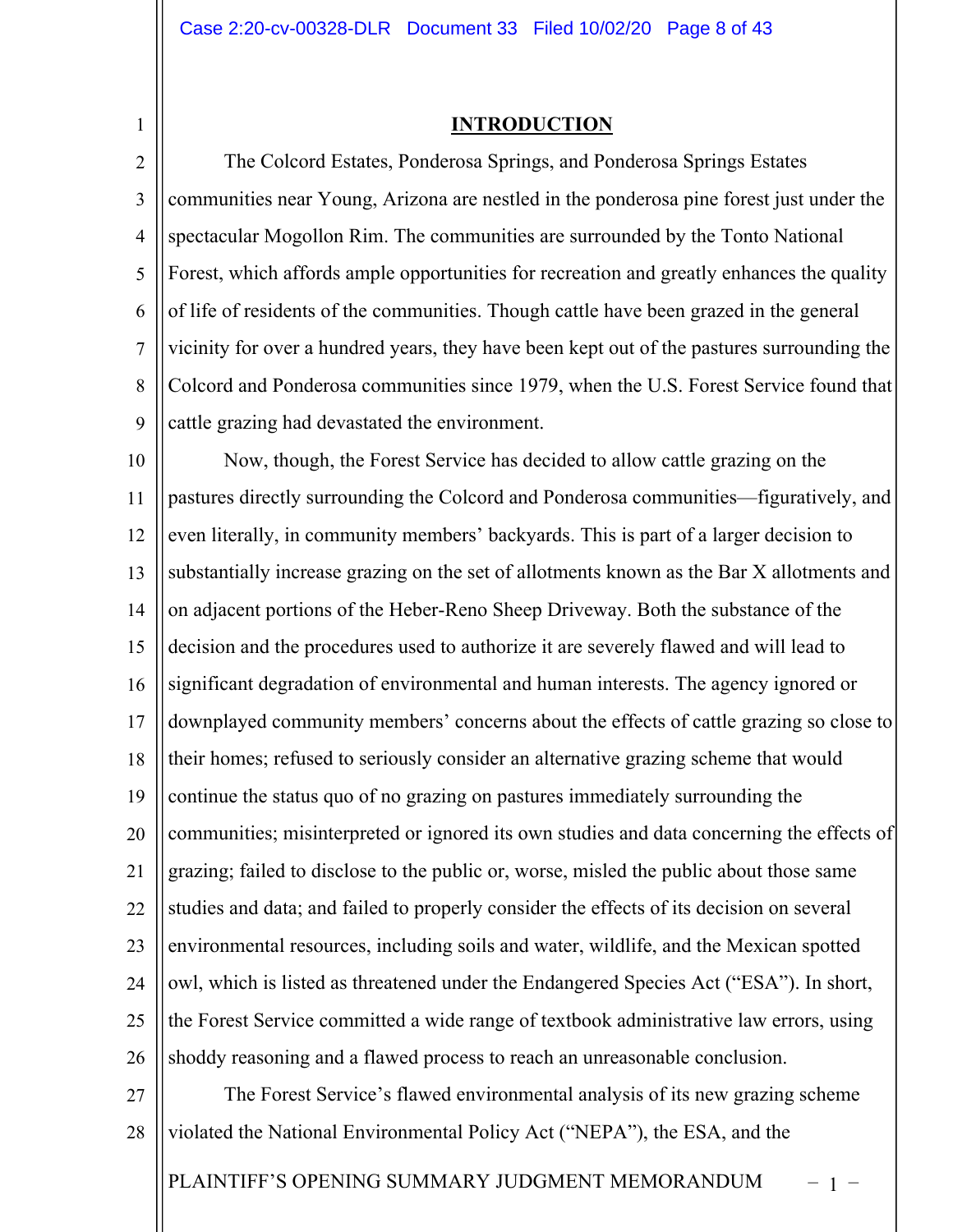1 2 3 4 5 Administrative Procedure Act ("APA"). Furthermore, the new scheme is inconsistent with the Tonto Forest Plan, and thus violates the National Forest Management Act ("NFMA"). Accordingly, the agency's decision to adopt its new grazing scheme must be set aside, and the agency must be ordered to prepare a full environmental impact statement ("EIS") in connection with any decision to reauthorize grazing on the Bar X.

## **BRIEF FACTUAL BACKGROUND**<sup>1</sup>

## 8

6

7

## **A. Bar X Basics**

**I. HISTORY OF THE BAR X**

 $\mathbf Q$ 10 11 12 13 14 15 16 17 18 19 The Bar X consists of four separate grazing allotments that are managed together: the Bar X, Haigler Creek, Young, and Colcord Canyon Allotments. Statement of Facts ("SOF")  $\P$  1. The Bar X is located in the northeastern part of the Tonto National Forest, about eight miles north of Young, Arizona, in Gila County. *Id.* ¶ 2. The topography of the Bar X consists of a mixture of rolling, gently undulating hills and areas of steep, rugged slopes and rock outcroppings. Answer (ECF No. 20) ¶ 22. Elevation ranges from 4,600 feet in the southern portion to 7,600 feet in the northernmost areas. *Id.* The lower elevations in the southern portion provide the majority of the grazing capacity for livestock. *Id.* This is due in part to the fact that the ponderosa pine ecotype that dominates the northern portion of the Bar X has a lower density of grasses and forb than other ecotypes, contributing to a lower forage production capacity. SOF ¶ 8.

20 21 22 23 24 25 26 Bisecting the Bar X from southwest to northeast is the Heber-Reno Sheep Driveway ("Driveway"), a roughly two-mile wide string of eight pastures that is part of a route used to move sheep between private land near Chandler, Arizona and certain allotments on the Apache-Sitgreaves National Forests. SOF ¶ 3; FS001554.<sup>2</sup> Every year, up to 8,000 sheep are herded along the Driveway in the spring and again in the late summer. Answer ¶ 25. Cattle grazing has also periodically occurred on the Driveway. *Id*.

PLAINTIFF'S OPENING SUMMARY JUDGMENT MEMORANDUM – 2 –

<sup>27</sup> 28  $1$  In accordance with LRCiv 56.1(a), this memorandum recites certain "undisputed facts (such as those providing background about the action or the parties)" that are not contained in the separate statement of facts.

 $^{2}$  A very detailed map of the Bar X and Driveway is located at FS001554.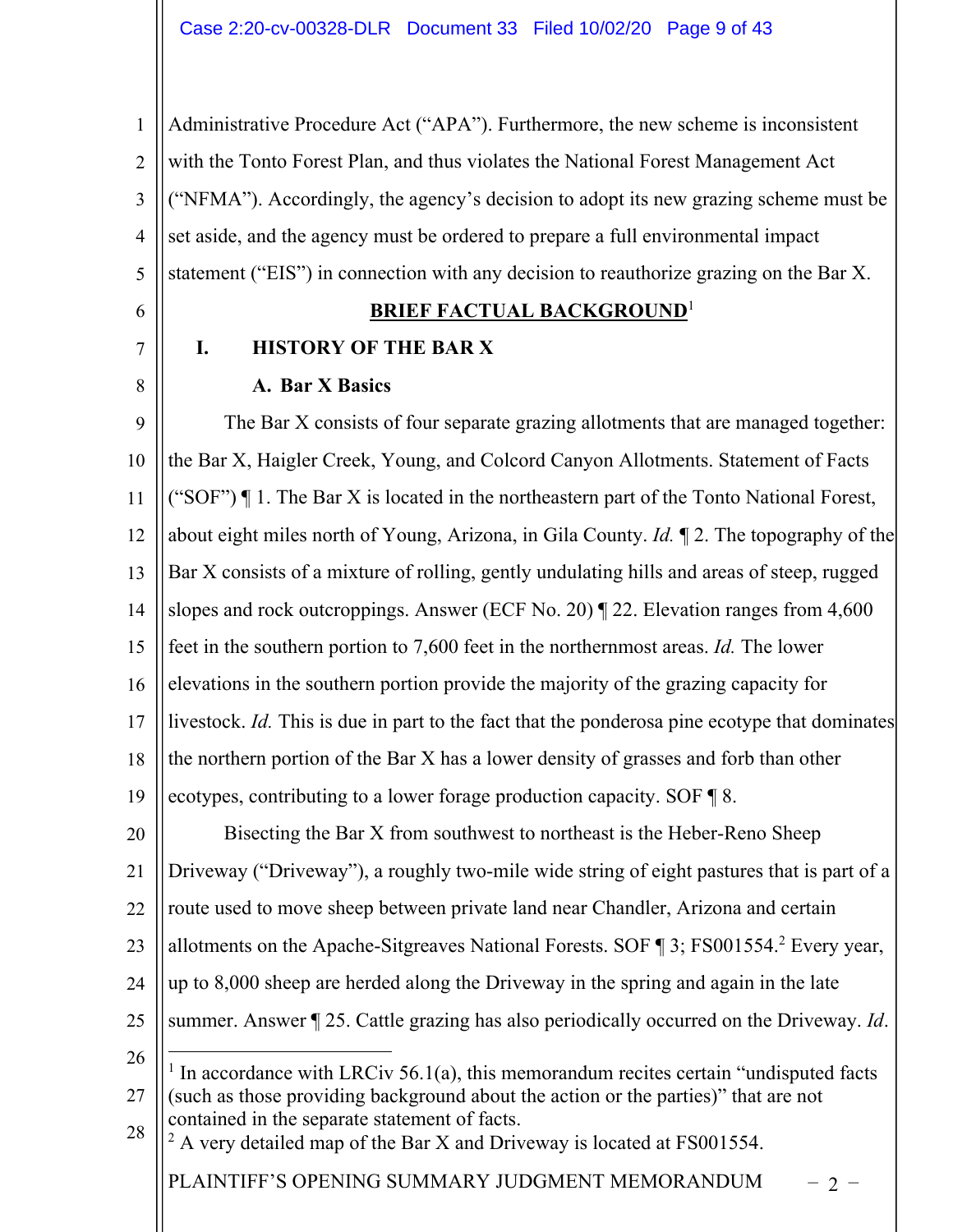1 2 Historically, four pastures on the Driveway have been associated with the Bar X: Lost Salt, Naegelin, McInturff, and Walnut. SOF ¶ 4.

3

4 5 6 7 8  $\mathbf Q$ 10 11 12 13 14 15 16 17 18 19 20 21 22 23 The northernmost portions of the Bar X are the Colcord Canyon Allotment and the Turkey Peak Pasture, which is part of the Haigler Creek Allotment. *Id.* ¶ 5. Plaintiff will refer to this area as the "Colcord/Turkey Pasture." The Colcord/Turkey Pasture consists of mountainous terrain and steep slopes dominated by ponderosa pine. *Id.* ¶ 6. Almost the entire Colcord/Turkey Pasture is characterized as belonging to the ponderosa pine ecotype. *Id.* ¶ 7. Haigler Creek, a stream popular for fishing and recreation, cuts across the southern half of the Colcord/Turkey Pasture. *Id.* ¶ 9. The Colcord/Turkey Pasture is bounded on the north by the Mogollon Rim, which is a 200-mile long escarpment in central Arizona that forms the southern edge of the Colorado Plateau. *Id.* ¶ 10. The Mogollon Rim contains a large diversity of flora and fauna, with species from Rocky Mountain ecotypes living on the top of the plateau, and species native to lower elevation, drier ecotypes below the Rim. Answer ¶ 20. The area is home to much wildlife, including elk, deer, and turkey. *Id.* The area's beauty and diverse flora and fauna attract many outdoor enthusiasts from the Phoenix area, other parts of Arizona, and other states. *Id.* The communities of Colcord Estates, Ponderosa Springs, and Ponderosa Springs Estates (collectively, the "Colcord and Ponderosa communities") comprise over 300 homes situated on private enclaves in the Colcord/Turkey Pasture. SOF ¶ 11. Most of those homes do not have fences capable of keeping cattle out. *Id.* ¶ 12. Residents of the Colcord and Ponderosa communities report enjoying the natural beauty of the area and the recreational opportunities afforded by the Forest, including hiking, fishing in Haigler Creek, hunting, and wildlife viewing. *Id.* ¶ 13.

24

#### **B. Grazing on the Bar X Before 1979**

PLAINTIFF'S OPENING SUMMARY JUDGMENT MEMORANDUM – 3 – 25 26 27 28 Cattle grazing has occurred in the Bar X area for over a century, FS006431, often with devastating effects on the environment. SOF  $\P$  22–23. A 1977 analysis conducted by a Forest Service wildlife biologist concluded that grazing had "drastically reduced forage production [and] increased soil compaction and erosion" on the Bar X, leading to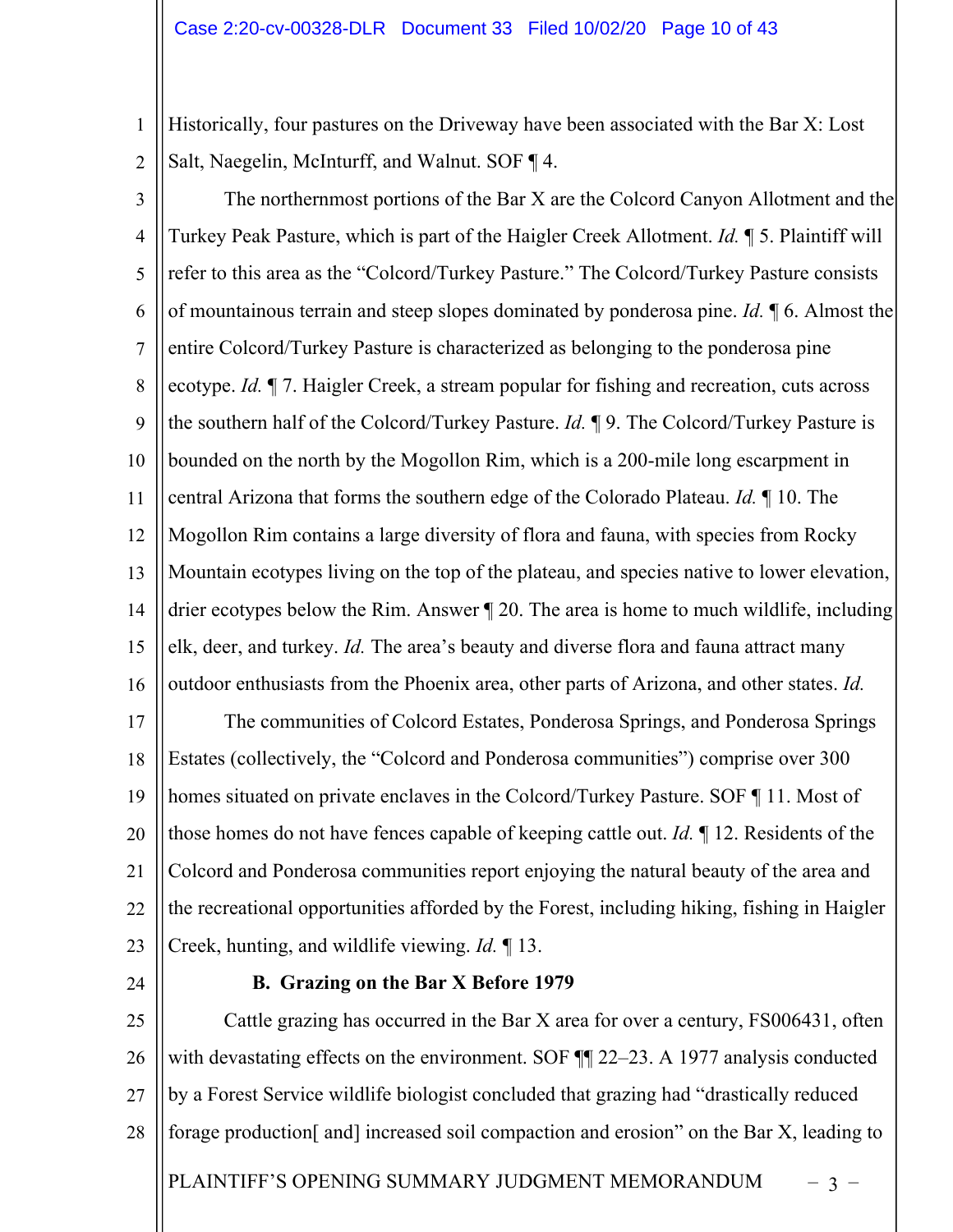1 2 3 4 5 6 7 8  $\mathbf Q$ 10 a decline in habitat quality and a "serious impact on the wildlife resource." FS000037. Several studies conducted by the Forest Service in the late 1970s reached similar conclusions. A 1978 "allotment analysis" stated that "[r]ange condition on the Bar X is generally poor with a downward trend" and that the cause of such poor conditions was "[a] prolonged history of overstocking and unsatisfactory management." FS000106. That same analysis found that "[t]he Ponderosa Pine type"—which comprises nearly all of the Colcord/Turkey Pasture and all of the Lost Salt Pasture, SOF ¶ 7—"has been depleted severely by overgrazing," FS000123, and that riparian areas, including Haigler Creek, "are all severely denuded by grazing," FS000125. The Driveway was also devastated by cattle grazing in the 1970s. SOF ¶ 24.

11 12 13 14 15 16 17 18 19 20 In 1979, the Forest Service prepared an environmental analysis ("1979 EA") in connection with its decision to alter the management of grazing on the Bar X. FS002602– 03. Relying on the "thorough on-the-ground investigation[s] concerning conditions on the Bar X" that had been synthesized in the 1978 allotment analysis, the 1979 EA compared several management alternatives, including closing the entire Bar X to domestic livestock grazing. FS002603, FS002609–10. The Forest Service ultimately selected an alternative in which grazing levels on the Bar X were reduced dramatically, but grazing was not altogether prohibited. SOF ¶ 25. However, the selected alternative excluded the Colcord/Turkey Pasture from grazing "due to the lack of grazing capability and severe conflicts between grazing and other resources" on that pasture. *Id.* ¶¶ 25–26.

21

## **C. The Forest Begins to Recover**

22 23 24 25 In 1985, following a few years of production-utilization studies<sup>3</sup> suggested that the Bar X could possibly support more grazing, the Forest Service prepared a new environmental assessment ("1985 EA") analyzing the effects of increased grazing levels. FS000528. The 1985 EA noted that "[r]ange, soil, watershed, and wildlife habitat

26

PLAINTIFF'S OPENING SUMMARY JUDGMENT MEMORANDUM – 4 –

<sup>27</sup> 28 <sup>3</sup> "Production utilization studies are conducted as a snapshot in time of an area's carrying capacity. They measure how much herbaceous forage is available in a given key area compared to how much is being consumed by cattle." FS006380.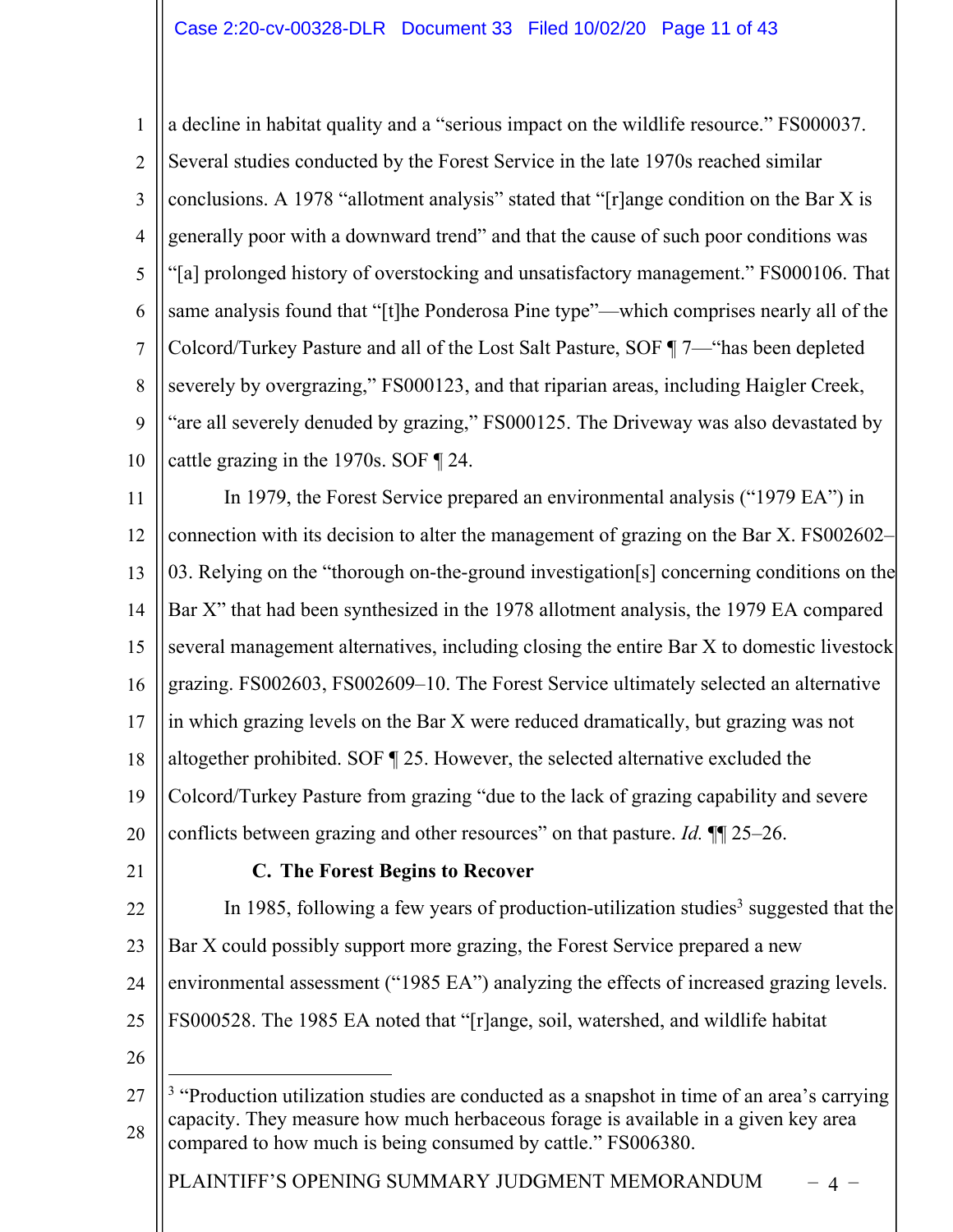1 2 3 4 5 6 conditions have improved significantly since the 1978 range analysis." FS000529. The 1985 EA pointed specifically to "the renewed presence of elk below the Naegelin Rim" as evidence of improved wildlife habitat, and also cited an increase in the abundance of turkey on the Bar X and improvements to the riparian habitat along Haigler Creek as positive developments. FS000530; *see also* SOF ¶ 29 (discussing examples of wildlife rebounding following closure of the Colcord/Turkey Pasture)

7 8 9 10 11 12 13 In 1985, the Forest Service elected to increase the amount of grazing allowed on the Bar X but continued to exclude cattle from the Colcord/Turkey Pasture. FS000532– 33, FS000544–45. That same year, the Forest Service completed the Tonto Forest Plan, which is still the governing forest plan. FS006376; *see also* FS000197–000525 (plan). The Forest Plan "defines the long-term direction for managing the Tonto National Forest." FS000197. The Forest Plan contains goals, standards, and guidelines that provide management direction for various resources and uses of the Forest. SOF  $\P$  14–21.

14 15 16 17 18 19 20 21 22 23 In 2007, the Forest Service and the U.S. Fish and Wildlife Service ("USFWS") began an ESA consultation over the effects of livestock grazing on 33 allotments in the Tonto National Forest, including the Bar X. FS000978, FS000983. The agencies considered the effects of grazing on several species, including the Mexican spotted owl, which had been listed as threatened in 1993. FS001006. By 2007, seven protected activity centers ("PACs")—areas "surrounding known owl nest/roost sites," FWS000555—had been identified on the Bar X and its associated Driveway pastures, six of them on the Colcord/Turkey and Lost Salt pastures. FS001013. The Forest Service and the USFWS agreed that, because there would be no grazing on those pastures, grazing the Bar X would have little to no adverse effect on Mexican spotted owls. FS001013; FWS000525.

24

#### **D. Grazing on the Bar X Since 2008**

25 26 27 28 The Bar X, LLC purchased the Bar X ranch around 2006 or 2007 and was issued a grazing permit by the Forest Service in 2007. Answer ¶ 25. In 2010, the Forest Service began allowing the Bar X permittee to graze some of the Driveway pastures associated with the Bar X. SOF ¶ 41. That same year, the Forest Service began authorizing the Bar

PLAINTIFF'S OPENING SUMMARY JUDGMENT MEMORANDUM – 5 –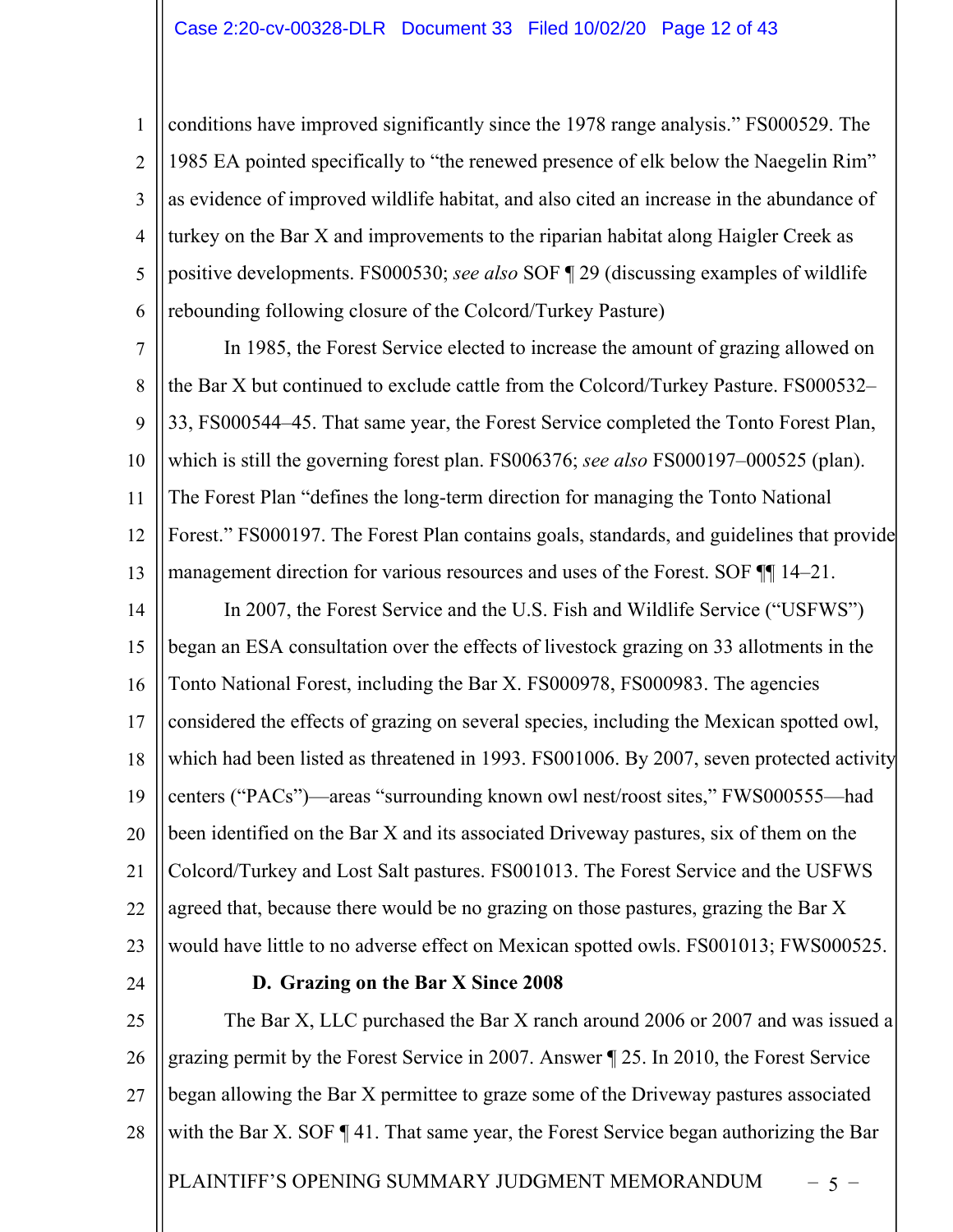PLAINTIFF'S OPENING SUMMARY JUDGMENT MEMORANDUM  $-6$  – 1 2 3 4 5 6 7 8  $\mathbf Q$ 10 11 12 13 14 15 16 17 18 19 20 21 22 23 24 25 26 27 28 X permittee to graze at levels exceeding the level set forth in the term permit: the 2010 annual operating instructions ("AOI")<sup>4</sup> for the Bar X authorized 162 cattle to graze yearlong, 60 yearlings to graze for two-and-a-half months, and 12 bulls to graze for nine months—far more than the 130 cattle year-long allowed under the term permit. FS000007Sup, FS000010Sup. From 2012 through 2017, the Forest Service continued to allow the Bar X permittee to graze Driveway pastures and continued to authorize grazing at levels in excess (sometimes far in excess) of the term permit. SOF ¶¶ 42–49. In 2014, for instance, the Forest Service authorized the permittee to graze 225 cows, 16 bulls, and 100 yearlings for a total of around 4,700 animal unit months ("AUMs")—more than twice as much as authorized in the term permit.<sup>5</sup> *Id.* 1 30, 42. In 2015, the Forest Service authorized the Bar X permittee to graze the Colcord/Turkey Pasture. FS000023Sup. This was the first time since 1979 that cattle had been allowed to graze the Colcord/Turkey Pasture. SOF ¶ 28. No explanation was offered in the 2015 AOI for why the pasture had been reopened after 35 years, nor was any NEPA analysis conducted prior to the authorization. FS000022Sup–25Sup; FS006373. Understandably, the unexpected presence of cattle near the Colcord and Ponderosa communities caused a great deal of concern, annoyance, and fear among community members. Olsson Decl. (Ex. 1) ¶¶ 8–11; Adams Decl. (Ex. 2) ¶¶ 4–12.6 Community members mounted a campaign to make the Forest Service aware of their concerns, sending over 120 petitions to the Forest Supervisor asking that the Colcord/Turkey Pasture remain closed to grazing. FS002156. In 2016 and 2017, the Forest Service <sup>4</sup> "[P]rior to the beginning of a grazing season, the Forest Service issues an AOI to grazing permit holders. Whereas the [allotment management plan] relates the directives of the applicable forest plan to the individual grazing allotment, and the grazing permit sets grazing parameters through a ten-year period, the AOI annually conveys these more long-term directives into instructions to the permittee for annual operations." *Or. Nat. Desert Ass'n v. U.S. Forest Serv.*, 465 F.3d 977, 980 (9th Cir. 2006). <sup>5</sup> An AUM is a measure of grazing intensity equal to an "animal unit" grazing for one month. FS004329.  $6$  All exhibits are included as attachments to a list of exhibits, which is filed as a separate docket entry.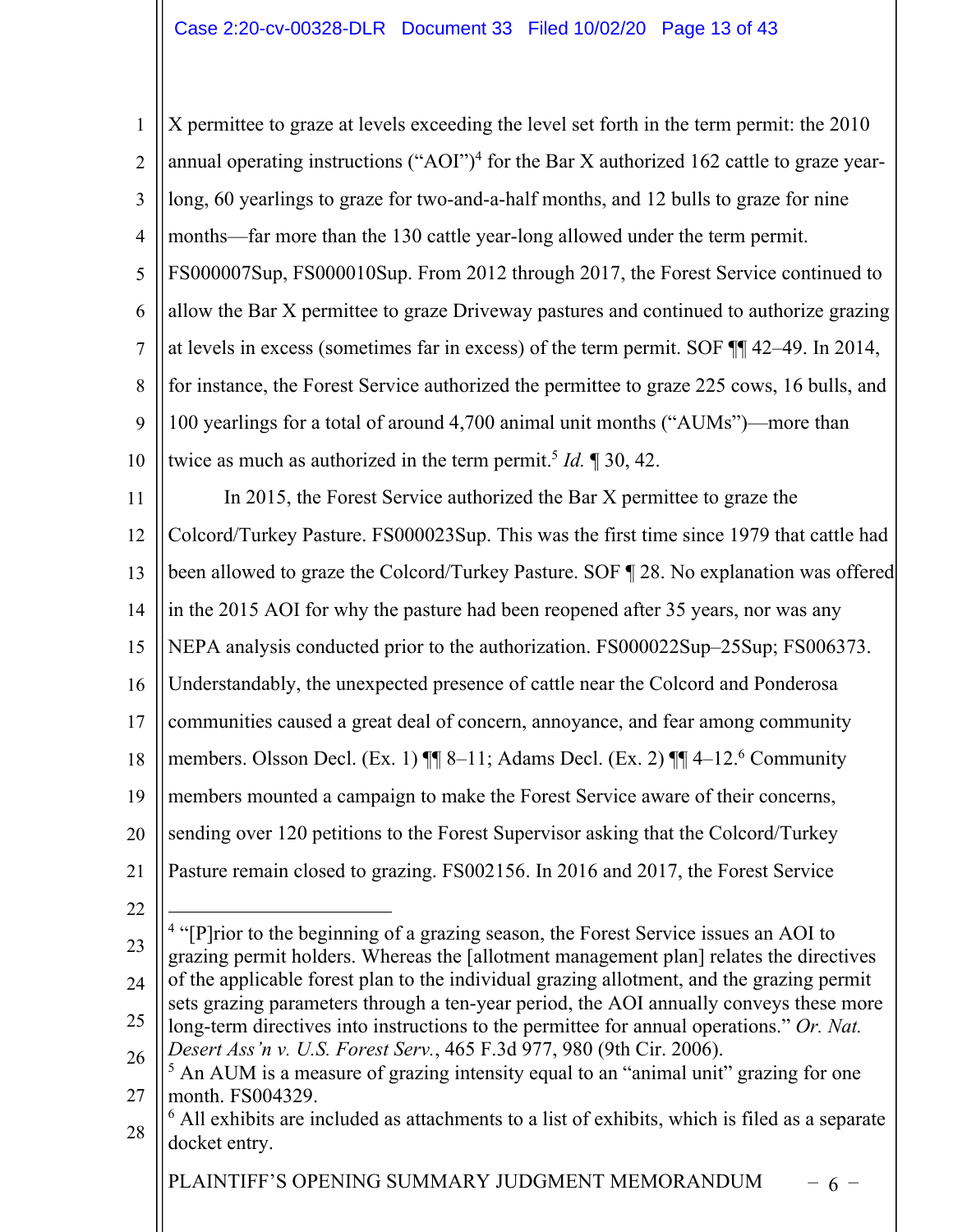1 2 continued to authorize grazing on the Bar X well in excess of permitted levels, did not allow grazing on the Colcord/Turkey Pasture. FS000026Sup–35Sup.

3 4 5 6 In 2018, however, the Forest Service issued an AOI authorizing grazing on the Colcord/Turkey Pasture in the amount of 240 cows and 18 bulls from June 15 to October 15, again with no public input, NEPA analysis, or explanation in the AOI for reopening the Colcord/Turkey Pasture. SOF ¶ 57; FS006373.

7

## **II. PREVIOUS LITIGATION**

8  $\mathbf Q$ 10 11 12 13 14 15 Following the issuance of the 2018 AOI authorizing grazing on the Colcord/Turkey Pasture, Plaintiff filed suit against the Forest Service in this Court. Answer ¶ 57. Plaintiff alleged that the agency had violated NFMA by authorizing livestock grazing on the Bar X in 2012–18 in a manner inconsistent with the Tonto Forest Plan. *Neighbors of the Mogollon Rim, Inc. v. U.S. Forest Serv.*, No. CV-18-01111-PHX-DLR, ECF No. 1 (Apr. 11, 2018). Plaintiff also alleged that the Forest Service's authorization of livestock grazing on the Bar X in 2012–2018 violated NEPA for failing to analyze the impacts of the changed grazing management. *Id.*

16 17 18 19 In June 2018, the Forest Service issued an amended 2018 AOI. FS000041Sup. The amended AOI reduced the level of grazing to be consistent with the term grazing permit and did not authorize grazing on the Colcord/Turkey Pasture or on any of the Driveway pastures. FS000041Sup–44Sup.

20 21 22 23 24 25 26 27 28 In October 2018, Plaintiff and the Forest Service entered into a settlement agreement and stipulation of dismissal of the case. Answer ¶ 59. As part of the settlement, the Forest Service agreed to "ensure that future AOIs . . . for the Bar X Allotment are consistent with the existing term grazing permit for the Bar X Allotment while this Settlement Agreement is in effect." *Neighbors of the Mogollon Rim, Inc.*, CV-18-01111-PHX-DLR, ECF No. 29 (Oct. 9, 2018). By its own terms, the settlement agreement was to remain in effect "until the Forest Service issues a new term livestock grazing permit and Allotment Management Plan for the Bar X Allotment, accompanied by a new NEPA analysis and a new consultation under the [ESA], as appropriate." *Id.*

PLAINTIFF'S OPENING SUMMARY JUDGMENT MEMORANDUM – 7 –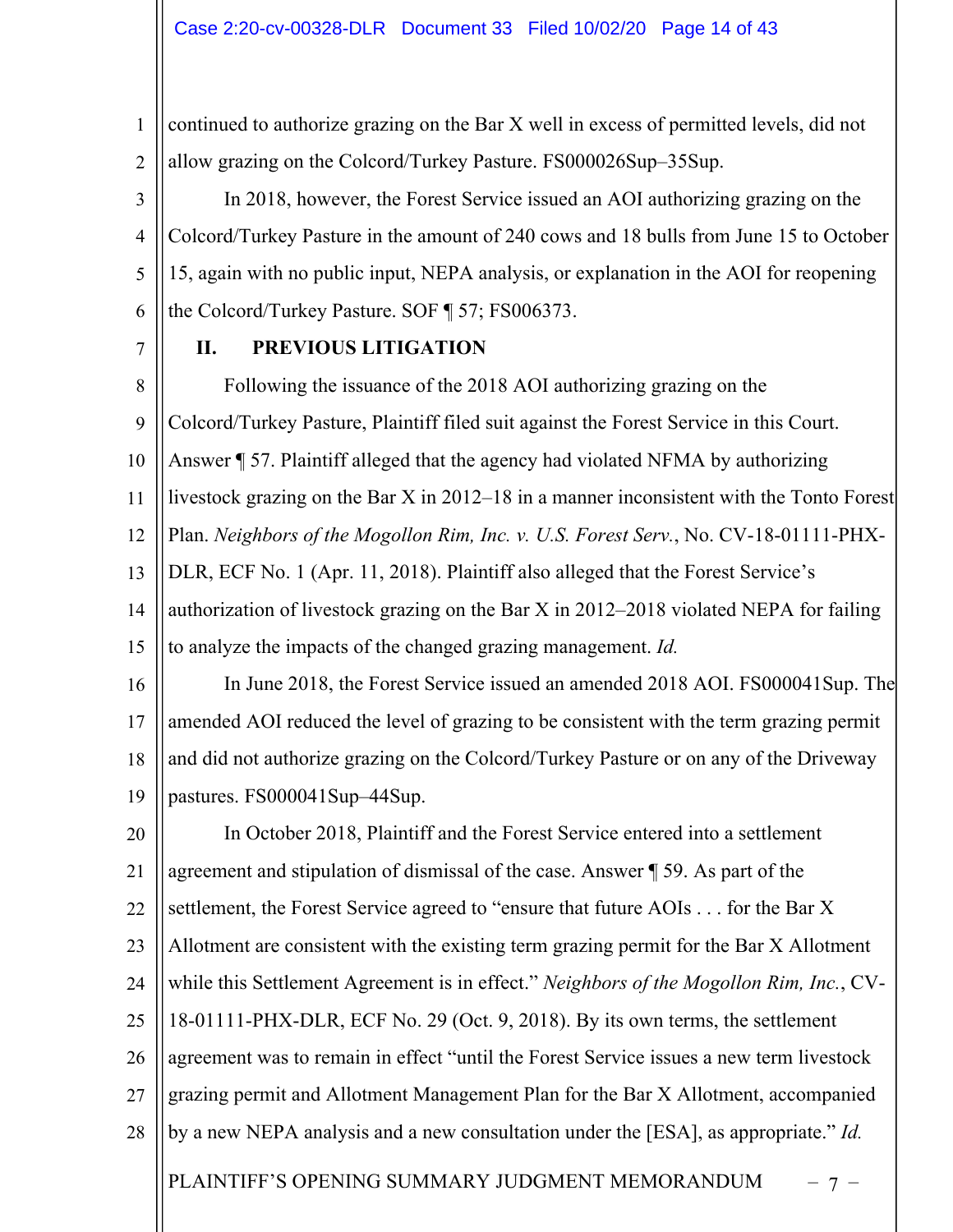1 2 3 Consistent with the parties' settlement, the 2019 AOI, like the revised 2018 AOI, allowed grazing at the levels set out in the term grazing permit and did not authorize grazing on the Colcord/Turkey Pasture or the Driveway. FS000049Sup–000052Sup.

4

## **III. THE NEPA PROCESS AND FINAL DECISION**

5 6 7 8 9 10 11 12 13 14 15 16 17 18 19 In response to Plaintiff's first lawsuit, the Forest Service initiated a NEPA analysis to determine whether and how to modify grazing management on the Bar X. FS001542. By as early as October 2018—before it had even issued a scoping notice to the public under NEPA, FS001698—the agency had tentatively decided to dramatically expand grazing on the Bar X and to allow grazing on the Colcord/Turkey Pasture and all four Driveway pastures associated with the Bar X. SOF  $\P$  60. Over the next 14 months, despite fervent opposition from Plaintiff, Colcord and Ponderosa community members, and others, the Forest Service did not waver from its path: its plan to dramatically expand grazing on the Bar X and open the Colcord/Turkey and Lost Salt pastures to grazing after 40 years of non-use remained intact throughout the NEPA process. *Id.* ¶¶ 60–62, 70–72. Moreover, the Forest Service gave in-depth consideration to just one alternative to its plan, a "no grazing" option in which all grazing on the Bar X is terminated. FS006421– 23. The agency expressly declined to give serious consideration to a "middle ground" alternative in which grazing is allowed to continue, but overall levels are kept roughly the same and cattle are kept off the Colcord/Turkey Pasture. SOF 165.

PLAINTIFF'S OPENING SUMMARY JUDGMENT MEMORANDUM – 8 – 20 21 22 23 24 25 26 27 28 In September 2019, the Forest Service issued a Final Environmental Assessment ("Final EA") and a Draft Decision Notice/Finding of No Significant Impact ("Draft DN/FONSI") adopting the new grazing scheme analyzed during the NEPA process. Answer ¶ 105. In the Draft DN/FONSI, the Forest Service found that its new grazing scheme—which allows for nearly *three times* the amount of grazing on the Bar X and Driveway than has occurred in recent years and reopens the Colcord/Turkey Pasture to grazing after 40 years of non-use (aside from 2015), SOF ¶¶ 28, 46–47, 71–72—will not have a significant effect on the environment, obviating the need for a full EIS under NEPA. FS003244. The Forest Service also concluded that the new scheme is consistent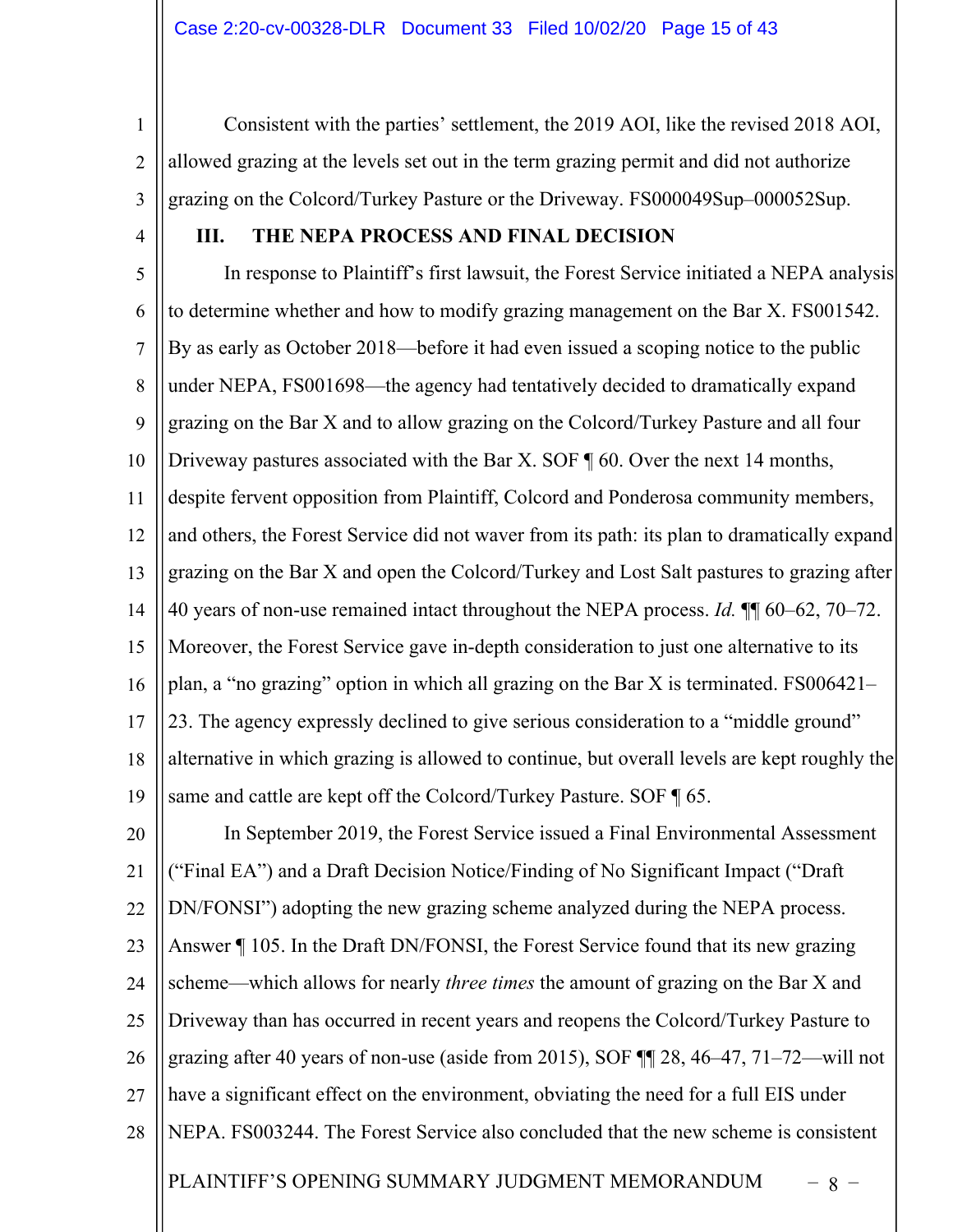1 2 3 with the Tonto Forest Plan. FS003255. The USFWS, for its part, concurred with the Forest Service's conclusion that the new plan is "not likely to adversely affect" the Mexican spotted owl. FWS002405–06.

- 4 5 6 7 8  $\mathbf Q$ 10 Plaintiff (and many others) objected to the draft decision under the administrative process set out in the 26 C.F.R. part 218 regulations. FS003283. The Forest Service did not change course in response to the objections, and released a Final DN/FONSI in December 2019. FS006520. (The agency also released a revised Final EA that month. FS006366.) Later that month, the Forest Service issued a new term grazing permit and released a new allotment management plan for the Bar X. Answer ¶ 107; *see also*  FS006531, FS006549. Plaintiff then filed this lawsuit in February 2020. ECF No. 1.
- 11

## **ARGUMENT**<sup>7</sup>

12 13 14 15 16 17 18 19 20 21 22 23 The Forest Service violated four separate statutes with its decision to adopt its new grazing scheme. It violated NEPA by failing to consider a reasonable range of alternatives, failing to take a "hard look" at the effects of its proposed action, and failing to prepare a full EIS. It violated the ESA and APA by failing to provide a reasoned explanation for its conclusion that resuming grazing in the Colcord/Turkey Pasture is not likely to adversely affect Mexican spotted owls. And it violated NFMA and the APA by selecting a grazing scheme that is inconsistent with the Tonto Forest Plan—or at least failing to provide a rational explanation for how the scheme is consistent with the Plan. **I. THE FOREST SERVICE VIOLATED NEPA BY FAILING TO CONSIDER AN ADEQUATE RANGE OF ALTERNATIVES.** The Forest Service considered just two alternatives in depth during its decisionmaking process: a "no grazing" alternative and the proposed action. SOF ¶ 65.

- 24 NEPA required the Forest Service to consider a wider range of alternatives. In particular,
- 25 the Forest Service should have analyzed a "middle ground" alternative in which grazing
- 26 27 28 <sup>7</sup> Plaintiff has submitted declarations by Jim Olsson (Ex. 1), Paula Adams (Ex. 2), and Kathy Doolittle (Ex. 3) that establish Plaintiff's associational standing. *See Or. Advocacy Ctr. v. Mink*, 322 F.3d 1101, 1108–13 (9th Cir. 2003) (discussing the requirements for associational standing under Article III).

PLAINTIFF'S OPENING SUMMARY JUDGMENT MEMORANDUM – 9 –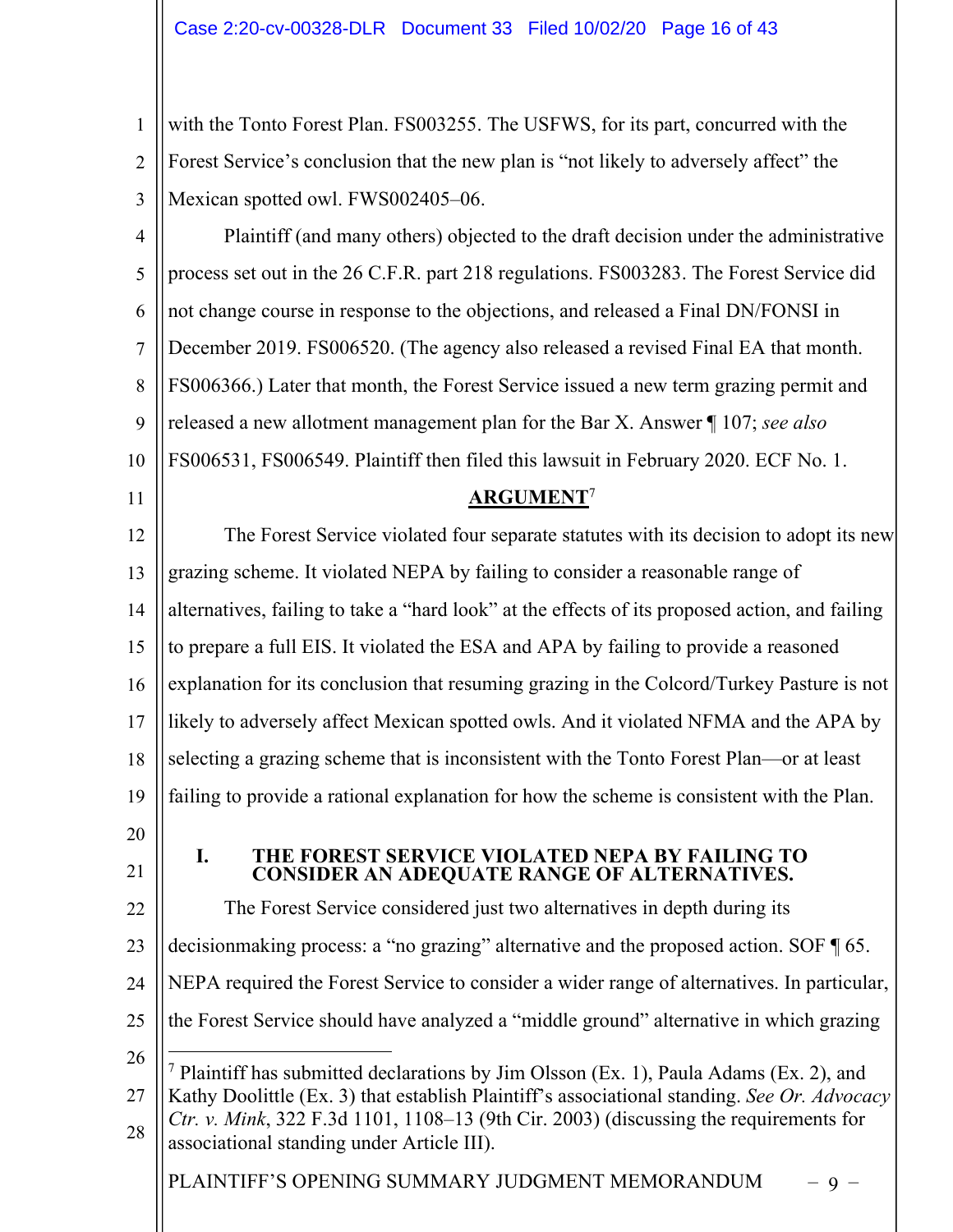1 2 3 4 is allowed on parts of the Bar X, but the Colcord/Turkey and Lost Salt pastures remain closed to grazing—in essence, continuing the status quo. The Forest Service violated NEPA and the APA by failing to either consider such an alternative in depth or provide a reasoned explanation for why it should not be considered in depth.

5 6 7 8  $\mathbf Q$ 10 11 12 13 14 15 16 17 18 19 20 "[C]onsideration of alternatives is critical to the goals of NEPA." *Bob Marshall All. v. Hodel*, 852 F.2d 1223, 1228–29 (9th Cir. 1988). "Agencies are required to consider alternatives in . . . EAs and must give full and meaningful consideration to all reasonable alternatives." *Te-Moak Tribe of W. Shoshone of Nev. v. U.S. Dep't of Interior*, 608 F.3d 592, 601–02 (9th Cir. 2010) (citation omitted). Whether an alternative is "reasonable" turns on the relationship between the alternative and the nature and purpose of the project under consideration: "[a]lternatives that do not advance the purpose of the . . . [p]roject [are] not . . . considered reasonable . . . ." *Native Ecosystems Council v. U.S. Forest Serv.*, 428 F.3d 1233, 1246–47 (9th Cir. 2005). Agencies should consider a broad range of alternatives. *See Ctr. for Biological Diversity v. Nat'l Highway Traffic Safety Admin.*, 538 F.3d 1172, 1218–19 (9th Cir. 2008) ("*CBD v. NHTSA*") (faulting the agency for considering "a very narrow range of alternatives"). If an agency decides to eliminate from detailed consideration a particular alternative, it must give "an appropriate explanation" for doing so. *Native Ecosystems Council*, 428 F.3d at 1246. "The existence of a viable but unexamined alternative renders an EA inadequate." *W. Watersheds Proj. v. Abbey*, 719 F.3d 1035, 1050 (9th Cir. 2013) (citation, quotation, and alteration omitted).

21 22 23 24 25 26 The Forest Service should have analyzed at least one "middle ground" alternative in addition to the "no grazing" alternative and the proposed action. The most obvious middle ground alternative is one that roughly maintains the same grazing that has occurred in recent years while leaving the Colcord/Turkey Pasture and the Lost Salt Pasture closed to grazing. Plaintiff and other commenters repeatedly suggested that the Forest Service consider such an alternative in depth. SOF ¶ 64.

27 28 Such a middle ground alternative would meet the purpose and need of the action, which "is to *consider* livestock grazing opportunities on public lands *where consistent* 

PLAINTIFF'S OPENING SUMMARY JUDGMENT MEMORANDUM – 10 –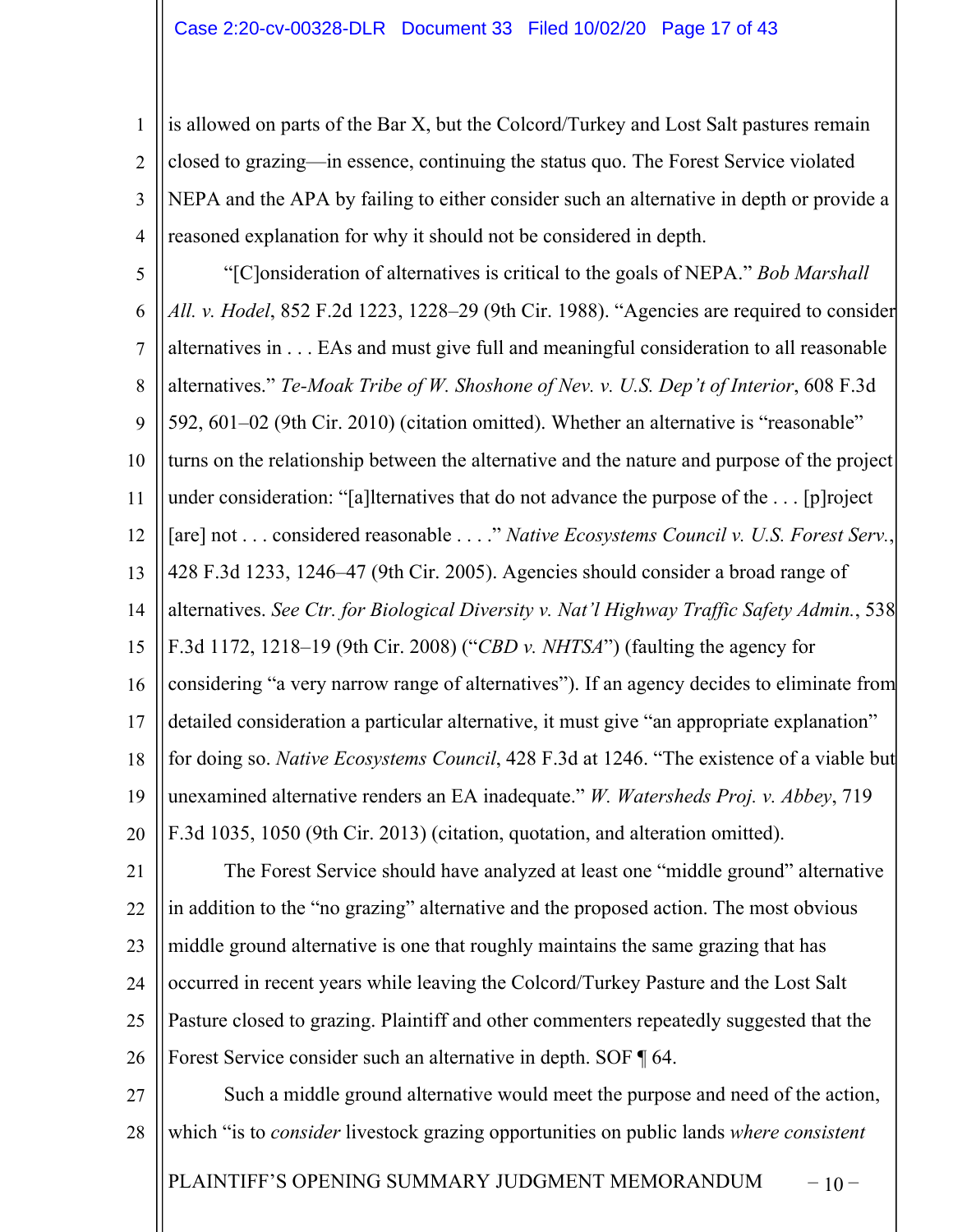1 2 3 4 5 6 7 8  $\mathbf Q$ 10 11 12 *with management objectives*" and "to authorize livestock grazing *in a manner consistent* with direction to move ecosystems towards their desired conditions." *Id.* ¶ 59 (emphasis added). This broad statement of purpose and need reflects Congressional and agency intent to balance uses in national forests and manage resources in a sustainable manner. *See Wyoming v. U.S. Dep't of Agric.*, 661 F.3d 1209, 1268 (10th Cir. 2011) (noting that "Congress acknowledged" in the Multiple Use and Sustained Yield Act "that 'some . . . land will be used for less than all of the resources' identified" (quoting 16 U.S.C. § 531(a) (alteration omitted)); 36 C.F.R. § 219.1(b) ("[T]he Forest Service manages [national forests] to sustain the multiple use of [their] renewable resources in perpetuity while maintaining the long-term health and productivity of the land."). A middle ground alternative that allows grazing in some areas but not in others is surely consistent with the broad, multiple-use goals reflected in the statement of purpose and need.

PLAINTIFF'S OPENING SUMMARY JUDGMENT MEMORANDUM – 11 – 13 14 15 16 17 18 19 20 21 22 23 24 25 26 27 28 The Ninth Circuit's decision in *Western Watersheds Project v. Abbey* is instructive on this point. In that case, the Bureau of Land Management ("BLM") prepared an EA in connection with the renewal of a ten-year grazing permit. 719 F.3d at 1040–41. In preparing the EA, BLM "considered four alternatives in detail" and "considered but did not analyze in detail alternatives that would reduce or eliminate grazing. These reducedgrazing alternatives were eliminated because BLM determined that they did not meet the purpose" and need of the action. *Id.* at 1040–41, 1050. The stated purpose and need of the action was similar in its breadth to the stated purpose and need in this case: "to evaluate rangeland health standards and modify current grazing practices on the allotment so that progress can be made toward meeting the standards." *Id.* at 1052; *compare with* FS006401. The court held that, given the stated purpose and BLM's authority to reduce grazing levels to meet various statutory and regulatory obligations, a reduced-grazing alternative "could still reasonably meet the purpose" of the action and should have been considered in detail. *Id.* at 1051–52. The same is true here with respect to a middle ground alternative. (Indeed, a middle ground alternative would be *more* consistent with the stated purpose and need of this action than the proposed alternative, because the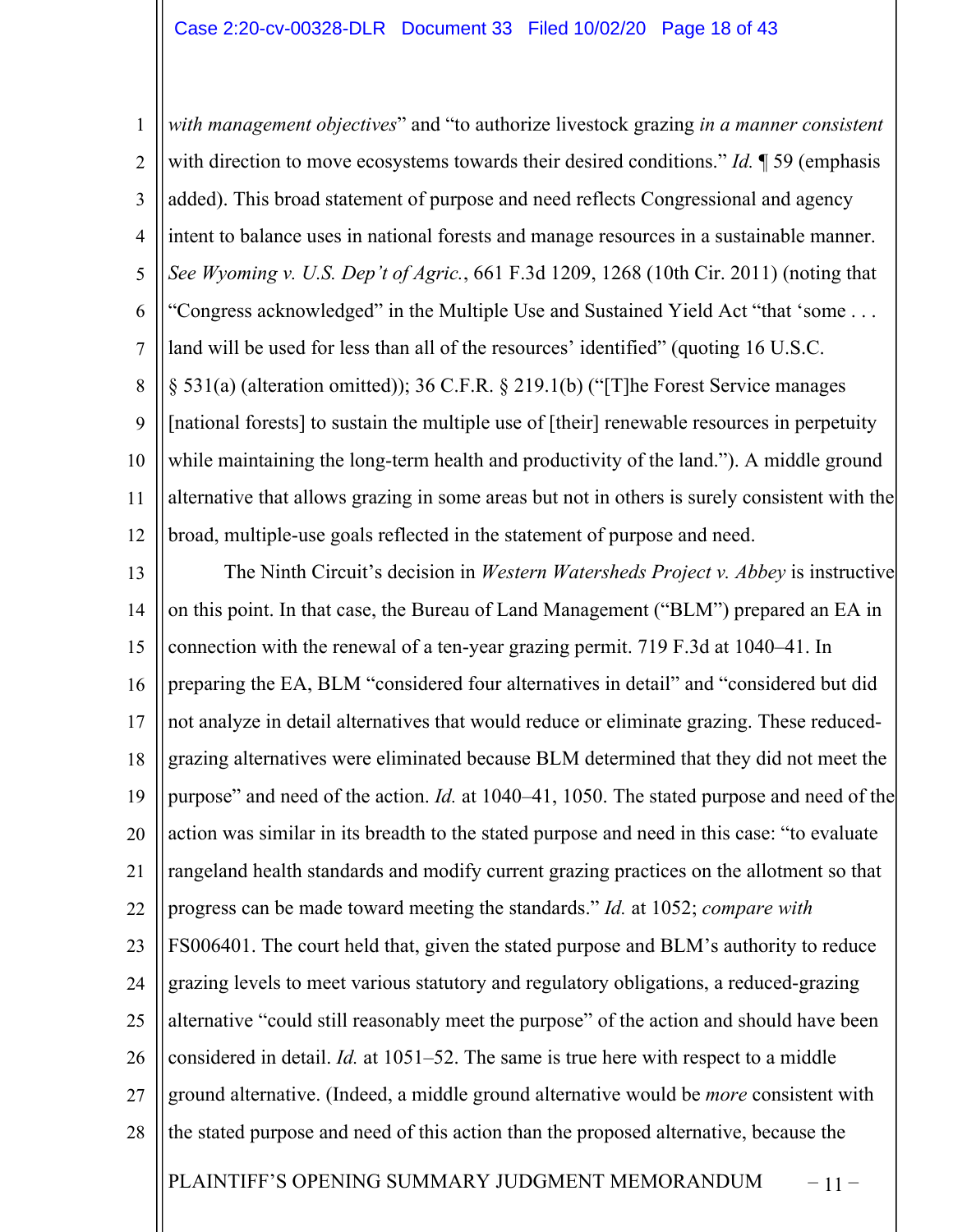1 2 3 4 5 proposed alternative is unlikely "to move ecosystems towards their desired conditions." *See infra* pp. 34–35.) Because a middle ground alternative would essentially continue the same grazing that has occurred for years, it is certainly "viable" and "feasible" and "could . . . reasonably meet the purpose" of this action. The agency's failure to analyze any such alternative violated NEPA. *Abbey*, 719 F.3d at 1051–53.

6 7 8  $\mathbf Q$ 10 11 12 Furthermore, the agency never provided an adequate explanation for *why* it refused to give in-depth consideration to a middle ground alternative.8 *See Native Ecosystems Council*, 428 F.3d at 1246 (noting that an agency must give "an appropriate explanation" for eliminating an alternative from detailed consideration); *Dep't of Homeland Sec. v. Regents of the Univ. of Cal.*, 140 S. Ct. 1891, 1905 (2020) (stating that the APA "requires agencies to engage in 'reasoned decisionmaking'" (quoting *Michigan v. EPA*, 576 U.S. 743, 750 (2015)).

13 14 15 16 17 18 19 20 21 22 23 The agency did provide an explanation for refusing to consider a "no action" alternative, but that explanation does not suffice, because (1) it is unreasonable and (2) it does not account for why the agency could not consider a *different* middle ground alternative. The Forest Service rejected a "no action" alternative for essentially three reasons: (1) such an alternative would not "formally incorporate adaptive management," (2) such an alternative would be "within the range of alternatives between the No Grazing and the Proposed action," and (3) such an alternative would "not meet the purpose and need to manage resources in a manner that achieves Forest Plan objectives and desired conditions." FS006421–22. The first reason is factually incorrect, as current practices *do* incorporate adaptive management. *Compare* SOF ¶¶ 37–40 (current practices), *with* SOF ¶¶ 73–74, 76 (description of new scheme). But even putting that aside, the explanation

24

28

25 26 27 <sup>8</sup> In APA terms, the Forest Service's alternatives analysis was both "not in accordance with law" (because it failed to consider in depth all reasonable alternatives, as required by NEPA) and "arbitrary and capricious" (because it failed to give a reasonable explanation for eliminating a middle ground alternative from detailed consideration). *See East Bay Sanctuary Covenant v. Barr*, 964 F.3d 832, 845–54 (9th Cir. 2020) (discussing a claim that an agency action was "not in accordance with law" as distinct from a claim that the

PLAINTIFF'S OPENING SUMMARY JUDGMENT MEMORANDUM  $-12$ 

same action was "arbitrary and capricious").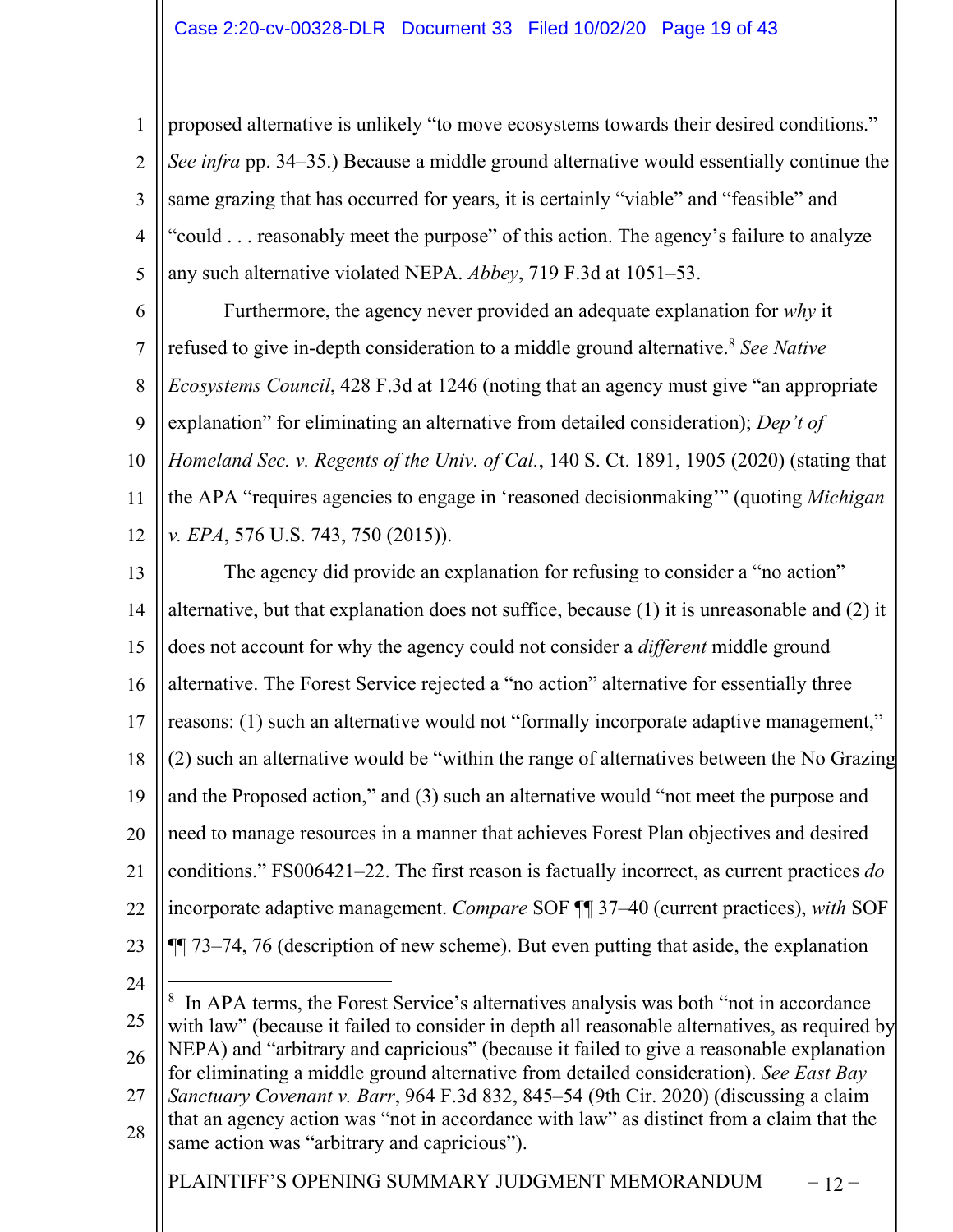1 2 3 4 5 6 7 8  $\overline{Q}$ 10 11 12 13 14 15 16 does not account for why the agency couldn't consider a middle ground alternative *with* adaptive management formally included. The second reason simply makes no sense. A middle ground alternative would be meaningfully different from the proposed alternative and from a "no grazing" alternative, as it would keep cattle off of the Colcord/Turkey Pasture and would hold overall grazing levels steady rather than substantially increasing them.<sup>9</sup> As for the third reason, the statement that a no action alternative would not meet the purpose and need of the project was entirely conclusory and thus woefully insufficient, particularly considering that the Forest Service has been authorizing that grazing management for years. <sup>10</sup> *See Bark v. U.S. Forest Serv.*, 958 F.3d 865, 872 (9th Cir. 2020) ("conclusory statements[] based on vague and uncertain analysis[] . . . are insufficient to satisfy NEPA's requirements" (citation and internal quotation omitted)); *Muwekma Ohlone Tribe v. Salazar*, 708 F.3d 209, 220 (D.C. Cir. 2013) (noting that reviewing courts "do not defer to [an] agency's conclusory or unsupported suppositions" under the APA's arbitrary and capricious standard (citation omitted)). In short, the agency *never* provided an adequate explanation for not giving serious consideration to a middle ground alternative.

17

PLAINTIFF'S OPENING SUMMARY JUDGMENT MEMORANDUM – 13-

<sup>18</sup> 19 20 21 22 23 24 25 26 27 28  $9$  It is true that an agency need not consider an alternative "that [is] substantially similar to other alternatives." *Native Ecosystems Council*, 428 F.3d at 1248–49. But a middle ground alternative along the lines suggested by Plaintiff and other commenters is not "substantially similar" to either of the alternatives considered by the Forest Service.  $10$  To the extent that the Forest Service's reason for rejecting a middle ground alternative was that the Colcord/Turkey Pasture is "suitable" for grazing per the 1985 Tonto Forest Plan and the agency *must* allow (or even maximize) grazing on suitable lands, *e.g.*, FS004358, that reason is legally unsound. *See Wyoming*, 661 F.3d at 1234–35 (discussing how the Forest Service has "broad discretion to regulate the national forests, including for conservation purposes," under the relevant statutes); *W. Watersheds Proj. v. U.S. Forest Service*, 2006 WL 292010, at \*7 (D. Idaho Feb. 7, 2006) ("land found capable [for grazing in a Forest Plan] may become off-limits if warranted by later site-specific studies"); FS Handbook 2209.13, ch. 90, § 91 (2005) ("Although an area may be deemed suitable for use by livestock in a [Forest Plan], a project-level analysis evaluating the sitespecific impacts of the grazing activity . . . is required in order to authorize livestock grazing on specific allotment(s)."). Indeed, as the agency admits, "forage use through livestock grazing is not emphasized" in the Forest Plan for the Colcord/Turkey and Lost Salt pastures. FS004346; *see also* SOF ¶¶ 16–20.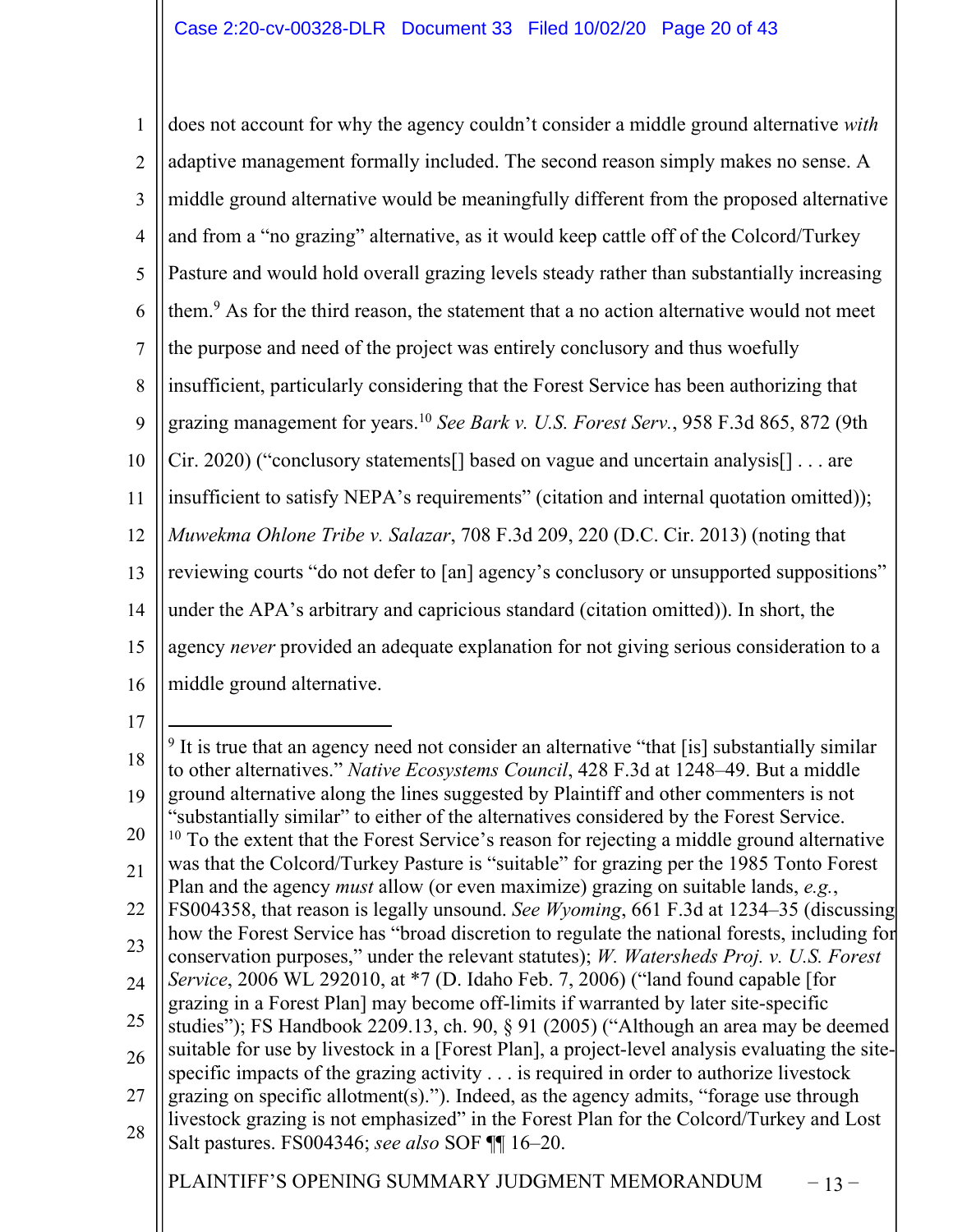1 2 3 The Forest Service violated NEPA by failing to either consider a middle ground alternative in depth or give a reasonable explanation for not doing so. For that reason, the EA is inadequate. *Abbey*, 719 F.3d at 1050.

4

5

## **II. THE FOREST SERVICE VIOLATED NEPA BY FAILING TO TAKE A "HARD LOOK" AT THE EFFECTS OF THE PROPOSED ACTION.**

6 7 8 9 10 11 12 13 14 15 NEPA requires an agency preparing an EA to take a "hard look" at a project's probable effects on the human environment so that the agency can decide whether those effects may be "significant." *CBD v. NHTSA*, 538 F.3d at 1194. "[T]he 'hard look' requirement . . . entail[s] both a complete discussion of relevant issues as well as meaningful statements regarding the actual impact of proposed projects." *Earth Island Inst. v. U.S. Forest Serv.*, 442 F.3d 1147, 1172 (9th Cir. 2006), *abrogated on other grounds by Winter v. NRDC*, 555 U.S. 7, 21–22 (2008). "General statements about possible effects and some risk do not constitute a hard look absent a justification regarding why more definitive information could not be provided." *Abbey*, 719 F.3d at 1047 (quoting *W. Watersheds Proj. v. Kraayenbrink*, 632 F.3d 472, 491 (9th Cir. 2011)).

16

## **A. Overall Deficiencies of the Forest Service's Analysis**

17 18 19 20 21 22 23 In conducting its analysis of the new grazing strategy, the Forest Service made several significant errors that undermined its assessment of impacts. First, the agency used inaccurate baseline data and made incorrect or unsupported assumptions in its analysis. Relatedly, the Forest Service misrepresented the nature of its analysis and data throughout the NEPA process, misleading both the public and decisionmakers. Finally, the agency almost completely ignored several in-depth studies of grazing impacts on the Bar X, choosing instead to rely on sketchy or, in some cases, nonexistent data.

24

25

*1. Inaccurate Descriptions of Baseline Conditions and Reliance on Incorrect Assumptions, Data, and Calculations*

PLAINTIFF'S OPENING SUMMARY JUDGMENT MEMORANDUM – 14 – 26 27 28 "An agency fails to meet its 'hard look' obligation [under NEPA] when it relies on incorrect assumptions or data." *Native Ecosystems Council v. Marten*, 883 F.3d 783, 795 (9th Cir. 2018) (internal quotation, citation, and alteration omitted). "[T]he data the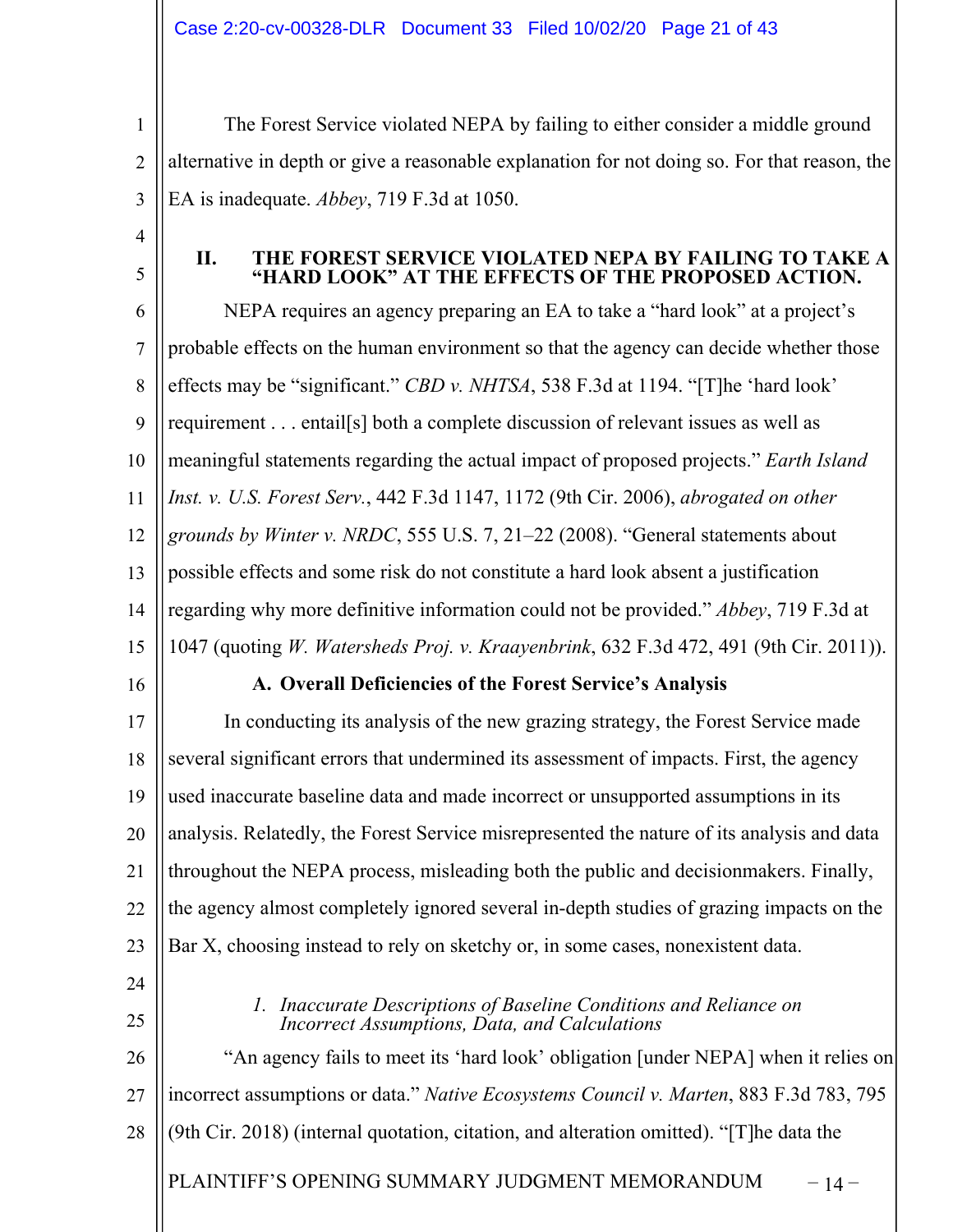#### Case 2:20-cv-00328-DLR Document 33 Filed 10/02/20 Page 22 of 43

1 2 3 4 5 6 Forest Service provides to the public to substantiate its analysis and conclusions must . . . be accurate." *Id.* (quoting *WildEarth Guardians v. Mont. Snowmobile Ass'n*, 790 F.3d 920, 926 (9th Cir. 2015)). Relatedly, an agency's "assessment of baseline conditions 'must be based on accurate information and defensible reasoning.'" *Great Basin Res. Watch v. Bureau of Land Mgmt.*, 844 F.3d 1095, 1101 (9th Cir. 2016) (quoting *Or. Nat. Desert Ass'n v. Jewell*, 840 F.3d 562, 570 (9th Cir. 2016)).

7 8  $\mathbf Q$ 10 11  $12$ 13 14 15 16 17 The Final EA states that livestock numbers on the Bar X have "averaged 3,707 [AUMs] per year" over the last 12 years. FS006373. That is simply false. According to the Forest Service's own records, the average level of grazing on the Bar X *plus the associated Driveway pastures* from 2008–2019 was just 3,187 AUMs. SOF ¶ 46. Looking at the AOIs from 2013–2019—each of which lists the authorized level of grazing pasture-by-pasture—the average amount of grazing on the Bar X pastures (which does *not* include the Driveway pastures) during that seven-year stretch was between 1,800 and 2,600 AUMs—far less than the 3,707 AUMs reported in the Final EA.11 *Id.* ¶ 48. Even assuming the maximum amount of grazing allowed under the AOIs occurred on the Bar X pastures, grazing levels have only twice reached as high as 3,707 AUMs on the Bar X pastures during the period from 2008–2019. *Id.* ¶ 42; FS001676.

18 19 20 21 22 23 24 25 26 This is not a minor mathematical error. This overstatement of past grazing levels means that adverse environmental effects observed on the Bar X pastures in recent years have been caused by a *significantly* lower level of grazing than the levels reported in the EA, and that the proposed grazing levels analyzed in the EA are *much* higher than current levels. In other words, the Forest Service's analysis relies on inaccurate baseline conditions. *See Great Basin Res. Watch*, 844 F.3d at 1101 ("assessment[s] of baseline conditions must be based on accurate information and defensible reasoning") (citation and internal quotation omitted)). The result of this mistake is that the proposed alternative seems like less of a departure from the status quo than it really is. In fact, it is a radical

27

PLAINTIFF'S OPENING SUMMARY JUDGMENT MEMORANDUM – 15 – 28 <sup>11</sup> The reason there is a range is explained in the Statement of Facts. *See* SOF ¶ 42.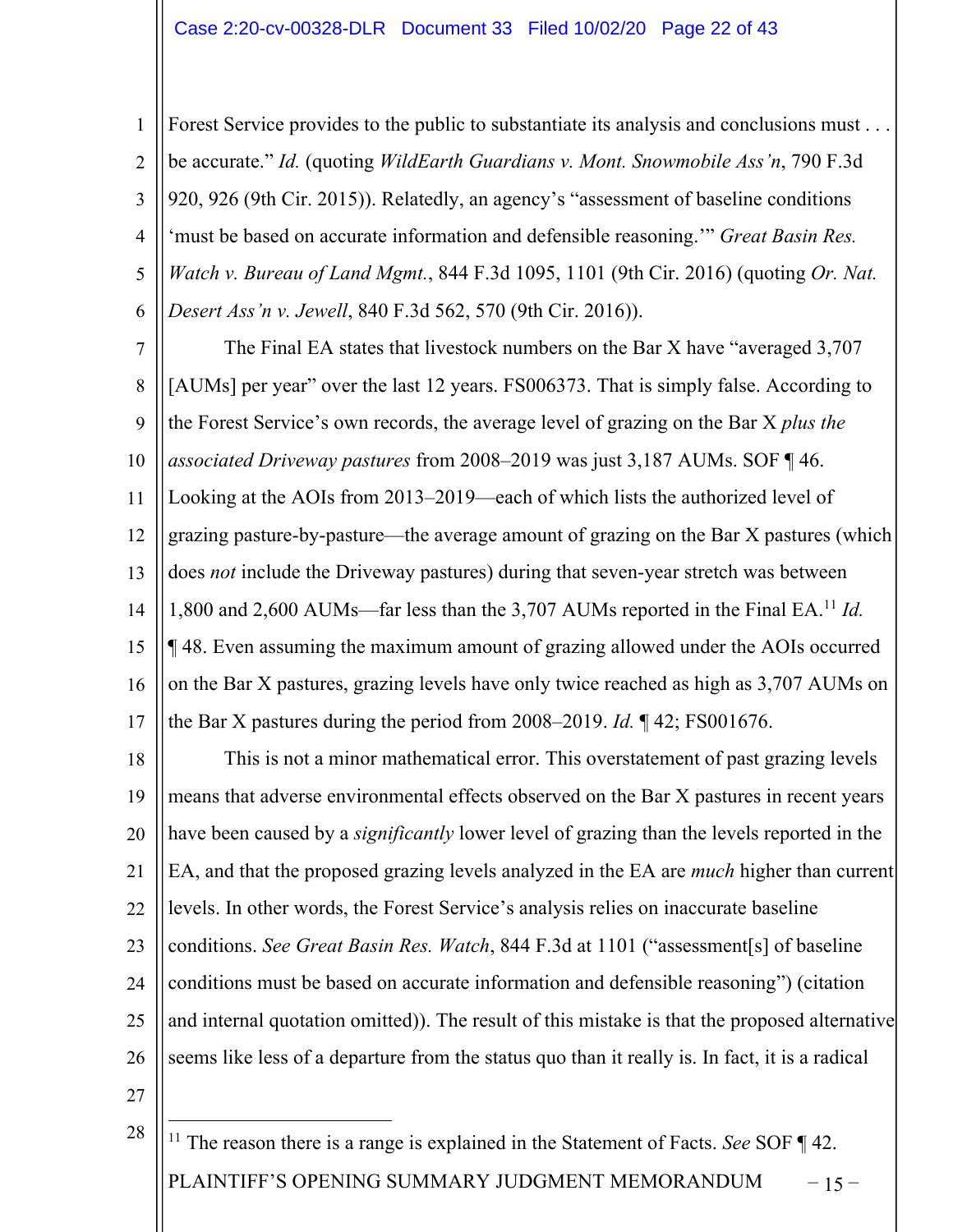1 2 3 4 5 6 7 8 9 10 11 12 13 14 15 16 17 18 19 20 21 22 23 departure: under the proposed plan, grazing levels on the Bar X pastures (not including the Driveway pastures) could be as high as 4,002 AUMs, FS006405, which is at least a 54% increase from average grazing levels in recent years and higher than any single year in the past decade, SOF ¶ 42, 48; FS001676. And the total amount of grazing allowed on the combined Bar X pastures and Driveway pastures under the new plan could be as high as 9,250 AUMs, FS006405, which is nearly *three* times higher than the average amount of grazing in recent years, SOF ¶¶ 46–47. The Forest Service does not acknowledge this substantial increase in grazing levels under the proposed action. Such a "skewing" of data prevented the EA from "provid[ing] a full and fair discussion of the potential effects of the" new grazing scheme and violated NEPA. *Native Ecosystems Council v. U.S. Forest Serv.*, 418 F.3d 953, 964–65 (9th Cir. 2005) (citation and internal quotation omitted). Similarly, the Final EA contains an inaccurate description of the history of grazing on the Colcord/Turkey Pasture. The Final EA states that the Colcord and Ponderosa communities "have always been within an active grazing allotment" and relies on that supposed fact to support its conclusion that the proposed grazing plan will not have a "significant" effect on those communities. FS006403. But, as the Forest Service admits, Bar X cattle have not been allowed to graze the Colcord/Turkey Pasture—which is where the Colcord and Ponderosa communities are located—since 1979. SOF ¶ 11, 28. Whether the Colcord/Turkey Pasture was, in a technical sense, "closed" to grazing<sup>12</sup> during that period is not relevant for NEPA purposes; what matters is that, aside from 2015, there has not *actually* been grazing there and thus there have been no impacts from cattle grazing during that time. *See ONDA v. Jewell*, 840 F.3d at 569 ("the BLM had a duty to assess, in some reasonable way, the *actual* baseline conditions at the . . . site" (emphasis added)).

25

the EA, and it violated that duty. *Id.*

24

- 26
- 27

The Forest Service had a duty to accurately assess and disclose that baseline condition in

PLAINTIFF'S OPENING SUMMARY JUDGMENT MEMORANDUM  $-16$  –

<sup>28</sup>  $12$  It appears that the Forest Service's refusal to admit that the Colcord/Turkey Pasture was "closed" to grazing is based on a hyper-technical usage of that term. *See* FS004346.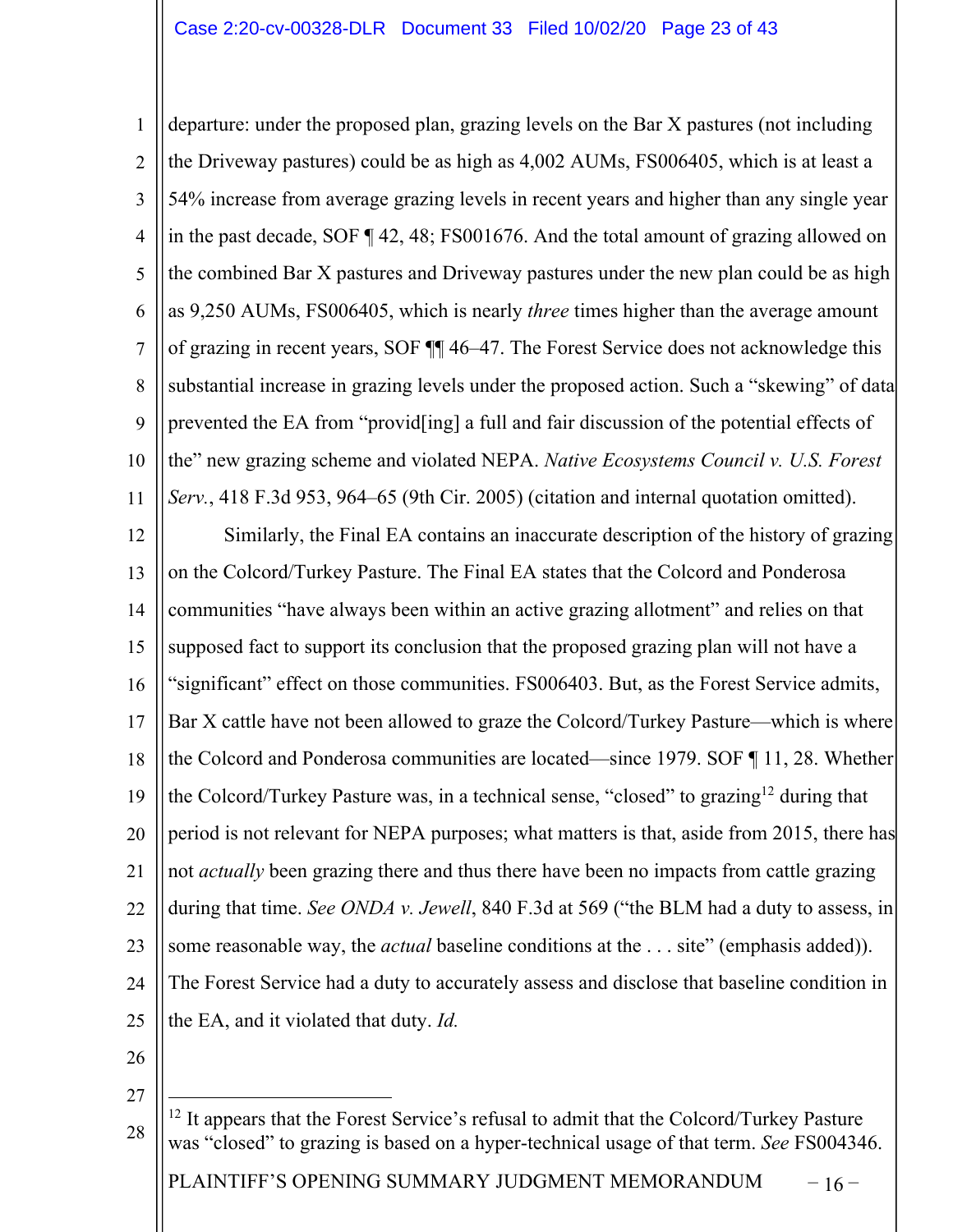## Case 2:20-cv-00328-DLR Document 33 Filed 10/02/20 Page 24 of 43

1 2 3 4 5 6 7 8  $\mathbf Q$ 10 11 12 13 14 15 16 17 Finally, the Forest Service erred by relying on its recent capacity analysis to support its grazing scheme. According to the agency, the grazing levels in the proposed action are supported by the capacity analysis. SOF ¶ 83. But that is simply not true. The capacity analysis estimated that the Bar X pastures—which, again, do not include the Driveway pastures—can support 3,108 AUMs and that the Bar X-associated Driveway pastures can support 3,973 AUMs. *Id.* ¶¶ 86–89. The proposed grazing scheme, however, allows up to 4,002 AUMs on the Bar X pastures and 5,250 AUMs on the Driveway pastures—around 30% more grazing than is supported by the capacity analysis. FS006405. There is no justification anywhere in the record for this. Indeed, nothing in the record even reflects an acknowledgment of the gap between the capacity analysis and the higher grazing levels authorized under the proposed action. It appears that the Forest Service simply misinterpreted its own capacity analysis, leading it to the erroneous conclusion that its proposed scheme is supported by that analysis. Such an error violates both NEPA and the APA. *See NRDC v. U.S. Forest Service*, 421 F.3d 797, 807, 810 (9th Cir. 2005) (holding that the Forest Service violated the APA when it misinterpreted a report, leading it to erroneously estimate timber demand); *id.* at 811–13 (holding that the same error violated NEPA).

18

#### *2. Misleading Statements Regarding Conditions and Data*

19 20 21 22 "An agency fails to meet its 'hard look' obligation when it . . . presents information that is so incomplete or misleading that the decisionmaker and the public could not make an informed comparison of alternatives." *Marten*, 883 F.3d at 795 (internal quotation and citation omitted).

PLAINTIFF'S OPENING SUMMARY JUDGMENT MEMORANDUM – 17 – 23 24 25 26 27 28 The Draft and Final EAs are riddled with statements that are at best misleading and at worst outright false. In addition to the inaccurate descriptions of baseline conditions and the results of the capacity analysis described above, the Forest Service also seriously misrepresented other aspects of the analysis it conducted in developing its new grazing scheme. The Final EA states that "[c]urrent management history [wa]s evaluated by looking at the last 12 years of data," FS006373, but there are only four years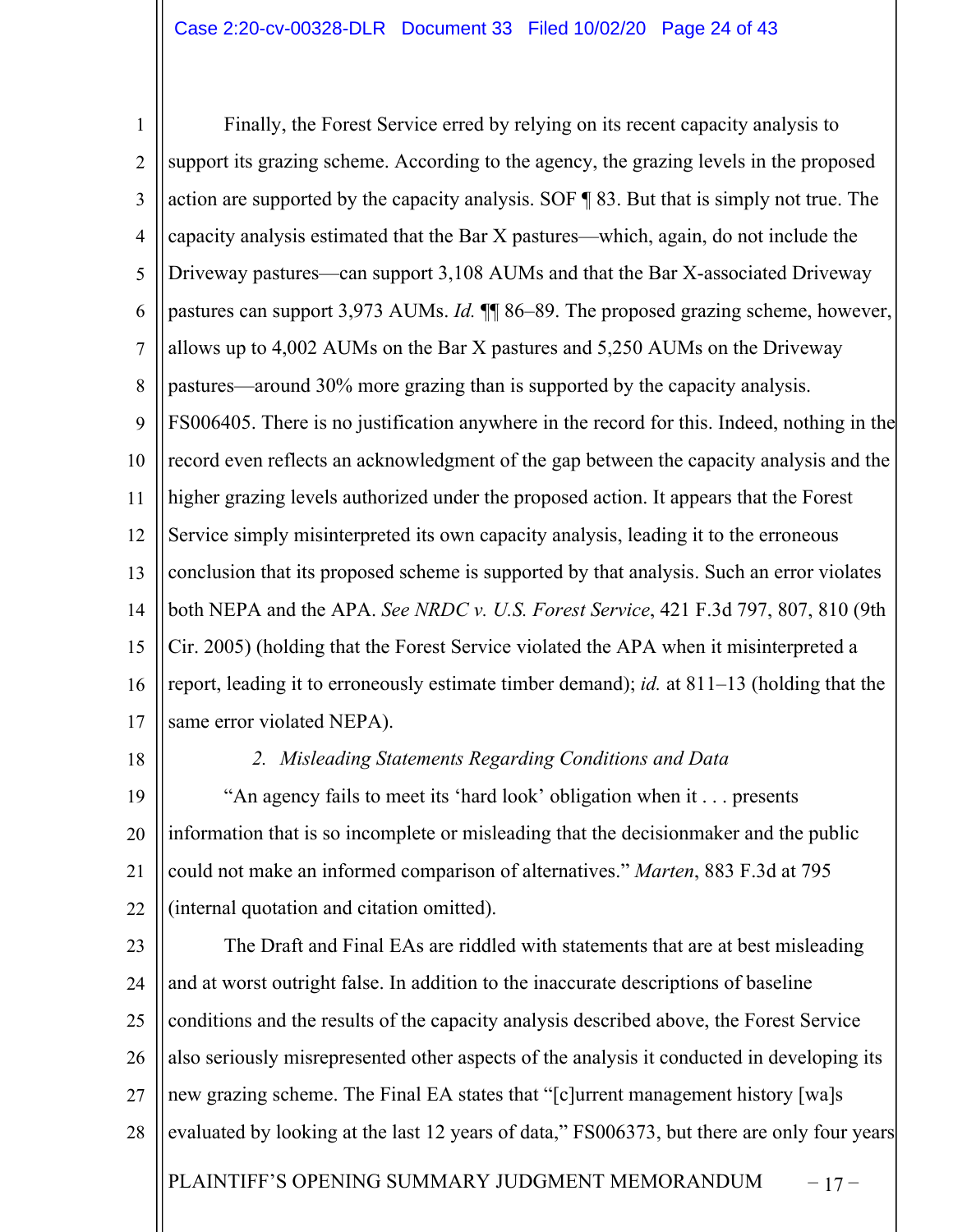1 2 3 4 5 6 7 8 9 10 11 of forage data available for the Colcord/Turkey Pasture and *no* forage data for the Lost Salt Pasture, SOF ¶¶ 79–82. The Final EA suggests that production-utilization studies were done to evaluate the probable effects of the new grazing scheme, *id* ¶¶ 67–69, but it is not possible that any such study was done for the Colcord/Turkey and Lost Salt pastures, because the Forest Service has not gathered utilization data for those pastures in the recent past, *id.* ¶ 28, 53, 79. Similarly, the EA's repeated statements about "trial grazing" periods on the Colcord/Turkey Pasture in 2015 and 2018 (*see id.* ¶¶ 66–67) are, at best, seriously misleading: the record makes clear that grazing was not authorized on Colcord/Turkey in 2015 for trial purposes, *id.* ¶¶ 50–56, no utilization data was actually gathered following that grazing season, *id.* ¶ 53, and there was no grazing at all on Colcord/Turkey in 2018, *id.* ¶ 58.

12 13 14 15 16 17 18 19 20 21 22 23 24 25 26 Any one of those misrepresentations might by itself be enough to render the Forest Service's NEPA analysis unlawful, but they are even more problematic when viewed in the aggregate. Throughout the NEPA process, the agency painted a picture of a careful grazing analysis involving "12 years of data," production-utilization studies, and trial grazing periods to gather information. But that story was largely fiction, especially with regard to the Colcord/Turkey and Lost Salt pastures. Furthermore, the one piece of data the Forest Service did have that might support a decision to open the Colcord/Turkey Pasture—the capacity analysis—was misinterpreted by the agency. The agency's misleading and, in some cases, outright false statements "misled" the public "in its opportunity for comment" and similarly misled decisionmakers, making "an informed comparison of . . . alternatives" impossible and violating NEPA. *NRDC v. U.S. Forest Serv.*, 421 F.3d at 813. "Had the decision makers and public known of the accurate" information regarding the history of grazing on the Bar X and the thoroughness of the Forest Service's studies, they "may have selected an alternative with less adverse environmental impact, in less environmentally-sensitive areas." *Id.* at 812.

- 27
- 28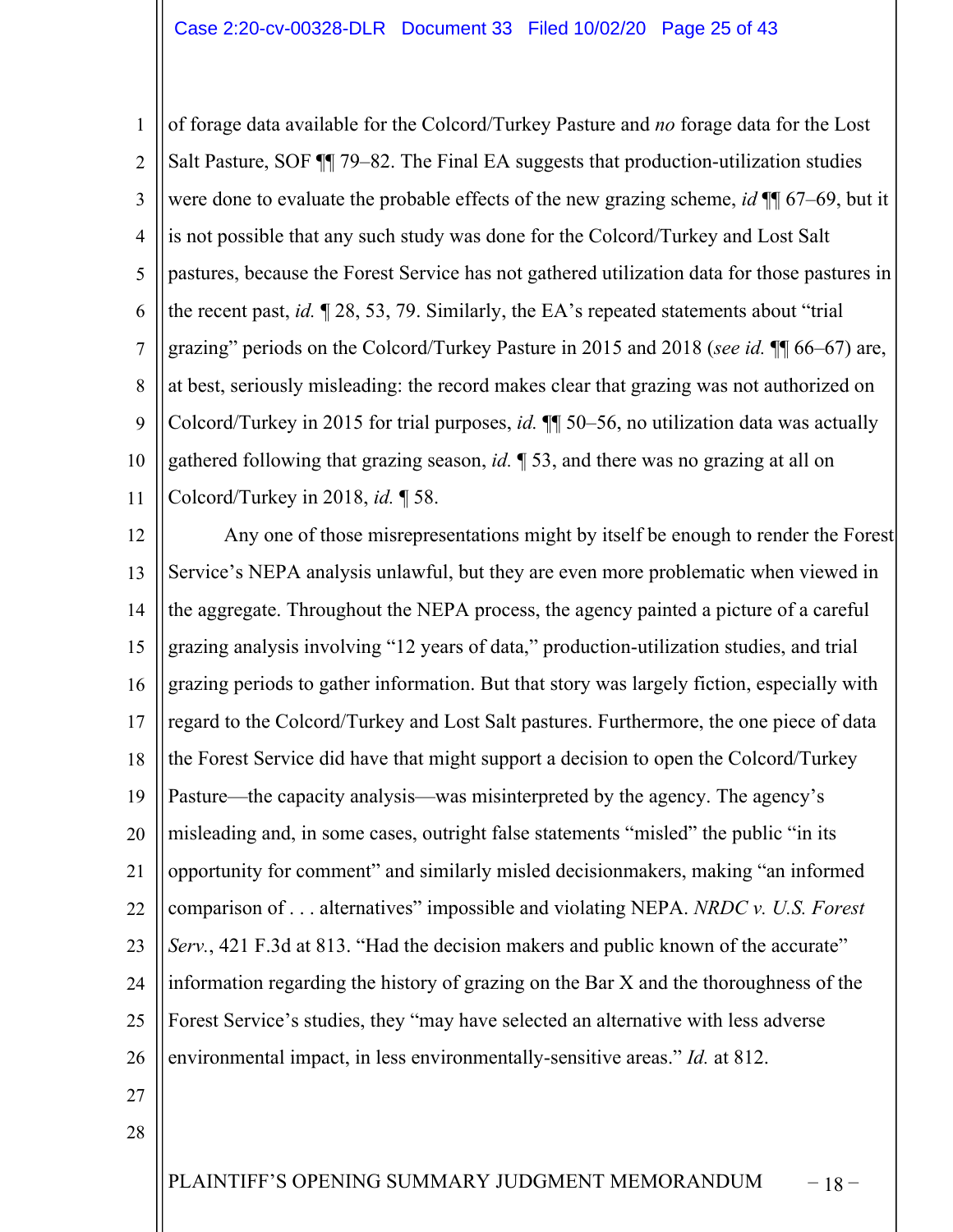*3. Reliance on Scant or Nonexistent Data Over In-Depth Studies*

2 3 4 5 6 7 8  $\mathbf Q$ 10 11 When reviewing an agency's EA, courts ordinarily "defer to [the] agency's technical expertise and *reasonable* choice of methodology." *Or. Nat. Desert Ass'n v. Rose*, 921 F.3d 1185, 1191 (9th Cir. 2019) (emphasis added). But, because the touchstone of both NEPA and the APA is reasoned decisionmaking, an agency must at least provide a reasonable explanation for its choice of methodology. *See Regents of the Univ. of Cal.*, 140 S. Ct. at 1905 (noting that the APA requires reasoned decisionmaking); *Sierra Club v. FERC*, 867 F.3d 1357, 1368 (D.C. Cir. 2017) (stating that an agency's NEPA "analysis must be 'reasonable and adequately explained,' but the agency's 'choice among reasonable analytical methodologies is entitled to deference'" (quoting *Cmtys. Against Runway Expansion, Inv. v. Fed. Aviation Admin.*, 355 F.3d 678, 689 (D.C. Cir. 2004))).

12 13 14 15 16 17 18 19 20 21 22 23 24 25 26 27 The Forest Service more or less ignored the in-depth studies of the Bar X conducted in the late 1970s and 1980s in favor of "the most current data." FS006373; *see also* FS004343. Though this *sounds* like a perfectly reasonable explanation for paying little attention to the older studies, it falls apart under scrutiny, because "the most current data" is in no way comparable to the older in-depth studies, especially where the Colcord/Turkey and Lost Salt pastures are concerned. As discussed above, "the most current data" includes *no* production-utilization data for the Colcord/Turkey and Lost Salt pastures and, more generally, almost no data showing the effects of grazing on those pastures. *Supra* pp. 17–18. In contrast, the older studies—which the Forest Service itself called "thorough on-the-ground investigation[s] concerning conditions on the Bar X," FS002603—were based on years of careful field research and production-utilization data and reflected the effects of cattle grazing. SOF ¶¶ 22–23. Given the paucity of recent data for the Colcord/Turkey and Lost Salt pastures, the Forest Service is essentially flying blind in reopening those pastures to grazing. In that context, its refusal to give more weight to the older studies is unreasonable and violates NEPA and the APA. *See Ctr. for Biological Diversity v. Zinke*, 900 F.3d 1053, 1068–69 (9th Cir. 2018) (holding that the

28

1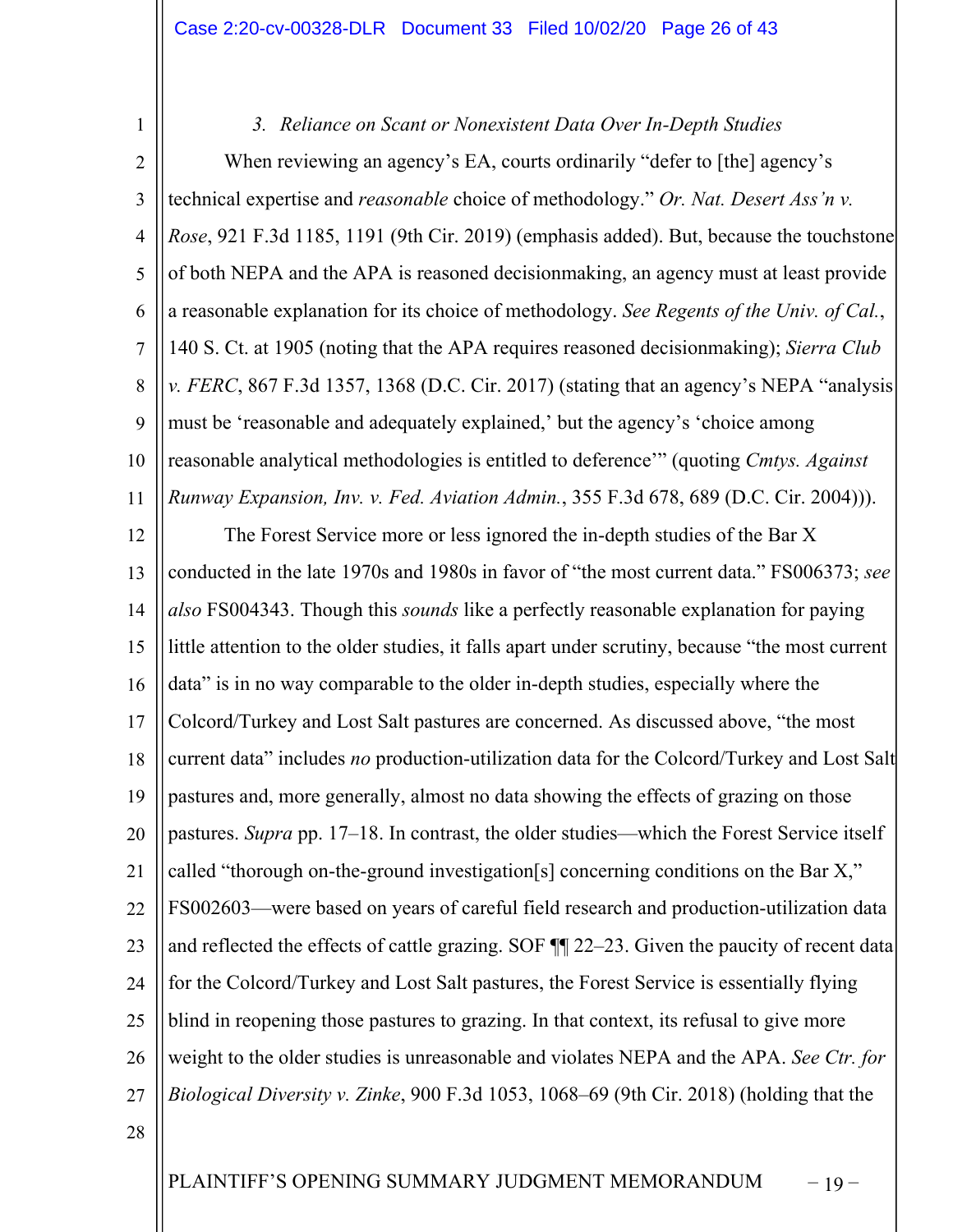1 2 agency had acted arbitrarily and capriciously by "ignoring available data" without an adequate explanation).

3

## **B. Aesthetic, Economic, Social, and Health Impacts**

PLAINTIFF'S OPENING SUMMARY JUDGMENT MEMORANDUM  $-20$ 4 5 6 7 8  $\mathbf Q$ 10 11 12 13 14 15 16 17 18 19 20 21 22 23 24 25 26 27 28 The Forest Service failed to adequately consider the aesthetic, economic, social, and health impacts of the new grazing scheme, particularly the impacts affecting the Colcord and Ponderosa communities. NEPA's focus is on the "human environment," 42 U.S.C. § 4332(C), which "include[s] [both] the natural and physical environment *and the relationship of people with that environment*," 40 C.F.R. § 1508.14 (2019) (emphasis added).<sup>13</sup> Therefore, an agency preparing an EA must consider the "aesthetic, ... economic, social, [and] health" effects that might be caused by a proposed action, 40 C.F.R. § 1508.8, provided those effects have a "sufficiently close connection to the physical environment," *Metro. Edison Co. v. People Against Nuclear Energy*, 460 U.S. 766, 778 (1983). This includes effects on recreational opportunities, *LaFlamme v. Fed. Energy Regulatory Com'n*, 852 F.2d 389, 399–400 (9th Cir. 1988); effects on human health and well-being caused by an action's sounds and smells, *Montana Wilderness Ass'n v. Connell*, 725 F.3d 988, 1003 (9th Cir. 2013); and economic effects, including effects on property values, *Myersville Citizens for a Rural Cmty., Inc. v. FERC*, 783 F.3d 1301, 1324–25 (D.C. Cir. 2015); *see also* 40 C.F.R. § 1508.14 ("When . . . economic . . . and natural or physical environmental effects are interrelated, then the environmental impact statement will discuss all of these effects on the human environment."). Throughout the Bar X NEPA process, the Forest Service displayed an almost total disregard for the effects of its proposed grazing scheme on the Colcord and Ponderosa communities. In the Draft EA, for instance, the Forest Service stated that "[u]nfenced private property exists within the [Bar X], causing contention with some homeowners," and noted that "[a] number of residents in these neighborhoods . . . voiced concerns and <sup>13</sup> The NEPA regulations were recently revised. 85 Fed. Reg. 43,304 (July 16, 2020). However, because the NEPA process in this case was completed before September 14, 2020, the "old" versions of the regulations apply here. 85 Fed. Reg. at 43,372–73. Accordingly, all citations to NEPA regulations are to the "old" versions.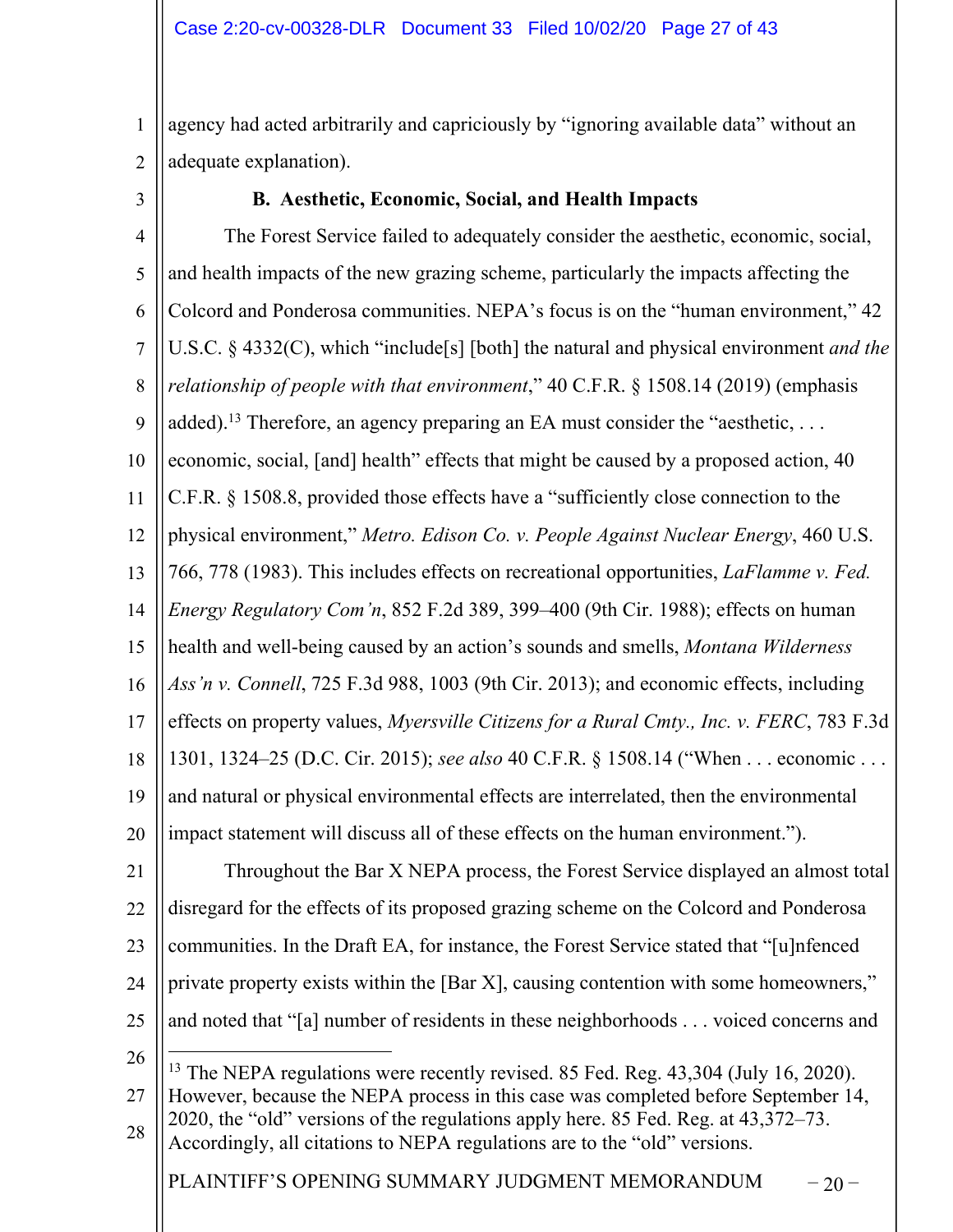PLAINTIFF'S OPENING SUMMARY JUDGMENT MEMORANDUM – 21 – 1 2 3 4 5 6 7 8 9 10 11 12 13 14 15 16 17 18 19 20 21 22 23 24 25 26 27 28 disapproval over the Proposed Action and the possibility that cattle may enter onto their private property, damage their septic systems, or be present on roadways." FS002300. But rather than analyze and discuss the likelihood and severity of such impacts, the Forest Service simply concluded that it would be "the responsibility of private landowners and private communities to construct a lawful fence to keep out cattle." *Id.* This was not responsive to the concerns expressed by Bar X residents, because privatelyconstructed fences would not prevent all the negative impacts of cattle grazing to residents of the Colcord and Ponderosa communities. *See* SOF ¶ 63. Even if fencing were a panacea, though, the Forest Service failed to analyze the economic and aesthetic impacts associated with building those fences. Such impacts must be taken into account in a proper NEPA analysis. *See Ctr. for Envtl. Law & Policy v. U.S. Bureau of Reclamation*, 655 F.3d 1000, 1011 (9th Cir. 2011) ("Agencies conducting NEPA review must also consider the indirect effects of the proposed project. Indirect effects are those effects 'caused by the [agency] action [that] are later in time or farther removed in distance, but are still reasonably foreseeable.'" (citing 40 C.F.R. § 1508.8(b))). In response to the Draft EA, Plaintiff continued its efforts to persuade the Forest Service to take a serious look at the effects of cattle grazing on the well-being of the Colcord and Ponderosa communities. Plaintiff pointed out that building fences to keep out cattle would cost hundreds of thousands of dollars, FS002548, and that the proposed action would have potentially serious effects on recreational opportunities in the surrounding forest, particularly at Haigler Creek, FS002547. Members of the Colcord and Ponderosa communities made similar comments in response to both the scoping notice and the Draft EA, and also brought up a host of other effects that the Forest Service had failed to address in any meaningful way, including the very serious threat of physical harm to humans from cattle trespassing on private property; potential decreases in property values; and the possibility of cattle blocking nearby roads. SOF ¶ 63. Rather than take a "hard look" at these potential impacts, the Forest Service responded to residents' concerns in the Final EA by (1) repeating its statement from the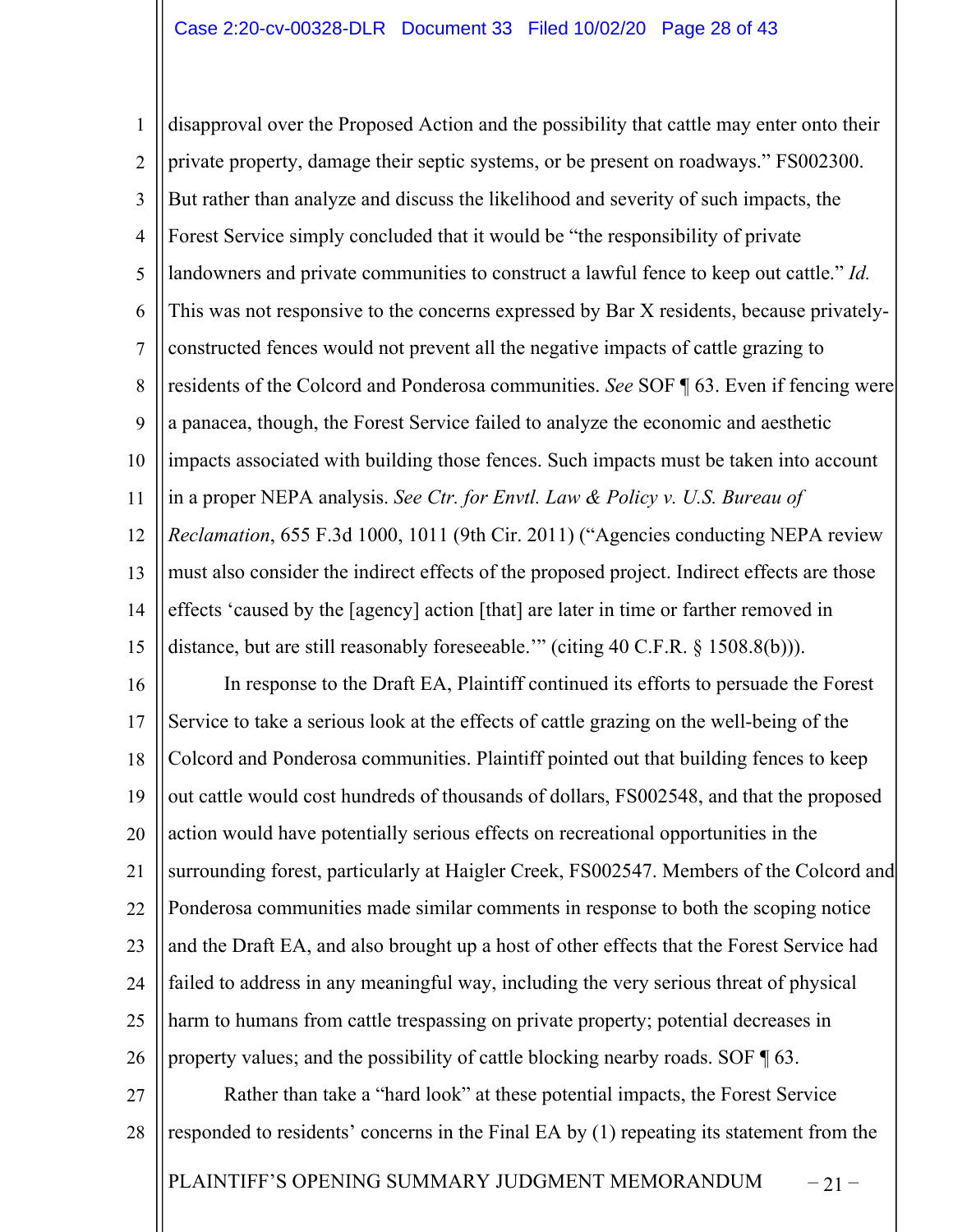1 2 3 4 5 6 Draft EA concerning private responsibility for fencing, (2) claiming that any effects on the Colcord and Ponderosa communities would not be "significant" because "these subdivisions have always been within an active grazing allotment," and (3) stating that "'same place-same time' encounters between uses . . . are not considered conflicts or safety issues that require consideration in grazing authorization planning analyses." FS006402–03. This response does not suffice under NEPA or the APA.

7 8 9 10 11 12 13 14 15 16 17 18 19 20 21 22 23 First, as discussed above, simply stating that members of the Colcord and Ponderosa communities would be responsible for constructing fences to keep cattle off their property fails to engage with all impacts of cattle grazing, including odor-related impacts, recreation impacts, and property devaluation. Second, impacts should be analyzed and disclosed in an EA even if they are not "significant" within the meaning of NEPA—indeed, by definition, *only* "insignificant" impacts may be analyzed in an EA rather than an EIS, 40 C.F.R. § 1502.3—so a conclusory statement that an action will not have significant impacts of a certain type cannot substitute for an analysis of those impacts. Third, the statement that the Colcord and Ponderosa communities have "always been within an active grazing allotment" is, at best, deeply disingenuous: aside from 2015, there has been no grazing on the Colcord/Turkey Pasture since 1979. SOF ¶ 28. Finally, "'same-place same-time' encounters" between cattle and "other uses" *are* the types of impacts that must be considered under NEPA. The introduction of cattle to an area that has not seen grazing for decades is a "change in the physical environment" of the area, *Metro Edison Co.*, 460 U.S. at 773, and, because impacts to safety, recreation, and other interests resulting from encounters between humans and cattle are closely tied to that change, those impacts must be analyzed under NEPA, *id.* at 773–75 & 775 n.9.

24 25 26 27 28 The only aesthetic, economic, social, or health impact raised by Bar X residents during the NEPA process that the Forest Service addressed at any length in the Final EA was the potential impact to recreational opportunities. But the agency's analysis of this impact was far from the "hard look" required by NEPA. The Forest Service failed to assess how increased cattle grazing near Haigler Creek might affect recreational

PLAINTIFF'S OPENING SUMMARY JUDGMENT MEMORANDUM – 22 –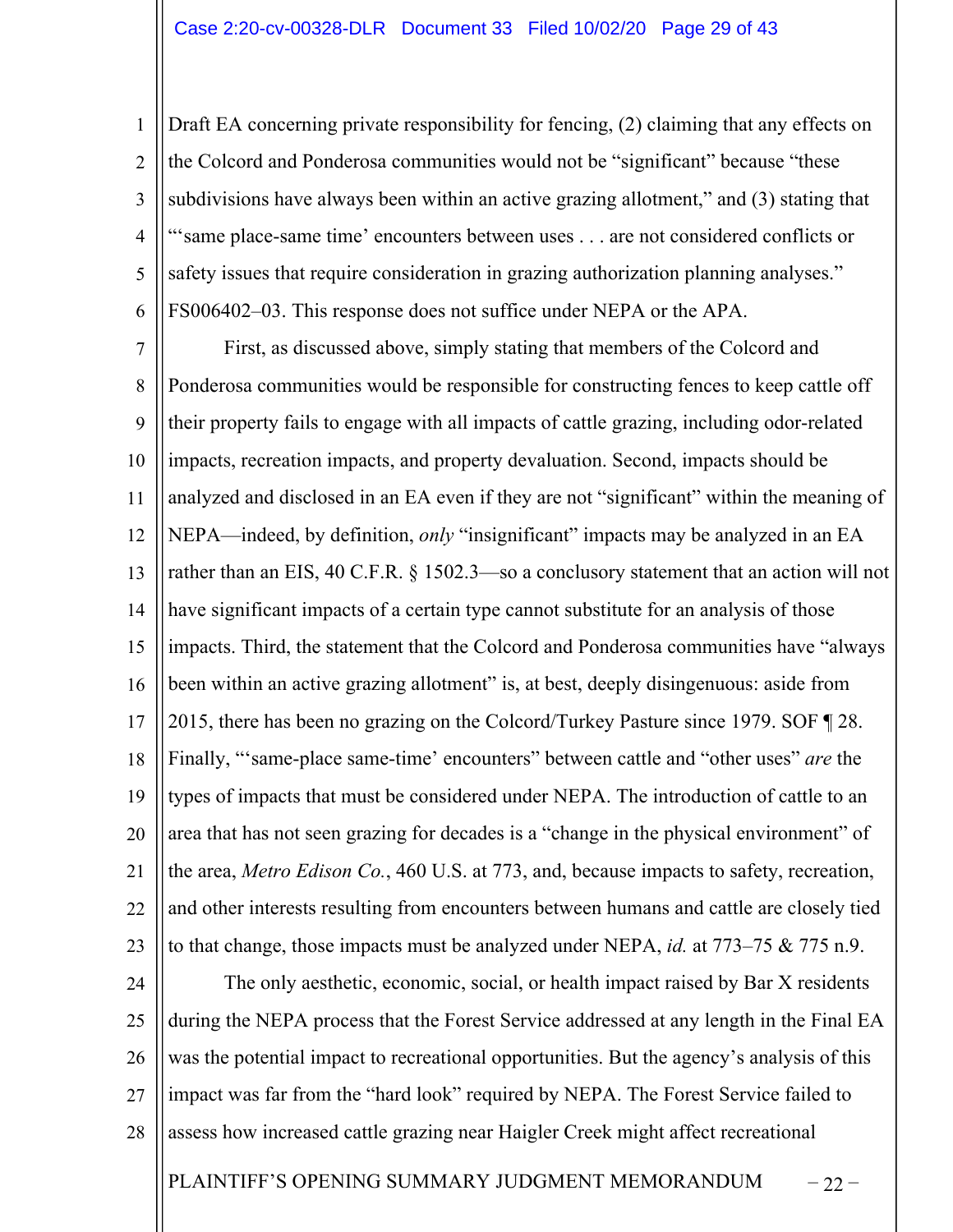1 2 3 4 5 6 7 8 9 10 opportunities there, even though that specific issue had been raised in several comments. SOF ¶ 63g, 63h. And though the EA admits that the increase in grazing on the Bar X and the overlap between grazing schedules and seasonal recreation patterns "could result in more frequent human/cow encounters," it then simply states that "[t]hese encounters could result in a positive or negative experience depending on the individual recreational user's attitude towards livestock and their desired recreational experience." FS006501– 02. This statement does not pass muster under NEPA. *See Abbey*, 719 F.3d at 1047 ("General statements about possible effects and some risk do not constitute a hard look absent a justification regarding why more definitive information could not be provided." (citation omitted)).

11 12 13 14 15 16 17 18 19 The Forest Service's decision to increase grazing on the Bar X and open up the Colcord/Turkey Pasture to grazing will undoubtedly have profound economic, social, and health effects on the residents of the Colcord and Ponderosa communities and visitors to the Tonto National Forest. But the Forest Service simply ignored many of those effects in the EA, violating NEPA. *See N. Plains Res. Council, Inc. v. Surface Transp. Bd.*, 668 F.3d 1067, 1082 (9th Cir. 2011) (completely failing to address effects of a certain type violates NEPA). The few impacts that the agency did address were analyzed in a cursory or irrational way, which also violates NEPA and the APA. *Earth Island Inst.*, 442 F.3d at 1172; *Regents of the Univ. of Cal.*, 140 S. Ct. at 1905.

20

## **C. Impacts to Soil Resources**

21 22 23 24 25 26 27 28 The Forest Service also failed to take a "hard look" at the effects of its proposed grazing scheme on soil resources. The agency concluded, in the face of contrary evidence and without a reasonable explanation, that dramatically increasing the amount of grazing on the Bar X will somehow have no effect—or even a *positive* effect—on soil conditions. FS006427–34. NEPA required the Forest Service "to articulate a rational connection between the facts found and the choice made instead of relying on an ipse dixit assessment of environmental impacts over . . . contrary . . . data." *Rose*, 921 F.3d at 1191 (citation and internal quotation omitted).

PLAINTIFF'S OPENING SUMMARY JUDGMENT MEMORANDUM – 23 –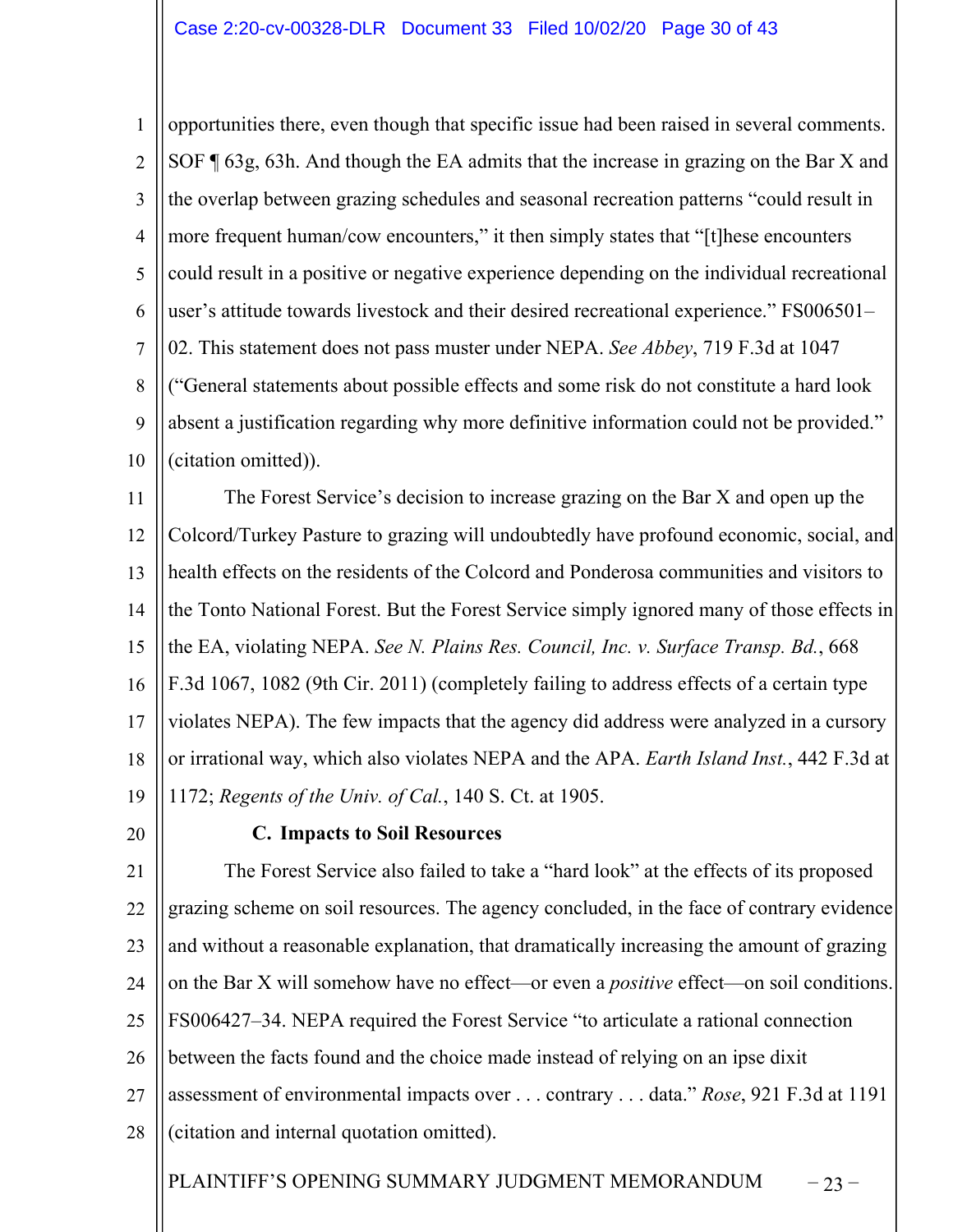1 2 3 4 5 6 7 8  $\mathbf Q$ 10 11 12 The Final EA acknowledges, as it must, that cattle grazing has deleterious effects on soil resources. *See* FS006434 (noting that "[h]oof action of cattle can cause direct impacts by compacting soils" and "[g]razing can have detrimental effects on the amount of biological crusts"); FS006427 (stating that "[e]xcessive grazing" in ponderosa pine areas "may reduce plant diversity and decrease soil stability"). And the Final EA also acknowledges that current soil conditions on the Bar X are far from ideal, with *no*  pastures rated as having "good" soil conditions. FS006382–88. Even the Colcord/Turkey Pasture—which has been grazed just one year since 1979, SOF ¶ 28—has "fair" soil conditions. FS006384. As discussed *supra* pp. 15–16, the proposed grazing scheme would dramatically increase the amount of grazing on the Bar X and open the Colcord/Turkey and Lost Salt pastures to grazing, increasing the impacts to soil that will occur compared to prior grazing levels.

PLAINTIFF'S OPENING SUMMARY JUDGMENT MEMORANDUM – 24 – 13 14 15 16 17 18 19 20 21 22 23 24 25 26 27 28 The Forest Service considered all these facts and yet somehow concluded that the proposed grazing scheme will not have negative effects on soil resources. FS006434. The agency justified this conclusion by relying on "adequate management" and compliance with "allowable use guidelines." *Id.* This "explanation," such as it is, is insufficient. The "allowable use guidelines" in the proposed action are the same guidelines that have been used in recent years. *Compare* SOF ¶ 75 (guidelines in proposed action), *with* SOF ¶¶ 34–36 (guidelines in recent years). And "adequate management" is too vague to support the conclusion that increasing the amount of grazing on the Bar X will somehow have no effect on (or even improve) soil conditions when those conditions are already degraded. *See Bark*, 958 F.3d at 872 ("conclusory statements[] based on vague and uncertain analysis[] . . . are insufficient to satisfy NEPA's requirements" (citation and internal quotation omitted)). This is particularly true for the Colcord/Turkey and Lost Salt pastures, which have "fair" soil conditions despite *no* grazing (aside from 2015) for 40 years. If keeping cattle almost entirely off those pastures has not led to "good" soil conditions, how can the introduction of cattle possibly improve matters? The Forest Service did not provide an adequate answer to that obvious question. *See Ctr. for*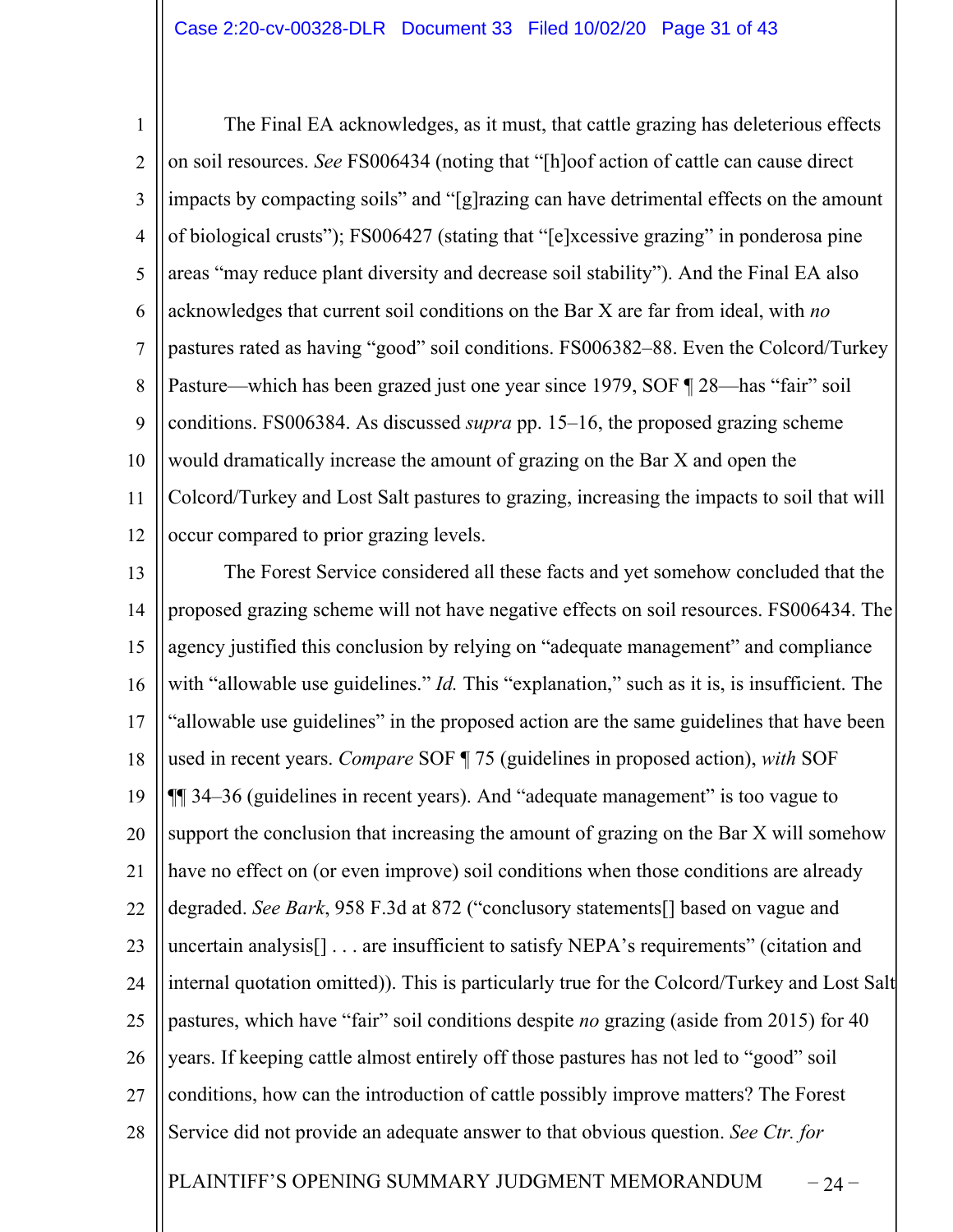1 2 3 *Biological Diversity v. U.S. Dep't of the Interior*, 623 F.3d 633, 648 (9th Cir. 2010) ("*CBD v. DOI*") (stating that agencies must "support and explain their conclusions with . . . reasoned analysis").

4

## **D. Impacts to Water Resources and Riparian Areas**

5 6 7 8  $\mathbf Q$ 10 11 12 The Forest Service failed to take a "hard look" at the proposed grazing scheme's effects on water resources and riparian areas, especially Haigler Creek. As with its analysis of soil effects, the Forest Service acknowledged the harm that cattle grazing causes to water and riparian resources, and acknowledged that those resources are already impaired in the Bar X area, but then came to the unreasonable conclusion that its new grazing scheme will somehow *improve* those resources. NEPA requires that agencies "support and explain their conclusions with . . . reasoned analysis," and the Forest Service did not do so. *CBD v. DOI*, 623 F.3d at 648.

13 14 15 16 17 18 19 20 21 22 The Final EA admits that "[t]en of the 11 watersheds that touch the project area are considered functioning at risk," FS006434, and that riparian vegetation is in "fair" not "good"—condition in the four primary watersheds affected by the project, FS006391. Moreover, soils are "impaired" in a significant portion of the riparian area in the Colcord/Turkey Pasture, FS003910, FS003913, and Haigler Creek is not attaining all designated uses because of a measured E. *coli* exceedance, FS006392. The Final EA also admits that, because cattle tend to congregate near water, they can have especially deleterious effects on riparian areas and water quality. For instance, they "tend to deposit a greater amount of waste close to water sources than they create in other areas of the range," leading to an increase in disease-causing organisms in the water. FS006436.

PLAINTIFF'S OPENING SUMMARY JUDGMENT MEMORANDUM  $-25$ 23 24 25 26 27 28 Despite all this, the Forest Service concluded that its grazing scheme—which would lead to a dramatic increase in overall grazing levels and would also open up a huge riparian area in the Colcord/Turkey Pasture to grazing—is "not likely to limit the attainment" of desired conditions for riparian areas and water quality in the Bar X. FS006438. Because those "desired conditions" include "properly functioning" watersheds and water bodies that "fully support<sup>[]</sup> designated beneficial uses," FS006391–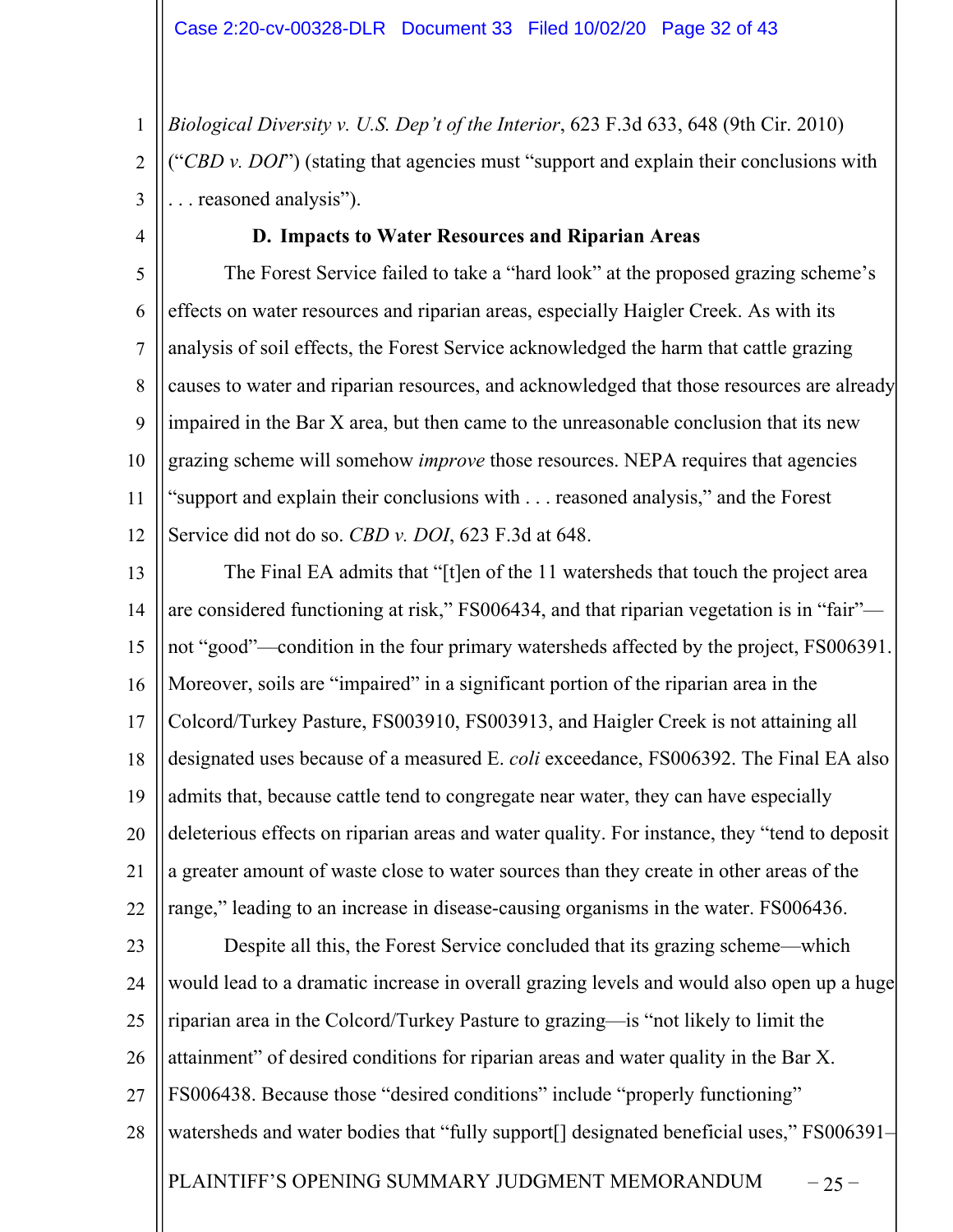1 2 94, the Forest Service's conclusion assumes that its grazing scheme will allow for *improvements* to riparian and water resources.

- 3 4 5 6 7 8 9 10 11 12 13 14 15 16 17 18 19 20 21 22 The agency's attempts to justify this seemingly far-fetched conclusion in the EA fall short. The EA states that the new grazing scheme will not harm riparian vegetation (and thereby watershed health) because "[r]iparian utilization guidelines" will be used and "cattle [will be] moved when use guidelines are met." FS006436. But the new scheme has the same riparian utilization guidelines as the old one, *see supra* p. 24, and those guidelines have proven insufficient to protect riparian vegetation under current stocking levels. The discussion of water quality is similarly flawed. The EA admits that "the probability of disease-causing organisms contaminating areas with full or partial body contact increases with the intensity of livestock use" and that "livestock grazing along Haigler Creek and Cherry Creek has the potential to contribute E. *coli* to the waterways," but then reasons that "recreation [along Haigler Creek and Cherry Creek] would also likely contribute to water quality concerns." FS006436. Whether recreation use *also* contributes to contamination is irrelevant to the discussion about what impacts cattle grazing will have on water resources. The EA fails to address the disconnect between the facts concerning cattle grazing's negative effects on water quality and the Forest Service's conclusion that increased grazing will somehow improve water quality. In sum, the Forest Service did not provide a reasoned analysis explaining how dramatically increasing grazing levels on the Bar X and opening up a huge swath of riparian habitat to grazing on the Colcord/Turkey Pasture will somehow lead to improvements in riparian resources and water quality, in violation of NEPA. *CBD v.*
- 23 24

*DOI*, 623 F.3d at 648.

#### **E. Impacts to Elk, Deer, and Turkey**

PLAINTIFF'S OPENING SUMMARY JUDGMENT MEMORANDUM  $-26$  – 25 26 27 28 The Forest Service also failed to adequately consider the effects of its new grazing scheme on wildlife—particularly elk, deer, and turkey. Overgrazing largely drove those species out of the area in the 1970s, SOF  $\P$  22–23, but they have since made a comeback, *id.* ¶ 29, with elk and turkey maintaining stable populations in recent years,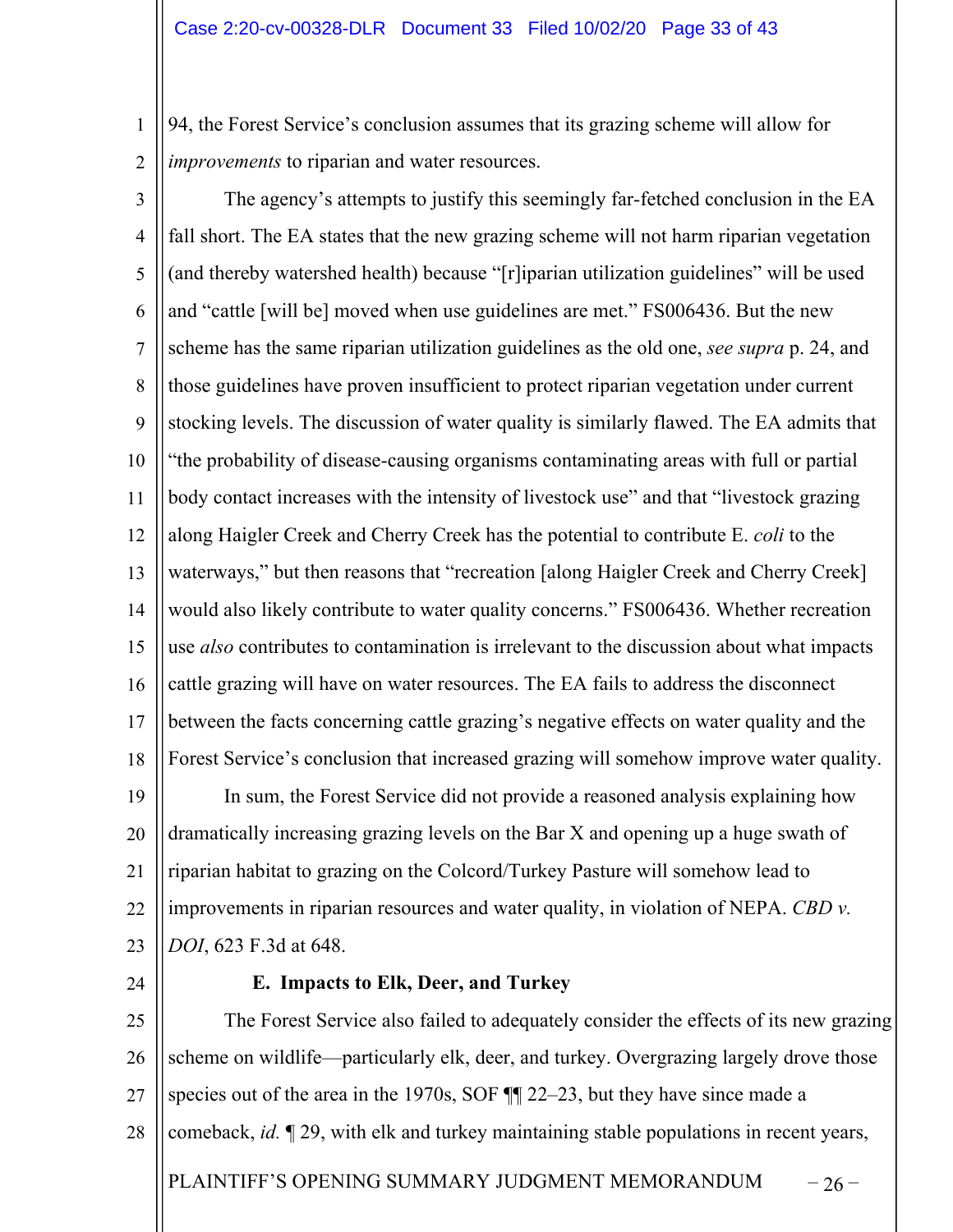1 2 3 4 5 FS006488. According to the EA, both elk and turkey are concentrated in the same areas: Canyon Creek, the Colcord Mountains, Naegelin Canyon, Turkey Peak, and Christopher Mountain. FS006488. The EA neglects to mention that all of these areas (aside from Christopher Mountain<sup>14</sup>) are in the Colcord/Turkey and Lost Salt pastures—the areas that have been off-limits to cattle for almost all of the last 40 years. FS001554; SOF 128.

6 7 8  $\mathbf Q$ 10 11 12 13 14 15 16 17 18 19 20 21 22 23 24 The Forest Service ignored this history, instead stating in the Final EA that "[i]nformation on impacts of grazing on individual wildlife species in the southwest is lacking in scientific and government literature." FS006492. The agency did acknowledge the obvious fact that cattle can compete for food with elk and deer and that elk and deer "would likely prefer grazing in pastures with no livestock," FS006494. Likewise, the agency acknowledged that grazing negatively affects turkey and other bird species by reducing ground cover needed for nesting, FS006493, FS006496–97. But despite these known effects, the history of cattle displacing wildlife on the Bar X, and the obvious (though unacknowledged) geographic correlation between areas of high wildlife concentration and areas that have not been grazed for decades, the agency concluded that its new grazing scheme will not significantly affect turkey, elk, and deer. FS006494–95, FS006501. As with so many of its effects determinations, the agency's conclusion rested on the new scheme's "rotational grazing management system," conservative utilization guidelines, and limitation on grazing periods. FS006494–97. That reasoning is flawed, though, because the old grazing scheme possessed the same features, and led to a situation in which elk, deer, and turkey are concentrated in pastures not grazed by cattle. *Compare* SOF ¶¶ 73–76 (features of proposed action), *with* SOF ¶¶ 32–40 (features of old grazing scheme). The EA does not address how opening up those areas after 40 years will affect the elk, deer, and turkey that have concentrated there.

25 26 Because the Forest Service relied on flawed reasoning, neglected to consider the past effects of grazing on wildlife on the Bar X, and failed to grapple with the obvious

27

PLAINTIFF'S OPENING SUMMARY JUDGMENT MEMORANDUM – 27 – 28 <sup>14</sup> Christopher Mountain is not in the Bar X at all. FS001554.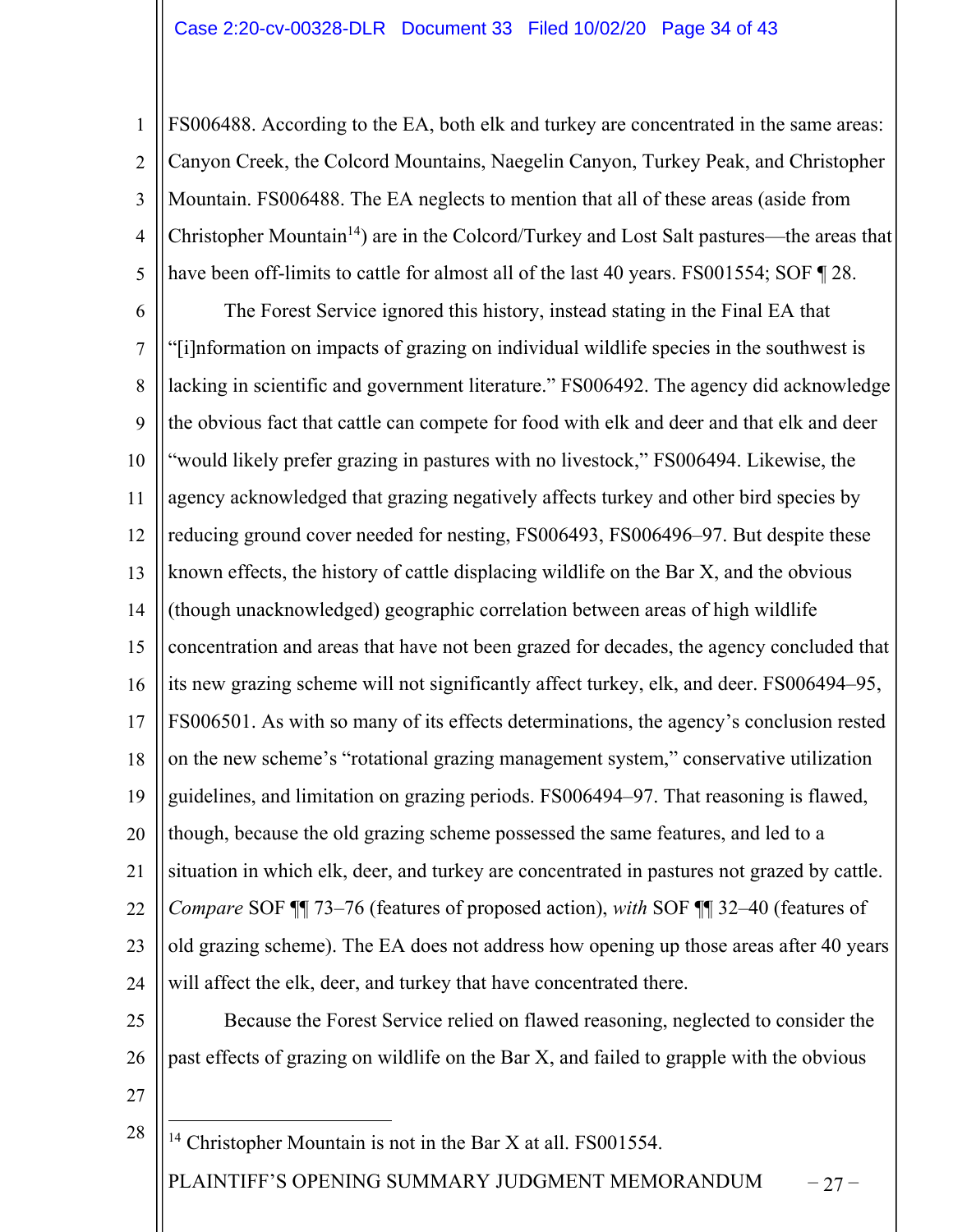1 2 3 geographic correlation between wildlife concentrations and a lack of cattle grazing, its conclusion that its new grazing scheme will not seriously negatively affect wildlife such as deer, elk, and turkey is unreasonable and violates NEPA and the APA.

4

5

## **III. THE FOREST SERVICE'S FONSI IS ARBITRARY AND CAPRICIOUS AND THE AGENCY SHOULD HAVE PREPARED A FULL EIS**

6 7 8  $\mathbf Q$ 10 11 12 The Forest Service concluded that its new grazing scheme "will not have significant effects on the quality of the human environment." Because the Forest Service failed to take a "hard look" at the potential environmental impacts of the new scheme in the EA, *supra* pp. 14–28, its FONSI is necessarily flawed. *CBD v. NHTSA*, 538 F.3d at 1223–24. And, because the record before the Forest Service "demonstrates that the [new grazing scheme] *may* have a significant impact" on the human environment, it should have prepared an EIS. *Id.* at 1225 (emphasis added).

PLAINTIFF'S OPENING SUMMARY JUDGMENT MEMORANDUM  $-28$  – 13 14 15 16 17 18 19 20 21 22 23 24 25 26 27 28 An agency must prepare a full EIS if a proposed "action *might* significantly affect environmental quality." *WildEarth Guardians v. Provencio*, 923 F.3d 655, 668–69 (9th Cir. 2019) (emphasis added). In other words, "to prevail on a claim that [an agency] violated its statutory duty to prepare an EIS, a plaintiff need not show that significant effects will in fact occur. It is enough for the plaintiff to raise substantial questions whether a project may have a significant effect on the environment." *Id.* at 669 (quoting *Blue Mtns. Biodiversity Proj. v. Blackwood*, 161 F.3d 1208, 1212 (9th Cir. 1998) (internal quotations omitted)). Whether an action "may" have a significant effect depends on the action's "context and intensity." *Id*. Taking into account an action's "context" requires understanding that "[s]ignificance varies with the setting of the proposed action.  $\dots$  [I]n the case of a site-specific action, significance . . . usually depend[s] upon the effects in the locale rather than in the world as a whole."  $40 \text{ C.F.R.}$  § 1508.27(a). The "intensity" of a proposed action depends on many factors, ten of which are set out in NEPA's implementing regulations. *See id.* § 1508.27(b) (listing factors). "One of these factors may demonstrate intensity sufficiently on its own, although the presence of one factor does not necessarily do so." *Wild Wilderness v. Allen*, 871 F.3d 719, 727 (9th Cir. 2017)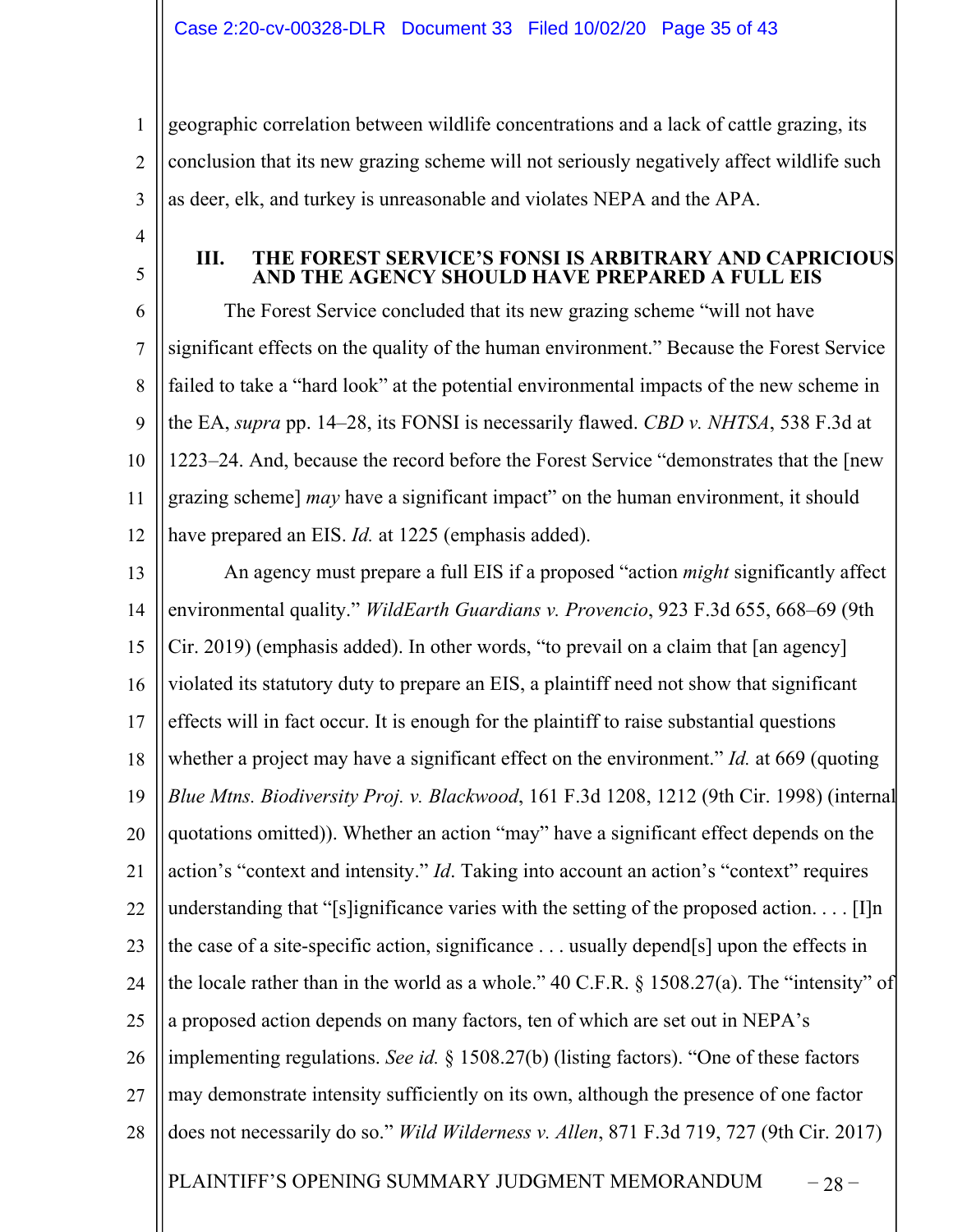1 2 (citation omitted). An agency's decision not to prepare a full EIS is reviewed under the "arbitrary and capricious" standard of the APA. *Provencio*, 923 F.3d at 675.

PLAINTIFF'S OPENING SUMMARY JUDGMENT MEMORANDUM – 29 – 3 4 5 6 7 8 9 10 11 12 13 14 15 16 17 18 19 20 21 22 23 24 25 26 27 28 Because this is a site-specific action, the "significance" of the proposed grazing scheme depends on the scheme's likely effects in and around the Bar X. Viewed in that context, the record clearly demonstrates that the new grazing scheme "may" have a significant effect on environmental quality. At least three of the factors identified in the NEPA regulations are present here. First, there is a serious threat that "the proposed action [will] affect[] public health or safety." 40 C.F.R. § 1508.27(b)(2). As discussed *supra* pp. 20–23, the Forest Service's proposal to open the Colcord/Turkey Pasture to grazing caused serious concern among members of the Colcord and Ponderosa communities, who worried (and continue to worry) that the presence of cattle so close to their homes might cause a host of safety and health issues. Additionally, the expansion of grazing—particularly opening up of a large section of Haigler Creek that runs through the Colcord/Turkey Pasture—runs the risk of further contaminating water bodies used for recreation and leading to increased cattle/human encounters. *See supra* pp. 22, 25–26. Second, the new grazing scheme's "effects on the quality of the human environment are likely to be highly controversial," 40 C.F.R. § 1508.27(b)(4), in the sense that "there is a substantial dispute about the . . . effect" of the scheme, *Provencio*, 923 F.3d at 673 (citation and alteration omitted). "A substantial dispute exists when evidence, raised prior to the preparation of an EIS or FONSI casts serious doubt upon the reasonableness of an agency's conclusions." *Provencio*, 923 F.3d at 673 (citation omitted). In the Final EA, the Forest Service concluded that its new grazing scheme will not have a significant effect on the Colcord and Ponderosa communities because they "have always been within an active grazing allotment," FS006402–03, implying that the new scheme will not constitute a dramatic change from the status quo. But evidence put before the agency throughout the NEPA process undercut that conclusion, making clear that the residents of the communities as well as recreators have come to rely on the absence of cattle on the Colcord/Turkey Pasture. SOF ¶ 63. Furthermore, the "thorough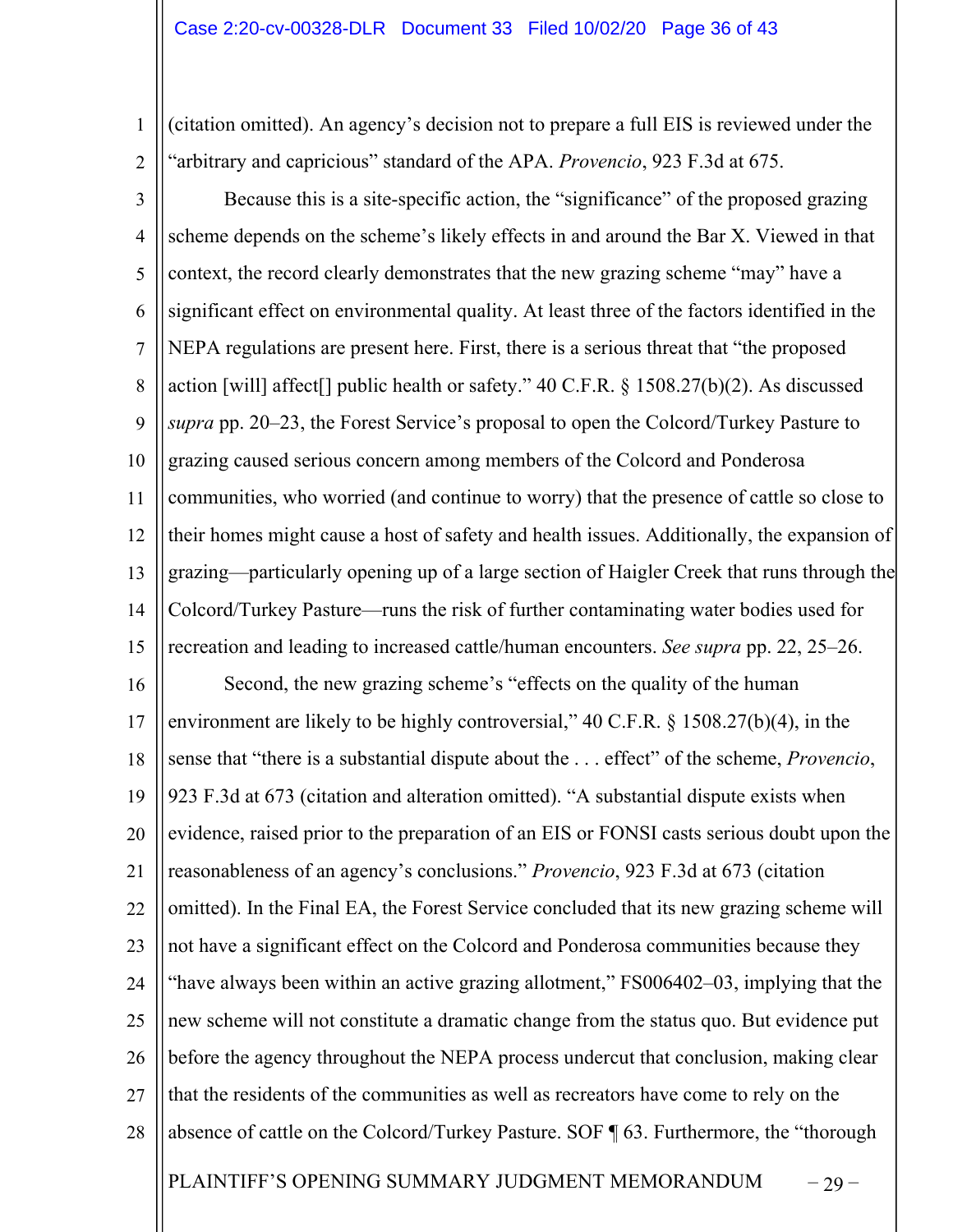1 2 3 4 5 6 7 8 9 10 on-the-ground investigation[s] concerning conditions on the Bar X" from the late 1970s and 1980s, FS002603, cast serious doubt on the Forest Service's conclusions regarding the effects of its new plan, particularly where the Colcord/Turkey Pasture is concerned. Given the complete absence of any current production-utilization data for the Colcord/Turkey Pasture, SOF ¶ 28, 53, those studies, though 40 years old, are still the best indication of what will happen if cattle are allowed to graze there, and they suggest that the effects may be devastating, *id.* ¶¶ 22–23. At the very least, the studies "raise substantial questions whether [the new scheme] may have a significant effect on the environment," requiring an EIS to be prepared. *Provencio*, 923 F.3d at 669 (citation omitted).

11 12 13 14 15 16 17 Third, there is a threat that "the action may adversely affect an endangered or threatened species or its habitat that has been determined to be critical under the [ESA]." 40 C.F.R. § 1508.27(b)(9). As discussed *infra* pp. 31–33, there are seven Mexican spotted owl PACs on the Colcord/Turkey and Lost Salt pastures. The presence of six PACs was in the past at least part of the motivation for keeping the pastures closed to grazing. FWS001865; FS002751. This suggests that there is, at the very least, a possibility that opening the pastures to grazing could negatively affect the Mexican spotted owl.

18 19 20 21 22 23 24 Taken separately or together, these factors demand that the Forest Service prepare a full EIS. *See Wild Wilderness*, 871 F.3d at 727 (presence of one factor can be sufficient). Especially in light of the possible effects to health and public safety from opening the Colcord/Turkey Pasture to grazing and the serious dispute about the extent to which opening that pasture would represent a deviation from the status quo, it was arbitrary and capricious for the Forest Service to conclude that it need not prepare an EIS.

- 
- 25

**IV. THE "NOT LIKELY TO ADVERSELY AFFECT" DETERMINATION FOR MEXICAN SPOTTED OWL IS ARBITRARY AND CAPRICIOUS**

26 27 28 The USFWS concurred with the Forest Service's conclusions that the proposed grazing scheme is "not likely to adversely affect" the Mexican spotted owl or its critical habitat. FS002787–89. Those determinations are arbitrary and capricious.

PLAINTIFF'S OPENING SUMMARY JUDGMENT MEMORANDUM  $-30$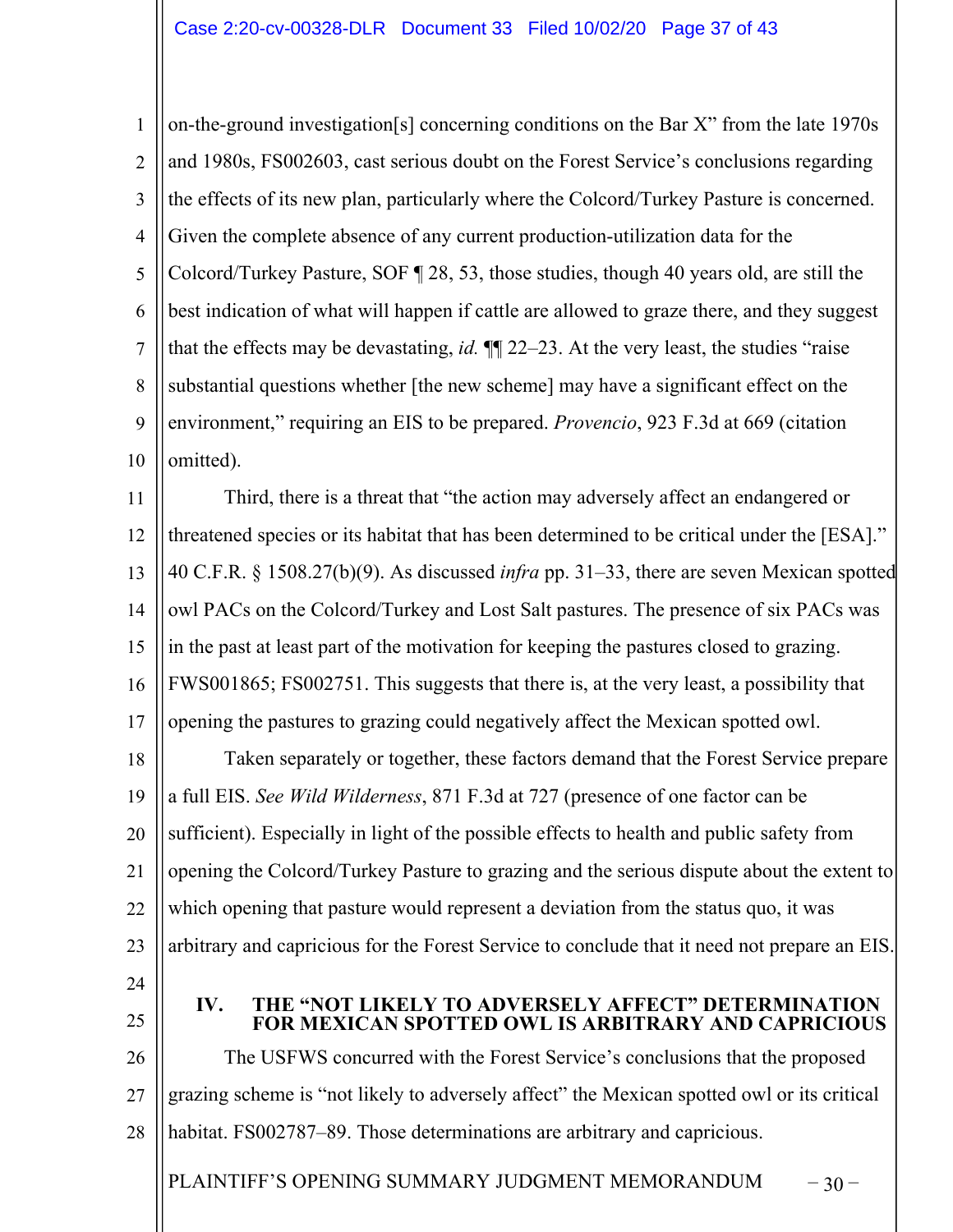1 2 3 4 5 6 7 8  $\mathbf Q$ 10 11 12 13 14 15 16 17 18 19 20 21 22 23 24 A federal agency proposing to take an action need not undertake formal ESA consultation with the relevant expert agency if it concludes that the action "is not likely to adversely affect listed species or critical habitat" and the expert agency concurs with that conclusion. 50 C.F.R. § 402.13(c). An action is "not likely to adversely affect" a listed species and/or its critical habitat if any effects to the species/habitat "are expected to be discountable, or insignificant, or completely beneficial." FWS000109. The USFWS's concurrence that the new grazing scheme is "not likely to adversely affect" the Mexican spotted owl or its critical habitat is reviewed under the APA's "arbitrary and capricious" standard. *Defs. of Wildlife v. Zinke*, 856 F.3d 1248, 1256–57, 1262 (9th Cir. 2017); *see also Friends of the River v. Nat'l Marine Fisheries Serv.*, 786 F. App'x 666, 669 (9th Cir. Oct. 3, 2019) ("The issuance of either a biological opinion or letter of concurrence is a final agency action subject to judicial review."). This Court may review the Forest Service's biological assessment insofar as that assessment underlies the USFWS's concurrence. *Or. Wild v. U.S. Forest Serv.*, 194 F. Supp. 3d 1156, 1164 (D. Or. 2016). The Mexican spotted owl was listed under the ESA in 1993. FWS000013. Critical habitat for the owl was designated in 2001 and 2003. FWS000370, FWS000399. Large portions of the Bar X were included in the 2003 critical habitat designation, including almost the entire Colcord/Turkey Pasture and the Lost Salt Pasture. FWS000488, FWS001927–28. By 2007–2008, when the Forest Service engaged in ESA consultation with the USFWS over grazing on the Bar X and many other allotments in the Southwest, seven Mexican spotted owl PACs had been identified on the Bar X, six of which were in the Colcord/Turkey or Lost Salt Pasture. FS000974, FS001013. Neither the Forest Service (in its biological assessment) nor the USFWS (in its concurrences) provided a reasonable explanation for why expanding grazing into the

25 26 27 Colcord/Turkey and Lost Salt pastures is "not likely to adversely affect" the Mexican spotted owl. The agencies relied on "rotational grazing management" and moderate to conservative utilization guidelines to claim insignificant effects, FWS001811–15, but

28 failed to acknowledge that *any* grazing of the Colcord/Turkey and Lost Salt pastures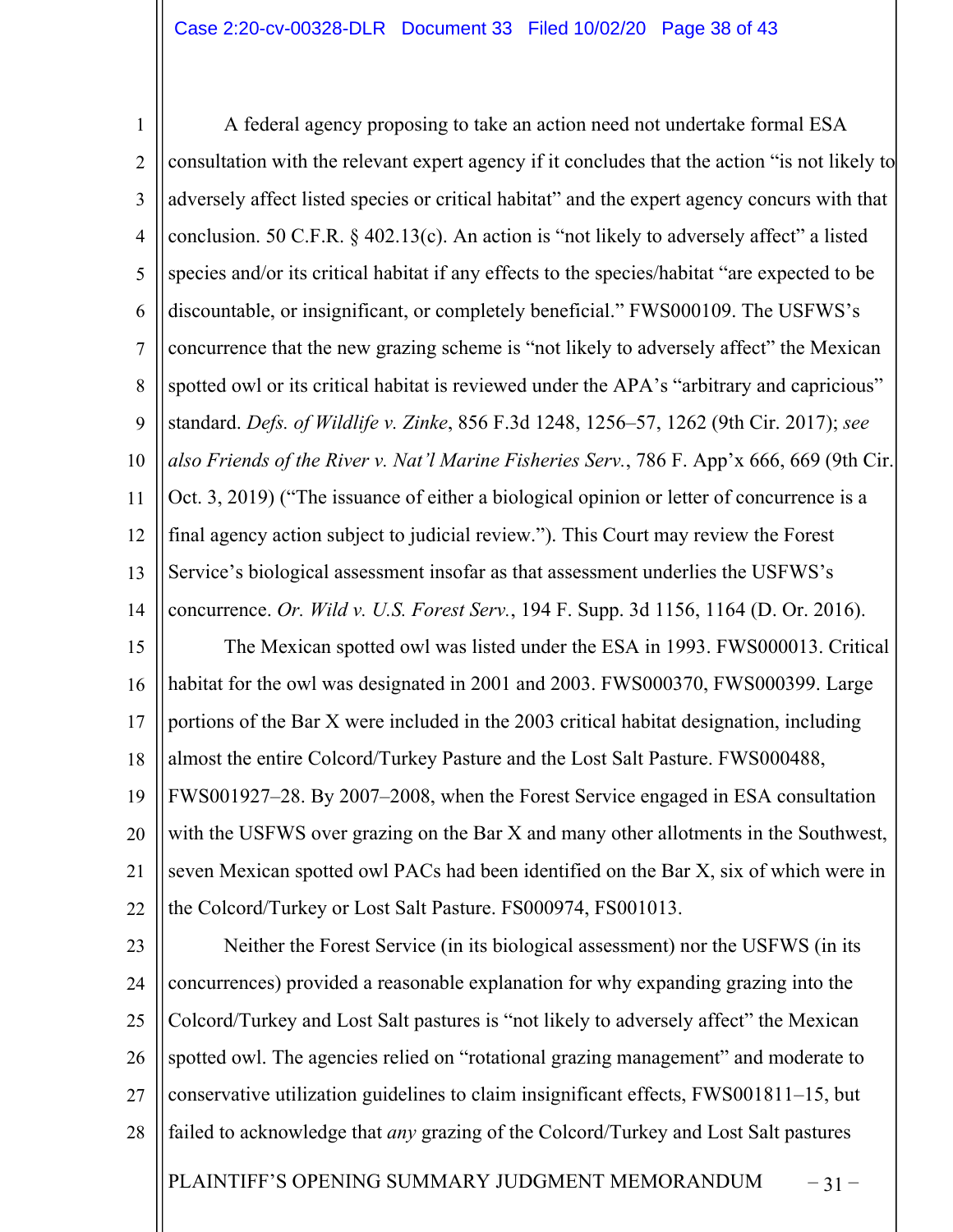1 2 3 4 5 6 7 8 9 10 11 12 13 would increase effects compared to the last 40 years. Indeed, the most recent studies conducted when grazing occurred in those pastures found they were "depleted severely by overgrazing," FS000123, with herbaceous vegetation "mowed to the roots" in many areas, FS000061; *see also* SOF ¶¶ 22–23. Given that the Mexican spotted owl depends on sufficient herbaceous vegetation to provide food and cover for prey, FWS001811–12, the substantial *increase* in grazing that will occur in the owl's prime habitat on the Bar X under the new grazing scheme will certainly affect the owl's prey base, thereby affecting the owl. Yet the agencies failed to recognize and analyze the impact of re-opening to grazing the prime habitat of the owl on the Bar X, which had previously been decimated by cattle. This omission in their analyses renders the conclusion that the new grazing plan will have only "discountable" or "insignificant" effects on the owl arbitrary and capricious. *See Zinke*, 900 F.3d at 1068–69 (holding that the agency had acted arbitrarily and capriciously by "ignoring available data" without an adequate explanation).

PLAINTIFF'S OPENING SUMMARY JUDGMENT MEMORANDUM – 32 – 14 15 16 17 18 19 20 21 22 23 24 25 26 27 28 The agencies' conclusions were also arbitrary and capricious because they failed to account for the change in position from 2008. Both the biological assessment and the concurrences state that cattle were "excluded . . . from grazing the [Colcord/Turkey] or Lost Salt pastures" in 2008 "due to the presence of Mexican Spotted Owl" PACs, FWS001865; FS002751, but neither document explains what circumstances occasioned the decision to now open those pastures to grazing. If anything, the record suggests that there should be *more* reason (from a Mexican spotted owl perspective) to exclude grazing from the Colcord/Turkey and Lost Salt pastures now than there was in 2008: there are additional PACs in the pastures that were added in 2018 after two new pairs of birds were found. FWS001910, FWS001916–17. Both the Forest Service and the USFWS thus failed to provide a "reasoned explanation . . . for disregarding facts and circumstances that underlay . . . the prior policy" of excluding grazing from the Colcord/Turkey and Lost Salt pastures to protect the Mexican spotted owl. *F.C.C. v. Fox Television Stations, Inc.*, 556 U.S. 502, 515–16 (2009). In other words, neither agency explained why, if the presence of Mexican spotted owl PACs on those pastures was part of the reason to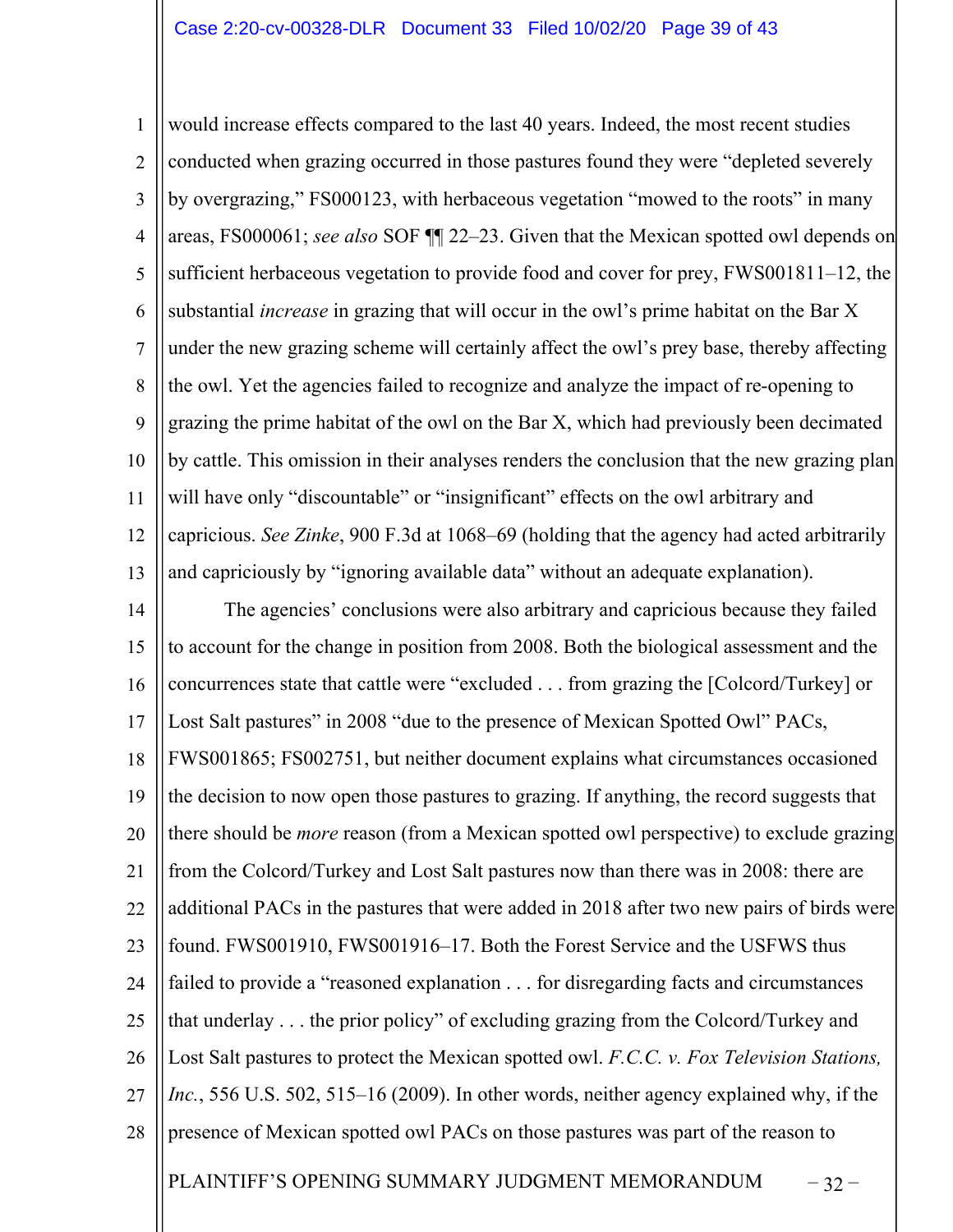1 2 exclude cattle in 2007–08, the presence of even *more* PACs should not be enough to exclude cattle today. The failure to provide such an explanation violates the APA. *Id.*

3 4

## **V. THE FOREST SERVICE VIOLATED NFMA BY APPROVING THE NEW GRAZING SCHEME**

5 6 7 8 The Forest Service violated NFMA by choosing to move forward with a grazing strategy that is inconsistent with the Tonto Forest Plan.<sup>15</sup> At the very least, the Forest Service did not provide a reasoned explanation for how the new grazing scheme is consistent with the Forest Plan.

 $\mathbf Q$ 10 11 12 13 14 15 16 17 18 19 20 21 22 23 24 25 26 27 28 "NFMA charges the Forest Service with the management of national forest land, including planning for the protection and use of the land and its natural resources." *All. for the Wild Rockies v. U.S. Forest Serv.*, 907 F.3d 1105, 1109 (9th Cir. 2018). The Forest Service conducts planning at the forest-wide level when it prepares land and resource management plans, also known as forest plans. *Id.*; 16 U.S.C. § 1604(a). Later site-specific actions—including grazing authorizations—must be consistent with the forest plan. 16 U.S.C. § 1604(i); *Or. Nat. Desert Ass'n v. U.S. Forest Serv.*, 957 F.3d 1024, 1035 (9th Cir. 2020). An action is not consistent with a forest plan if it will move the forest away from desired conditions in the long run. *All. for the Wild Rockies*, 907 F.3d at 1115–16. Courts review an agency's consistency determination for a given sitespecific action under the APA. *Id.* at 1112. An agency's consistency determination may violate NFMA and the APA for two distinct reasons: (1) the action is so plainly inconsistent with the forest plan that it is "not in accordance with law," *see Idaho Sporting Cong. v. Rittenhouse*, 305 F.3d 957, 969–70 (9th Cir. 2002); or, more commonly, (2) the agency has provided an inadequate or unreasonable explanation for  $15$  If the Court finds in Plaintiff's favor on any of the NEPA claims, there may be no need to address the NFMA claim. *See Great Basin Res. Watch*, 844 F.3d at 1111 (declining to address substantive challenges to an agency decision after ruling in the plaintiffs' favor on a NEPA claim because "NEPA is not a paper exercise, and new analyses may point in new directions" (citation omitted)); *Nw. Ecosystem All. v. Rey*, 380 F. Supp. 2d 1175, 1197 (W.D. Wash. 2005) ("Pending further compliance by the Agencies with NEPA, there is no need to address the merits of [the] NFMA and FLPMA claims.").

PLAINTIFF'S OPENING SUMMARY JUDGMENT MEMORANDUM – 33 –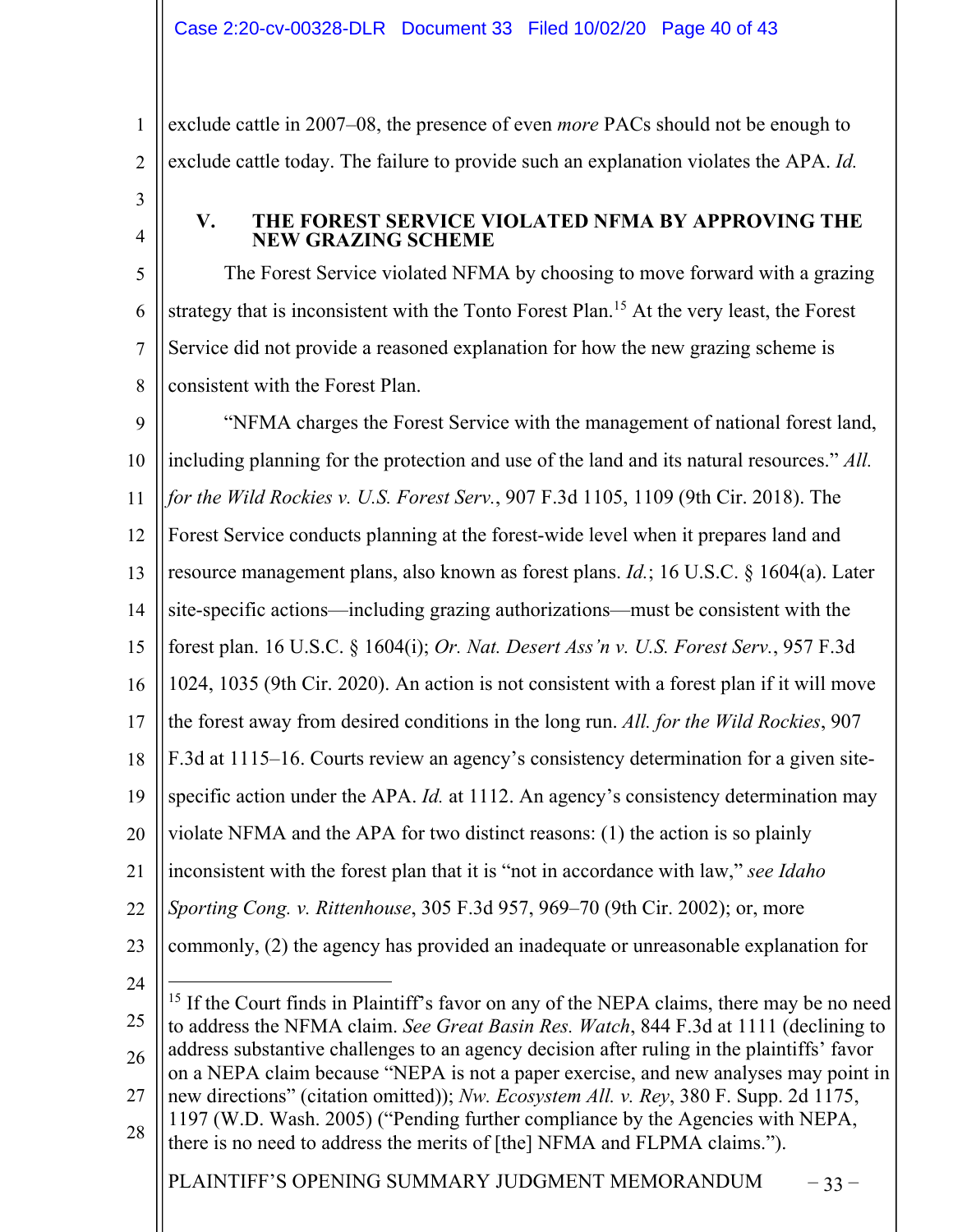#### Case 2:20-cv-00328-DLR Document 33 Filed 10/02/20 Page 41 of 43

1 2 3 how the action is consistent with the forest plan, violating the requirement of reasoned decisionmaking embedded in the "arbitrary and capricious" standard, *see All. for the Wild Rockies*, 907 F.3d at 1115–16.

4 5 6 7 8  $\mathbf Q$ 10 11 12 13 14 15 16 17 18 19 20 21 22 23 24 The Tonto Forest Plan includes the following relevant goals, standards, and guidelines: for soils, "emphasize improvement of soil productivity"; for the range resource, "[e]mphasize a program of range administration which will bring the range resource under proper management and improve range forage conditions," and "[s]trive to attain good to excellent range conditions"; for riparian areas, "enhance riparian ecosystems, by improved management," "move degraded riparian vegetation toward good condition as soon as possible," and prevent "[d]amage to riparian vegetation, streambanks, and channels"; and, for watersheds, "manage watersheds in a manner aimed at improving them to or maintaining them at a satisfactory or better condition." SOF ¶ 14. The Forest Plan also states that the Forest Service should "[a]llow for forage to *maximize* Threatened and Endangered . . . species, management indicator species, and emphasis harvest species." *Id.* 15 (emphasis added). For Management Area 5D—which includes nearly all of the Colcord/Turkey and Lost Salt pastures—the Forest Plan provides that the "primary emphasis" of management should include "creation of wildlife habitat diversity, increased populations of emphasis harvest species, and recreation opportunity." *Id.* ¶¶ 16–17. The Plan also discusses some of the strategies needed to achieve and monitor progress towards these goals and compliance with these standards and guidelines. For the range resource, the Plan emphasizes "the need for range analyses and production utilization studies to determine" the appropriate level of grazing on each allotment so that permitted grazing use does not exceed forage capacity. *Id.* ¶ 21. The Plan reiterates the importance of production-utilization studies in several other places. *Id.*

25 26 27 28 The Forest Service's new grazing scheme will not move the Tonto National Forest towards the long-term resource goals set out in the Forest Plan, nor is the new scheme consistent with the Forest Plan's emphasis on production-utilization studies as a tool for determining proper stocking levels. As discussed *supra* pp. 23–26 in the context of

PLAINTIFF'S OPENING SUMMARY JUDGMENT MEMORANDUM – 34 –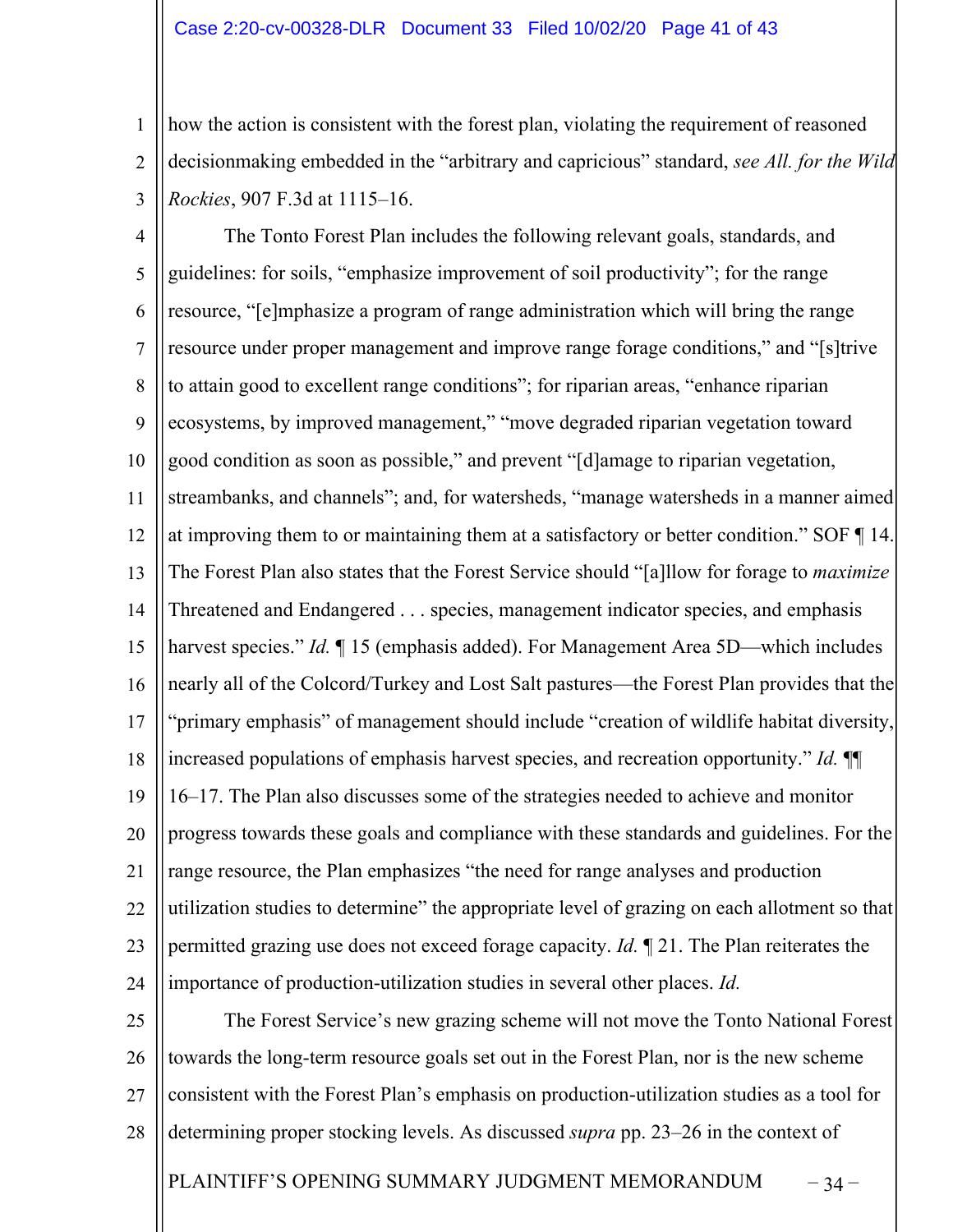1 2 3 4 5 6 7 8 9 10 11 12 NEPA, the Forest's soil resources are impaired, none of its watersheds are functioning properly, riparian vegetation is rated as "fair" (rather than "good"), and Haigler Creek is not achieving all designated uses due to an E. *coli* exceedance. All of these conditions reflect years of grazing at levels much less than the levels proposed in the new scheme and with 40 years of non-use of the Colcord/Turkey and Lost Salt pastures. Re-opening those pastures will not only degrade the soil, vegetation, and riparian resources, it will displace species like deer, elk, and turkey, and degrade habitat for threatened Mexican spotted owls, when cattle reduce forage levels. Given this, the new scheme will so clearly fail to move the Forest towards its goals that it is not consistent with the Forest Plan and thus "not in accordance with" NFMA. *Rittenhouse*, 305 F.3d at 969–70. And the Forest Service's failure to conduct any production-utilization studies before authorizing grazing on the Colcord/Turkey and Lost Salt pastures is also clearly inconsistent with the Plan.

13 14 15 16 17 18 19 20 21 22 23 24 But even putting aside the substantive invalidity of the new scheme, the Forest Service failed to adequately explain how the scheme is consistent with the Forest Plan. As discussed *supra* pp. 23–28, the Forest Service's explanations for why its scheme will not have negative effects on soil, riparian, wildlife and water resources were unreasonable and thus violated NEPA. Likewise, the agency never explained how reopening the Colcord/Turkey and Lost Salt pastures fulfills the Forest Plan's goals of maximizing harvest species and threatened species. FS000255, FS000385. Those inadequate explanations do not suffice under NFMA and the APA, because they do not "show [the scheme's] consistency with" the Forest Plan. *All. for the Wild Rockies*, 907 F.3d at 1115. The Forest Service was required to explain, in a reasonable way, how its new grazing scheme will move the Forest towards the long-term goals set out in the Forest Plan, and it utterly failed to do so.

25

## **CONCLUSION**

26 27 28 For the foregoing reasons, this Court should find that the Forest Service violated NEPA, the ESA, NFMA, and the APA in developing, explaining to the public, and approving its new grazing scheme for the Bar X.

PLAINTIFF'S OPENING SUMMARY JUDGMENT MEMORANDUM – 35 –